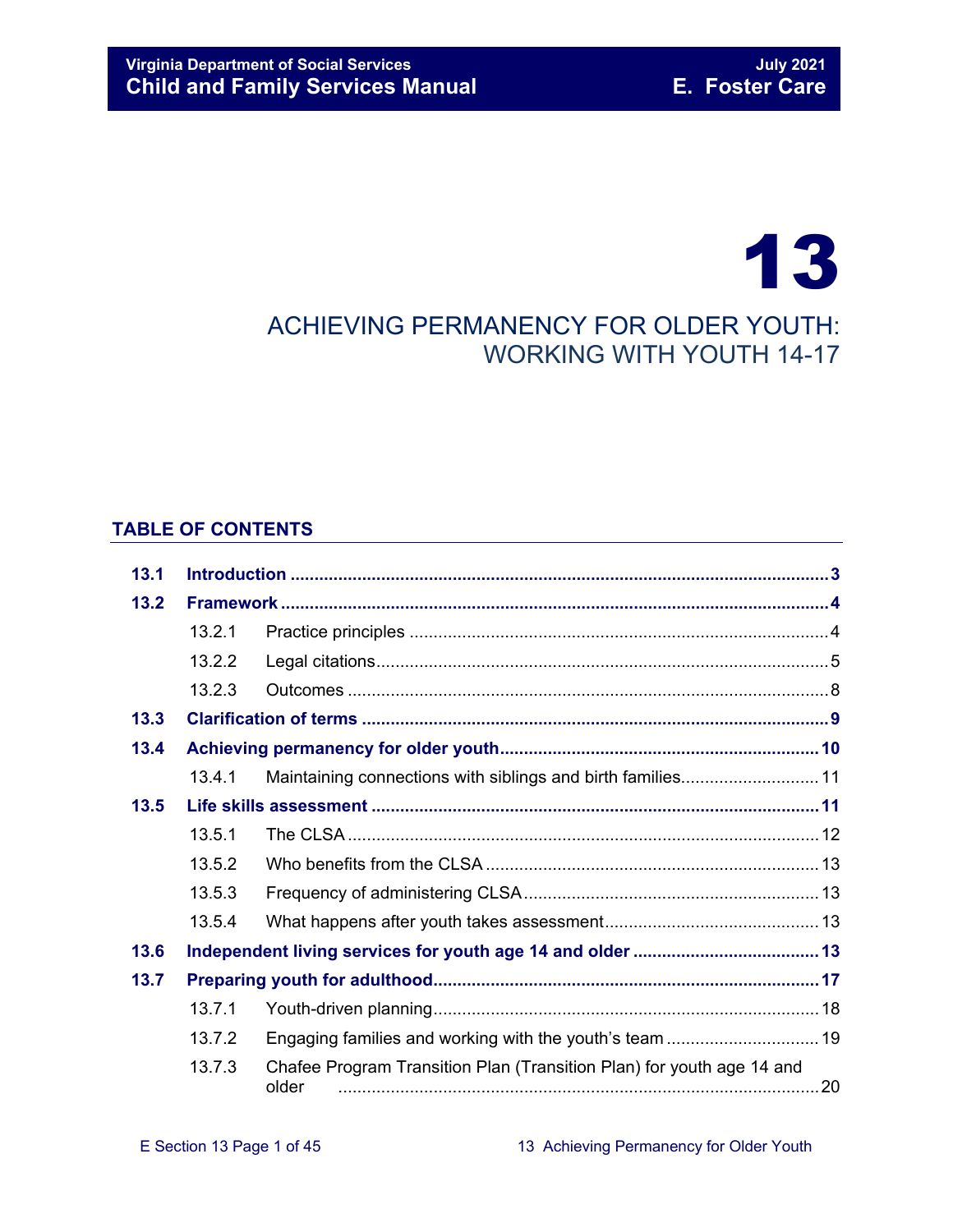#### **The Social Services And American Services And American Services And American Services And American Services An Child and Family Services Manual E. Foster Care**

|       | 13.7.4  |                                                                      |  |  |
|-------|---------|----------------------------------------------------------------------|--|--|
| 13.8  |         |                                                                      |  |  |
| 13.9  |         |                                                                      |  |  |
|       | 13.9.1  |                                                                      |  |  |
| 13.10 |         |                                                                      |  |  |
| 13.11 |         |                                                                      |  |  |
|       | 13.11.1 |                                                                      |  |  |
|       | 13.11.2 |                                                                      |  |  |
|       | 13.11.3 |                                                                      |  |  |
|       | 13.11.4 |                                                                      |  |  |
|       | 13.11.5 |                                                                      |  |  |
|       | 13.11.6 |                                                                      |  |  |
|       | 13.11.7 |                                                                      |  |  |
|       |         |                                                                      |  |  |
|       | 13.12.1 | Assessing for benefits programs and other supports 32                |  |  |
|       | 13.12.2 |                                                                      |  |  |
| 13.13 |         |                                                                      |  |  |
|       | 13.13.1 | Engaging youth to participate in the NYTD Outcomes Survey35          |  |  |
|       | 13.13.2 | Administering the baseline NYTD Outcomes Survey 35                   |  |  |
|       | 13.13.3 |                                                                      |  |  |
|       |         |                                                                      |  |  |
| 13.15 |         |                                                                      |  |  |
|       | 13.15.1 |                                                                      |  |  |
|       | 13.15.2 | Informing youth about the survey and distributing survey materials39 |  |  |
|       | 13.15.3 | Engaging youth to participate in the Youth Survey Initiative39       |  |  |
| 13.16 |         |                                                                      |  |  |
|       |         |                                                                      |  |  |
|       |         |                                                                      |  |  |
|       | 13.18.1 |                                                                      |  |  |
|       | 13.18.2 |                                                                      |  |  |
|       |         |                                                                      |  |  |
|       | 13.18.3 |                                                                      |  |  |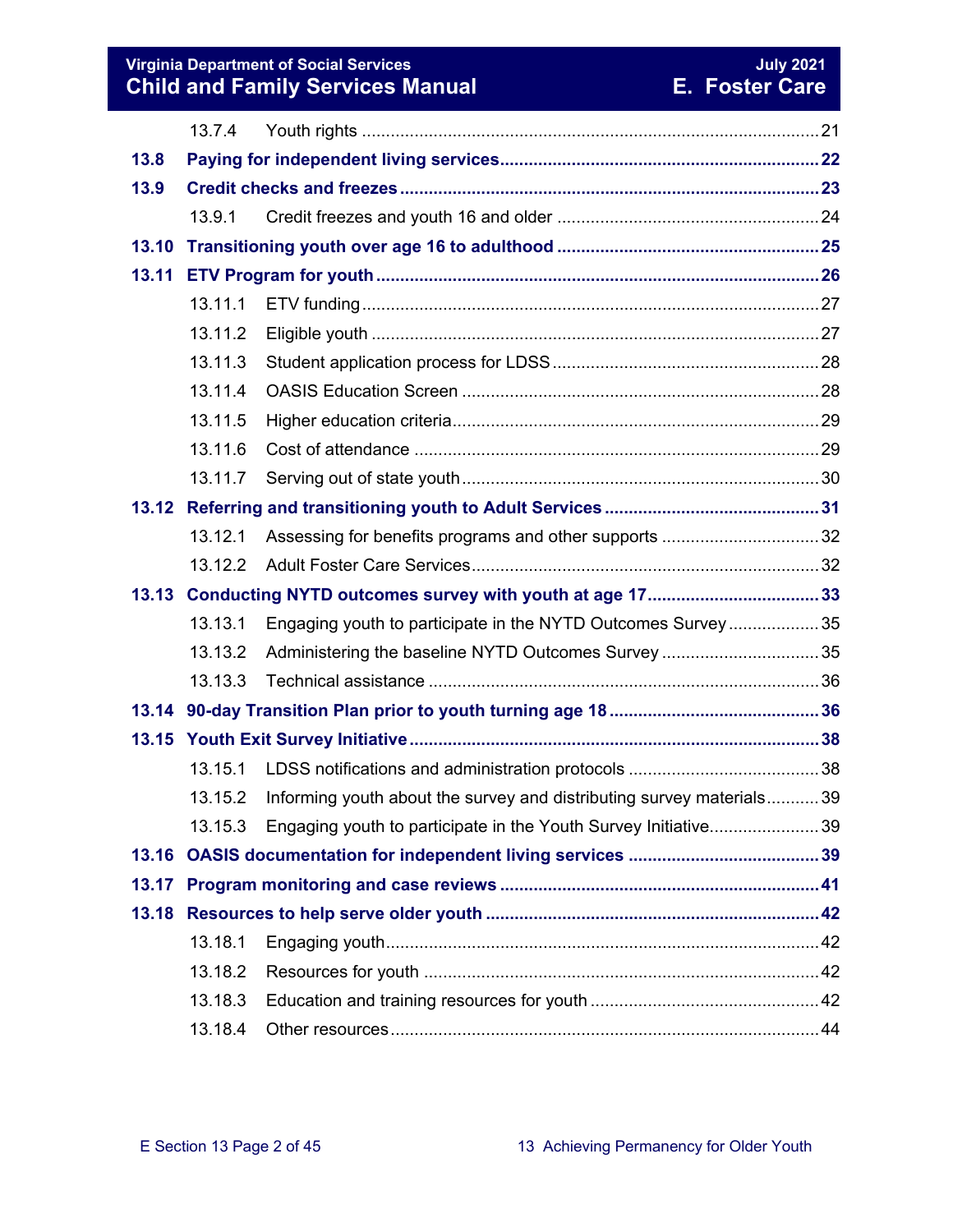## 13 ACHIEVING PERMANENCY FOR OLDER YOUTH: WORKING WITH YOUTH 14-17

## <span id="page-2-0"></span>**13.1 Introduction**

Permanency should be the goal for every child regardless of age. While there may be delays or challenges to achieving permanency, efforts to establish permanent connections for all children in foster care continue. Virginia practice and philosophy regarding older youth in care includes a strong focus on the need for permanent connections to responsible adults, as well as improved skills to manage adulthood in a successful manner at the point at which they exit foster care.

Serving youth over the age of 14 in foster care involves the same planning, procedures, and services that are provided with all youth in foster care and their families. Local departments of social services (LDSS) shall continue to focus on achieving permanency for the older youth with a sense of urgency. In addition, the LDSS shall assist the older youth in preparing for and transitioning to adulthood.

Research shows that youth who age out of the foster care system without a permanent family are more likely to experience poverty, homelessness, early parenthood, incarceration, and mental health and medical problems. They also often lack the necessary educational and life skills to be successful adults. These challenges result in significant economic, emotional, and social costs for the youth and society.

To improve outcomes for older youth, it is essential to have an integrated approach to both achieve permanent connections, ideally with a family which will be a lifelong resource for the youth, and also to offer comprehensive preparation for adulthood for all children and youth in foster care. LDSS should focus their efforts on finding families, establishing permanent lifelong connections with significant adults, and providing services and supports in areas such as education, employment, finances, health, housing, and home management.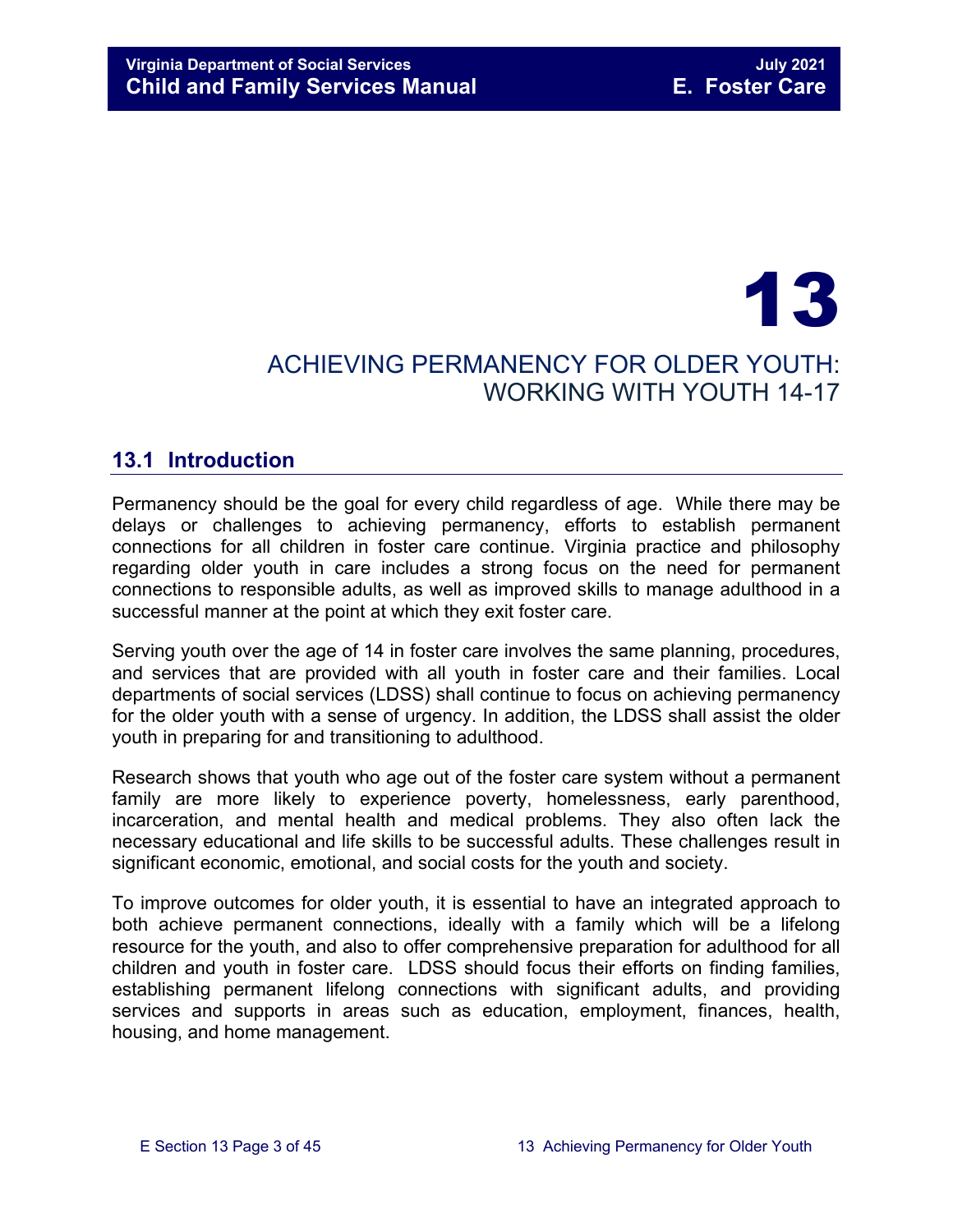## <span id="page-3-0"></span>**13.2 Framework**

The LDSS shall meet federal and state legal requirements and should use sound practice principles to achieve desired outcomes and to guide decision making in providing foster care services for children of all ages and their families.

#### <span id="page-3-1"></span>**13.2.1 Practice principles**

Fundamental principles inherent in Virginia's Children's Services System Practice Model guide service delivery:

#### **First, we believe in youth and family-driven practice.**

- Older youth are treated with dignity and respect.
- Older youth and families have the right to say what will happen to them. Their voices are heard, valued, and considered in all decision making, including safety, permanency, and well-being as well as in service and educational planning and in placement decisions. Each youth's right to self-determination is respected within the limits of established community standards and laws.
- Older youth and family members are the experts about their own families. It is our responsibility to understand youth and families within the context of their own family rules, traditions, history, language, and culture.
- Older youth have a right to connections with their biological family and other caring adults with whom they have developed emotional ties.
- We engage older youth and families in a deliberate manner. Through collaboration with youth and families, we develop and implement creative, individualized solutions that build on their strengths to meet their needs. Engagement is the primary door through which we help older youth and families make positive changes.

#### **Second, we believe all older youth need and deserve a permanent family and lifelong adult and family connections.**

- Lifelong family connections are crucial for older youth and adults. It is our responsibility to promote and preserve kinship, sibling, and community connections for each youth. We value past, present, and future relationships that consider the youth's hopes and wishes.
- Permanency for older youth is best achieved through a legal relationship such as parental custody, adoption, or kinship care. Placement stability is not permanency.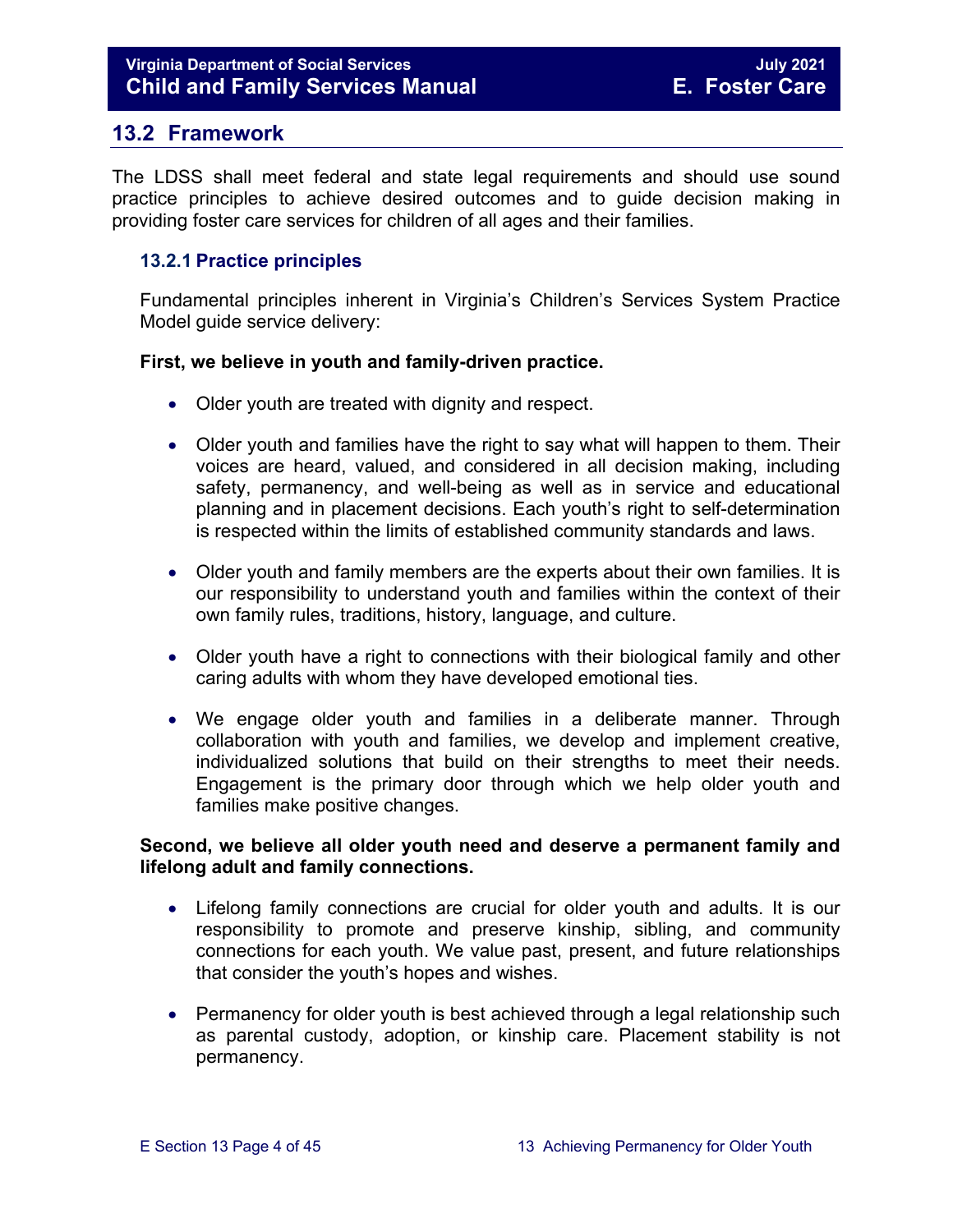- Planning for older youth is focused on the goal of preserving their family, reunifying their family, or achieving permanency with another family.
- Permanency planning for children and youth begins at the first contact with the children's services system. We proceed with a sense of urgency until permanency is achieved. We support families after permanency to ensure that family connections are stable.

#### <span id="page-4-0"></span>**13.2.2 Legal citations**

The legal framework and specific requirements for providing services for youth in foster care are delineated in federal and state law. See the law for complete language by clicking on the citation.

- **The Preventing Sex Trafficking and Strengthening Families Act of 2014 (P.L. 113-183)** 
	- o Requires states to develop and implement policies and procedures related to children and youth at risk of sex trafficking as well as policies and procedures encouraging normalcy for children in foster care, supporting successful transitions to adulthood for older children in foster care, and working towards achieving permanency for children entering or at risk of entering foster care. The Preventing Sex Trafficking and Strengthening Families Act requires that:
		- Children age 14 and older are included in the development of their foster care plan;
		- Children age 14 and older are given the opportunity to choose up to two (2) members to be part of their case planning team;
		- The foster care plan for a child age 14 and older include a document identifying the youth's rights pertaining to education, health, visitation, court participation, and the right to stay safe and avoid exploitation. The plan shall also include a signed acknowledgement by the youth that the document was provided to them and that those rights have been explained in an ageappropriate way;
		- Children age 14 and older receive a free annual copy of their credit report and assistance to fix any inaccuracies; and,
		- All youth aging out of foster care, unless they have been in care less than six months, be given or have certain documents including their social security card, a driver's license or state identification, certified birth certificates and a copy of their medical records. All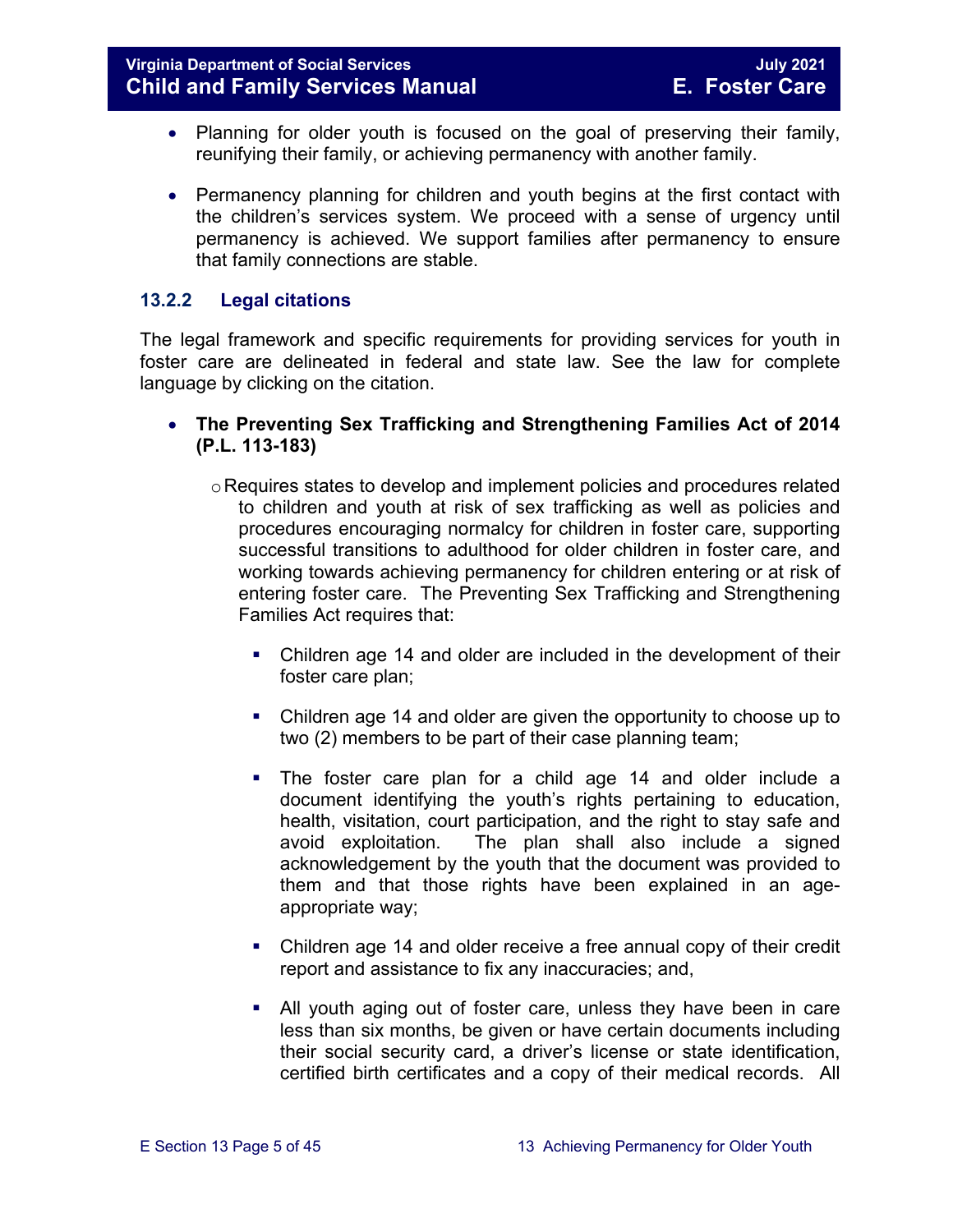youth aging out of foster care shall also be provided the [Proof of](https://fusion.dss.virginia.gov/dfs/DFS-Home/Foster-Care/Foster-Care-Forms)  [Foster Care](https://fusion.dss.virginia.gov/dfs/DFS-Home/Foster-Care/Foster-Care-Forms) form printed on agency letterhead.

#### • **John H. Chafee Foster Care Independence Act of 1999**

- $\circ$  Establishes the Chafee Foster Care Independence Program (CFCIP). The 2018 Family First Prevention Services Act amended this legislation by renaming the program to John H. Chafee Foster Care Program for Successful Transition to Adulthood (Chafee Program) and making changes to the program purposes and populations of youth eligible to receive services. The Chafee program provides federal funds to help eligible youth:
	- Transition to self-sufficiency by providing services such as assistance in obtaining a high school diploma, career exploration, vocational training, job placement and retention, training in daily living skills, training in budgeting and financial management skills, prevention *of substance use disorder*, and preventive health activities (including smoking avoidance, nutrition education, and pregnancy prevention).
	- Receive the education, training, and services necessary to obtain employment.
	- Prepare for and enter post-secondary training and educational institutions.
	- Provide personal and emotional support to youth through mentors and the promotion of interactions with dedicated adults.
	- Provide financial, housing, counseling, employment, education, and other appropriate support and services to former foster care recipients between 18 and 23 years of age to complement their own efforts to achieve self-sufficiency and to assure that program participants recognize and accept their personal responsibility for preparing for and then making the transition from adolescence to adulthood.
- oEstablishes the Education and Training Voucher Program

The Promoting Safe and Stable Families amendments to the Chafee Act of 2001 established the Education and Training Vouchers (ETV) Program. It provides federal and state funds to help foster youth with expenses associated with college and post-secondary vocational training programs.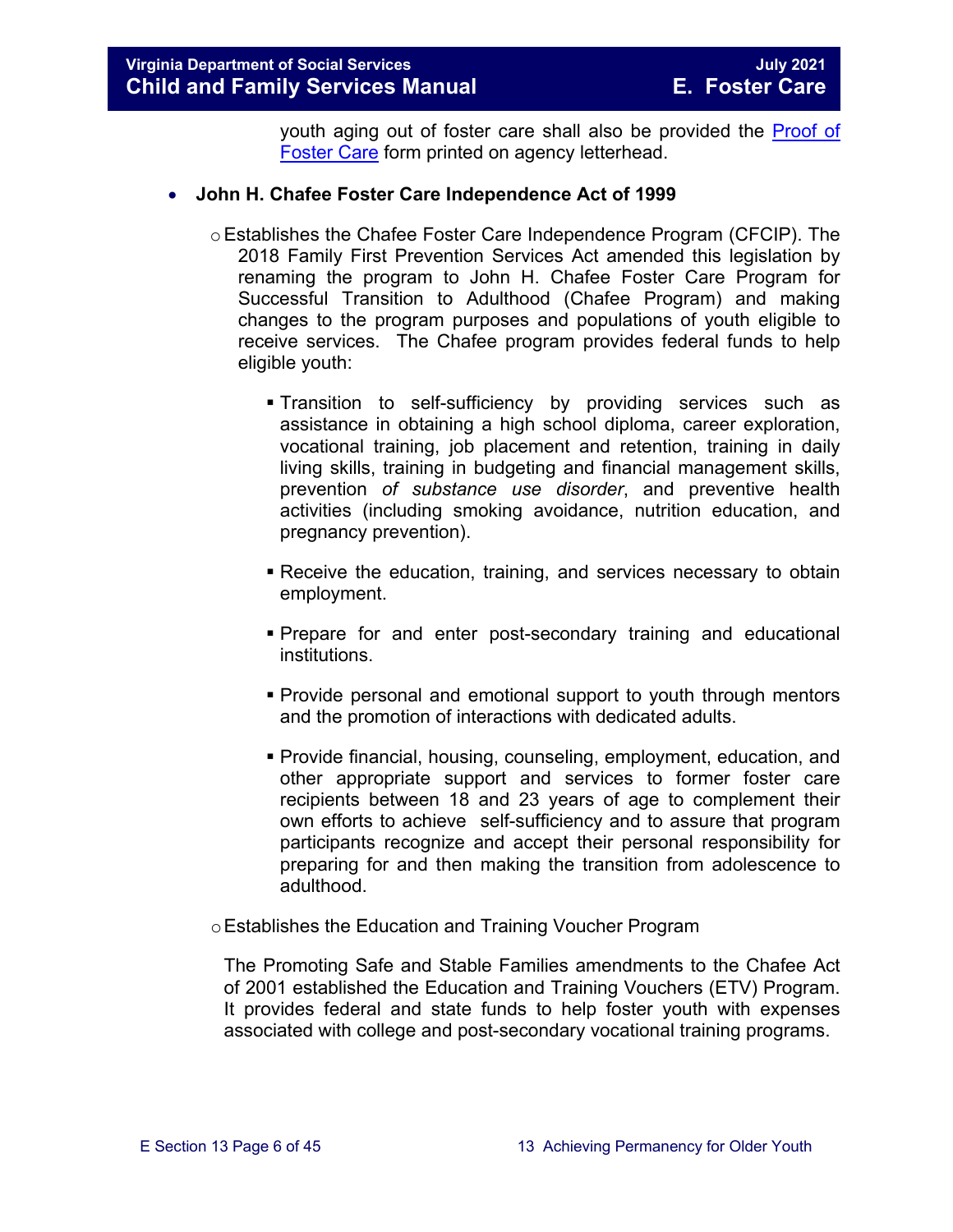- oClarifies that independent living activities should not be seen as an alternative to permanence for children/youth and can be provided concurrently regardless of permanency goal.
- oImposes penalties for misuse of funds or non-compliance with data reporting requirements.
- $\circ$  Increases accountability and performance standards for states in providing independent living services and improving outcomes.

 The Chafee Program and ETV focus on collaborating and coordinating independent living services with other federal, state and community based agencies and providers that serve youth. There are six outcomes used for the purpose of evaluating efforts in preparing youth for adulthood, selfsufficiency, and interdependence as they transition from foster care.

The six outcomes are:

- **Youth financial self-sufficiency;**
- Youth educational (academic or vocational) attainment;
- Youth positive connections with adults;
- **Experience with homelessness among youth;**
- $\blacksquare$  High-risk behavior among youth; and,
- Youth access to health insurance

#### • **National Youth in Transition Database**

Federal regulation requires states to report specific information in the National Youth in Transition Database (NYTD) [\(45 CFR 1356.80 through 1356.86\)](http://www.ecfr.gov/cgi-bin/retrieveECFR?gp=1&SID=3d9be8b33d08994a45cff8aaff9f9476&ty=HTML&h=L&mc=true&r=PART&n=pt45.4.1356). States are required to report two types of information beginning October 1, 2010. This data includes:

- $\circ$  Outcomes on cohorts of youth who are aging out and have aged out of foster care.
- $\circ$  Independent living services that youth receive that have been provided and/or paid for by Chafee agencies (i.e. LDSS and United Methodist Family Services (UMFS) [Project LIFE.](http://www.vaprojectlife.org/))
- **Foster care services** 
	- $\circ$  [§ 63.2-905](https://law.lis.virginia.gov/vacode/title63.2/chapter9/section63.2-905/)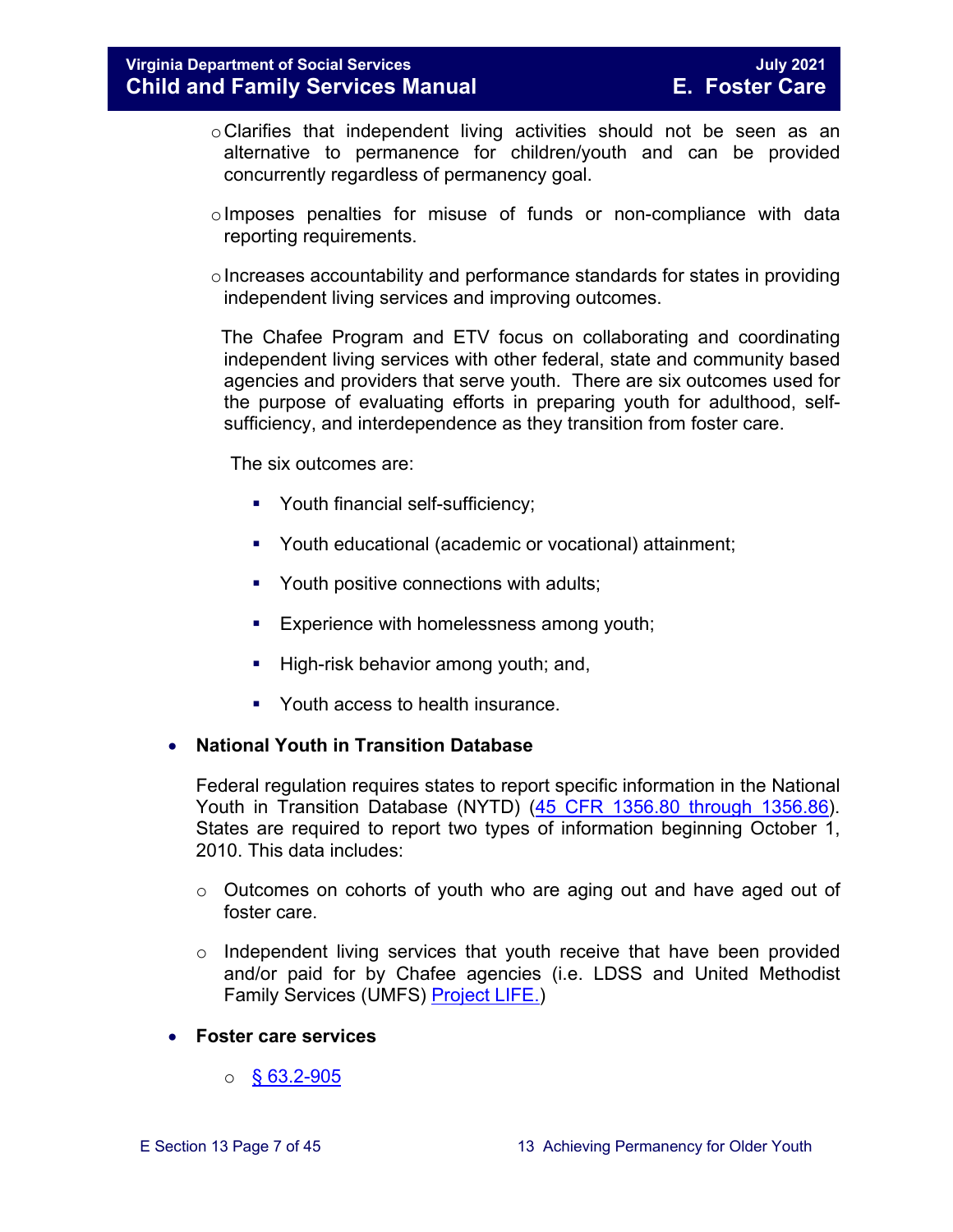- Independent living services
	- $\circ$  § 63.2-905.1
- **Foster care and transition plans for youth over age 14** 
	- $\circ$  [§ 16.1-281](https://law.lis.virginia.gov/vacode/title16.1/chapter11/section16.1-281/)
	- $\circ$  § [63.2-905.1](https://law.lis.virginia.gov/vacode/title63.2/chapter9/section63.2-905.1/)
	- o [Social Security Act, Title IV, § 475 \(5\) \(H\) \[42 USC 675\]](http://www.ssa.gov/OP_Home/ssact/title04/0475.htm)

#### <span id="page-7-0"></span>**13.2.3 Outcomes**

The LDSS shall strive to achieve the same outcomes for older youth in foster care as any other youth, as required in the federal Child and Family Services Review. Some specific outcomes and specific measures are listed below:

#### **Outcome 1: Children have permanency in their living situations.**

- More children leave foster care and achieve permanency.
- Children achieve permanency with shorter lengths of stay.
- Increased timeliness to permanency.
- Fewer placement moves and disruptions.
- Fewer children in out-of-home care.
- More children placed in family-based care.
- More children placed in relative foster homes.
- Fewer children placed in residential care.
- Fewer children re-enter out-of-home care.

#### **Outcome 2: The continuity of family relationships and connections is preserved for children.**

- More children in foster care placed in close proximity to families and communities.
- More children in foster care placed with their siblings.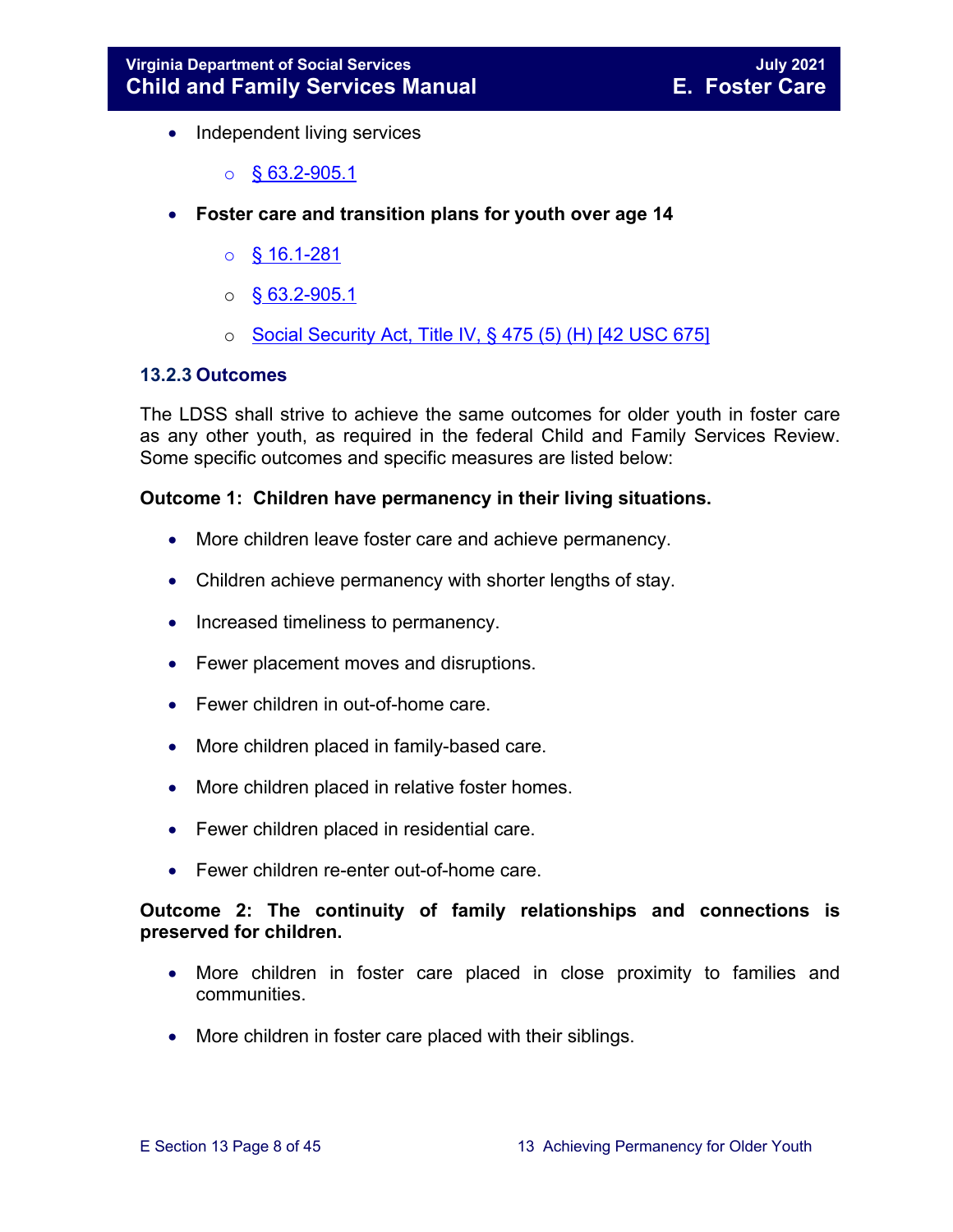In addition, federal regulations require the tracking of outcomes for cohorts of youth in foster care who are aging out and have aged out of foster care. The six NYTD outcome areas include:

- Youth financial self-sufficiency.
- Youth education (academic or vocational) attainment.
- Youth positive connection with adults.
- Experience with homelessness among youth.
- High risk behavior among youth.
- Youth access to health insurance.

## <span id="page-8-0"></span>**13.3 Clarification of terms**

Several terms are used in serving older youth that sound similar but are distinct and should not be used interchangeably.

- "Independent living arrangement" means that a youth is living independently under a supervised arrangement. A youth in an independent living arrangement is not supervised 24 hours a day by an adult. The youth is provided with opportunities of increased responsibility; such as paying bills, assuming leases, and working with a landlord. Examples include living in one's own apartment or living in a college dorm.
- "Independent living goal" means a planned program of services designed to assist persons who are currently or formerly in foster care between the ages of 18 and 21 in preparing for adulthood.
- "Independent living services" are services and supports that are designed with and provided to the youth. They build upon the strengths and meet the unique needs of the youth in preparing for adulthood.
- "Life skills" (also known as "independent living skills") are skills the youth develops to achieve self-sufficiency and interdependence. These skills prepare and enable the youth to be successful in adulthood.
	- $\circ$  "Self-sufficiency" means the youth becomes skilled in accomplishing and being responsible for daily life tasks.
	- o "Interdependency" means the youth becomes skilled in being resourceful and connected with others to meet his or her needs and to contribute to society.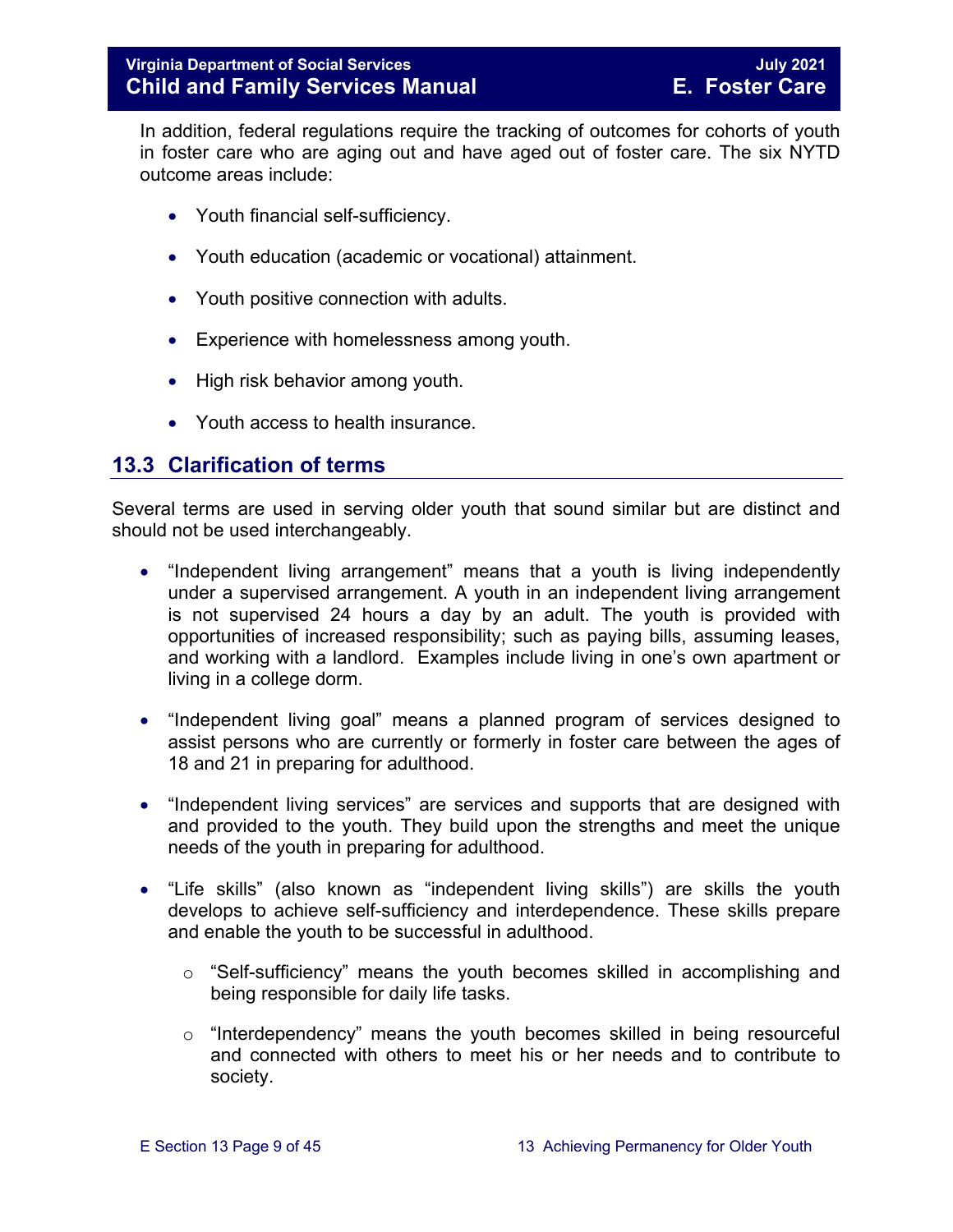o These terms all represent different, and sometimes complementary, strategies for helping the youth prepare throughout their journey and successfully transition to adulthood.

All older youth need to develop self-sufficiency and interdependency skills in preparation for adulthood, regardless of their permanency goal or living arrangement. Older youth in foster care may live in a variety of placements (e.g., relative homes, foster homes, group homes, residential facilities, or independent living arrangements.) They remain eligible for independent living services, regardless of placement type or permanency goal.

## <span id="page-9-0"></span>**13.4 Achieving permanency for older youth**

Permanence is both a value and a goal of practice. For youth to be successful in adulthood, they should leave the foster care system in a planned manner that connects them to a lifelong family.

Youth tend to operate in the realm of concrete thinking and permanence is an abstract idea. How a youth feels about his current situation will influence their decision, especially when they are not involved in the planning of their own permanency goals. It is imperative that the service worker uses work practices that rely on respectful family and youth engagement, strength-based approaches, team planning and decision making and the use of relevant, structured assessments.

The priority for LDSS and the youth's team shall be establishing permanency for the older youth. Permanency involves finding a permanent family and establishing enduring family relationships and lifelong connections with adults who are significant to the older youth.

The permanency goal for older youth shall be return home with custody returned to the parent or prior custodian. If reunification is not possible, then adoption by a relative or non-relative, or placement with subsequent transfer of custody to a relative shall be pursued based on the best interests of the youth. If these priority goals are not in the child's best interest, an alternative goal may be used, although these goals do not achieve permanency for the child [\(see Section 11\).](https://fusion.dss.virginia.gov/Portals/%5bdfs%5d/Files/DFS%20Manuals/Foster%20Care%20Manuals/Foster%20Care%20Manual%2007-2020/Final%20Foster%20Care%20Manual%2007-2020/section_11_alternative_foster_care_goals.pdf) 

Conducting diligent searches for relatives and establishing enduring family connections and lifelong connections with significant adults are essential from the day a youth first enters foster care and shall continue throughout the youth's time in care (see [Section](https://fusion.dss.virginia.gov/Portals/%5bdfs%5d/Files/DFS%20Manuals/Foster%20Care%20Manuals/Foster%20Care%20Manual%2007-2020/Final%20Foster%20Care%20Manual%2007-2020/section_2_engaging_the_child_family_and_significant_adults.pdf#page=10)  [2.5](https://fusion.dss.virginia.gov/Portals/%5bdfs%5d/Files/DFS%20Manuals/Foster%20Care%20Manuals/Foster%20Care%20Manual%2007-2020/Final%20Foster%20Care%20Manual%2007-2020/section_2_engaging_the_child_family_and_significant_adults.pdf#page=10) and [Section](https://fusion.dss.virginia.gov/Portals/%5bdfs%5d/Files/DFS%20Manuals/Foster%20Care%20Manuals/Foster%20Care%20Manual%2007-2020/section_2_engaging_the_child_family_and_significant_adults.pdf#page=13) 2.6). Youth entering care at an older age should be involved in discussions about permanent adult connections and when ready, the youth should be engaged in ongoing discussions about adoption. If relatives or other individuals who are significant to the youth had been located in the past but ruled out as a placement resource, the service worker should continue to discuss options for these individuals to have permanent connections with the youth. This includes remaining in contact with these relatives, or other individuals who had been ruled out, to explore other roles they may take in supporting the youth. It is also important to revisit the reasons why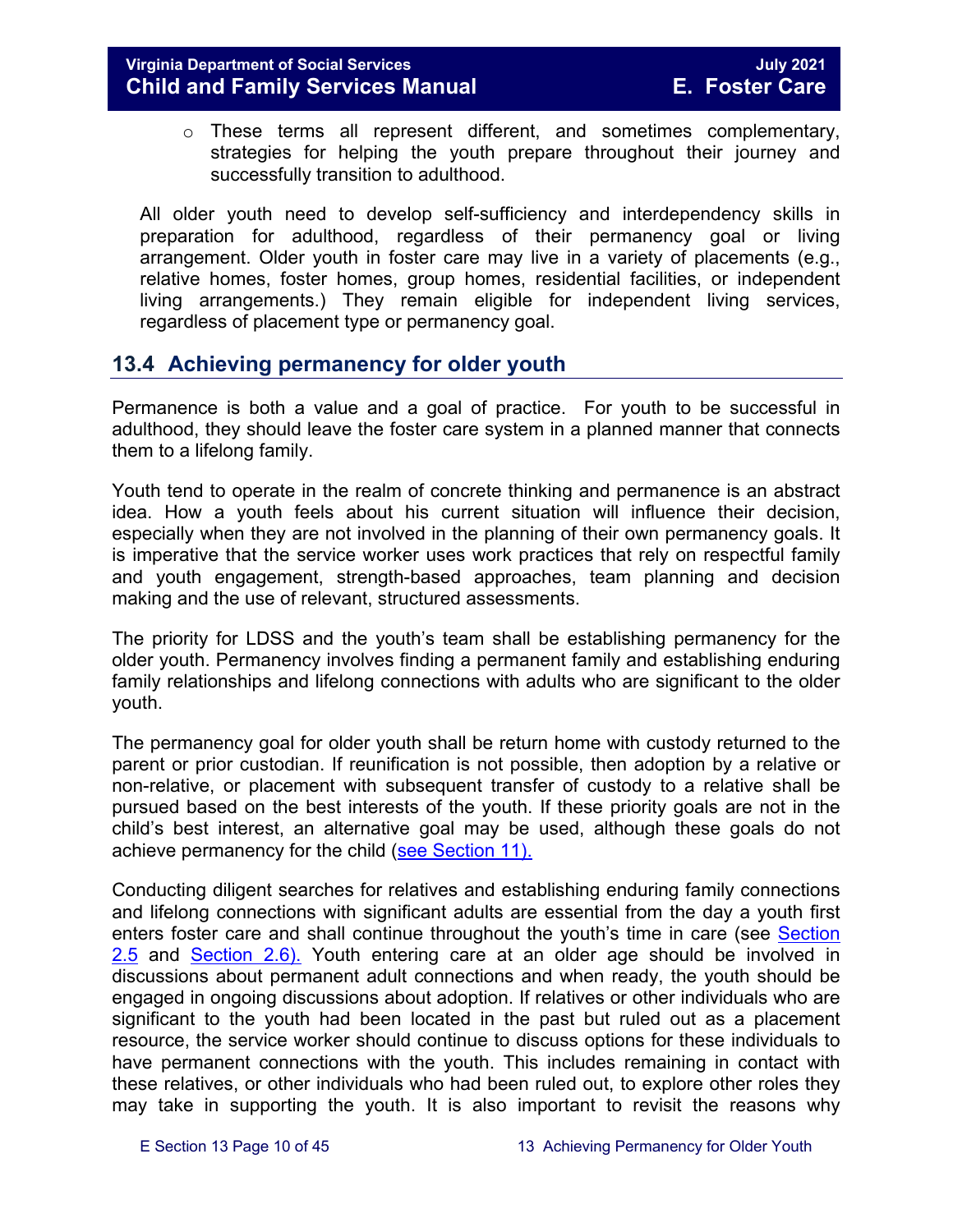individuals were ruled out as a permanent placement for a youth as changes to those circumstances over time may make the individual a feasible placement in the future (See [Section 9.6](https://fusion.dss.virginia.gov/Portals/%5bdfs%5d/Files/DFS%20Manuals/Foster%20Care%20Manuals/Foster%20Care%20Manual%2007-2020/Final%20Foster%20Care%20Manual%2007-2020/section_9_achieving_permanency_goal_adoption.pdf#page=22) for information about the Permanency Pact and its use in building kin connections). The service worker should utilize a person locator tool to locate relatives and significant adults as potential permanent connections for the youth.

Older youth should be connected with at least one adult before leaving foster care, and preferably several adults. These adults are individuals the youth can go to for advice or guidance when making decisions or resolving problems, or for companionship when celebrating holidays, special occasions, and personal achievements. The adults should be easily accessible to the youth, either by telephone or in person. They may include, but are not limited to, adult relatives, parents, foster parents, neighbors, family friends, coaches, and teachers. These adults should be in addition to the youth's spouse, partner, boyfriend, girlfriend, and current caseworker.

Services to find a permanent family and to establish lifelong connections for the older youth should be provided regardless of the youth's permanency goal, or previous unsuccessful attempts to establish enduring connections, or the youth's own perceived need for permanency. While most youth try to assert their independence before or at age 18, they will need permanent adult connections after leaving foster care, as well as the option to resume foster care services.

#### <span id="page-10-0"></span>**13.4.1 Maintaining connections with siblings and birth families**

When older youth in foster care have siblings, all reasonable steps shall be taken to place the youth and siblings together in the same resource or permanent home. When placing the siblings together is not in the best interest of the youth or sibling, a plan that establishes frequent and regular visitation or communication shall be made to help the youth maintain sibling connections (see [Section 6.4\).](https://fusion.dss.virginia.gov/Portals/%5bdfs%5d/Files/DFS%20Manuals/Foster%20Care%20Manuals/Foster%20Care%20Manual%2007-2020/Final%20Foster%20Care%20Manual%2007-2020/section_6_placement_to_achieve_permanency.pdf#page=13) 

The service worker, in collaboration with the youth, should continually re-examine and maintain the "optimal level of connectedness" with the youth's birth family $^{\mathsf{1}}.$  $^{\mathsf{1}}.$  $^{\mathsf{1}}.$ Family situations change over time and the youth's ability to maintain safety increases as the youth matures physically. Since most youth return home when they leave foster care, the service worker should help the youth while he or she is in foster care identify ways to connect positively with the birth family, as appropriate, and to make wise decisions while at home.

## <span id="page-10-1"></span>**13.5 Life skills assessment**

A life skills assessment shall be conducted to assess the strengths and needs of youth in preparation for adulthood. The assessment shall be driven by the youth. It should be

Ĩ.

<span id="page-10-2"></span><sup>&</sup>lt;sup>1</sup> ["Optimal level of connectedness"](http://www.cwla.org/programs/r2p/rrnews0203.pdf) is part of family reunification definition by Pine, Warsh, and Maluccio. Research Roundup on Family Reunification, March 2002, Child Welfare League of America.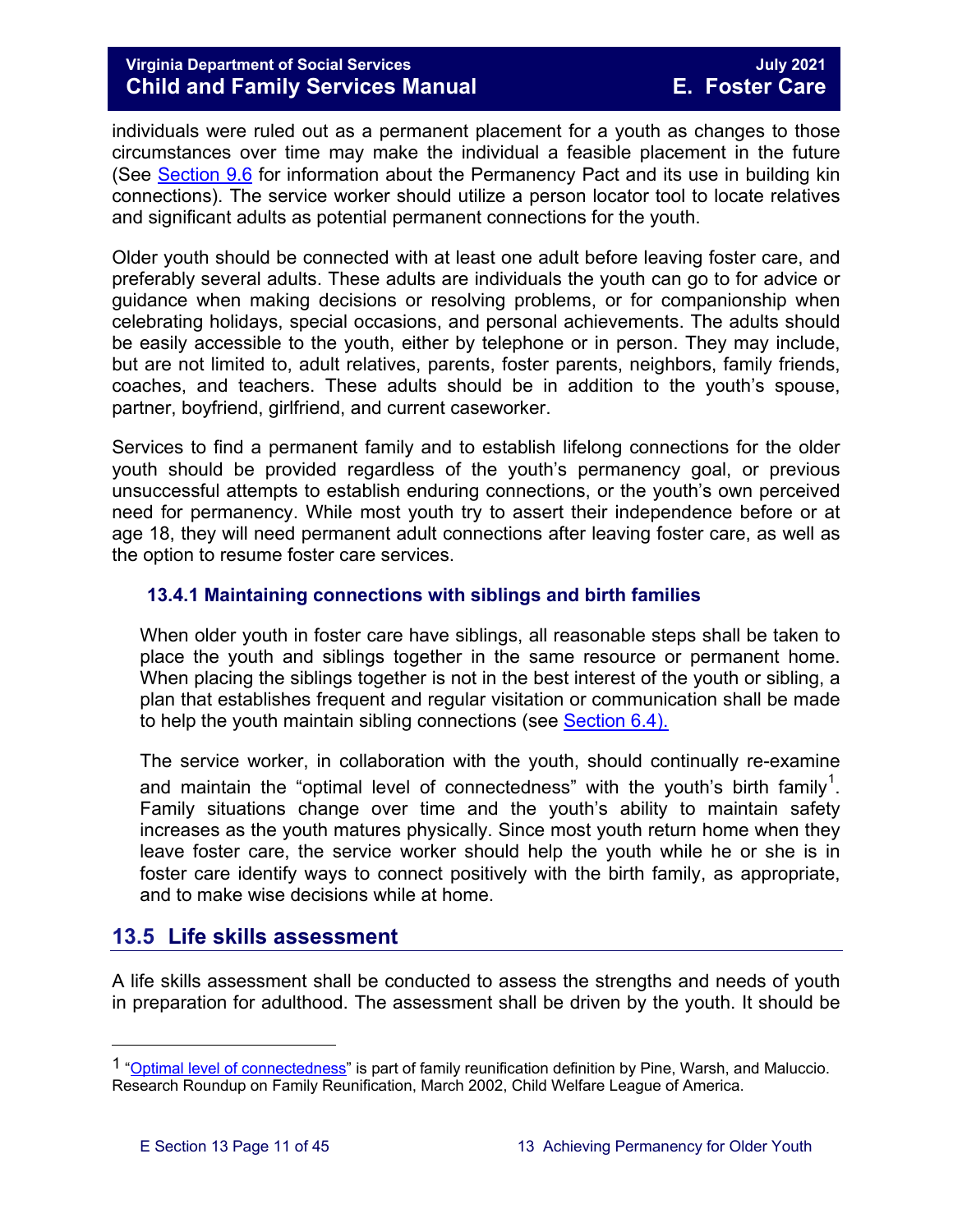strength-based and collaboratively involve the birth parents and caretakers of the youth. Information from the assessment should complement the information obtained during the comprehensive child and family assessment (see [Section 5\)](https://fusion.dss.virginia.gov/Portals/%5bdfs%5d/Files/DFS%20Manuals/Foster%20Care%20Manuals/Foster%20Care%20Manual%2007-2020/section_5_conducting_child_and_family_assessment.pdf), of which this assessment is one component.

Federal regulation describes a life skills assessment as "a systematic procedure to identify a youth's basic skills, emotional and social capabilities, strengths and needs to match the youth with appropriate independent living services. A life skills assessment may address knowledge of basic living skills, job readiness, money management abilities, decision-making skills, goal setting, task completion, and transitional living needs" [\(45 CFR 1356.83\(g\)\(20\)\)](https://www.law.cornell.edu/cfr/text/45/1356.83).

The Virginia Department of Social Services (VDSS) recommends use of the Casey Life Skills Assessment (CLSA), however LDSS may choose to use another appropriate assessment tool that identifies the youth's skills, capabilities, strengths and needs as stated above. The Daniel Memorial Independent Life Skills Assessment has been verified to meet these requirements. Any other life skills assessment instrument or strategy needs to be approved by VDSS prior to use. The independent living needs assessment shall be reported to the federal government as a service provided to older youth.

#### <span id="page-11-0"></span>**13.5.1 The CLSA**

The CLSA is a free tool that assesses the behaviors and competencies youth need to achieve their long term goals. It aims to set youth on the way toward developing healthy, productive lives. Examples of the life skills CLSA helps youth self-evaluate include:

- Maintaining healthy relationships;
- Work and study habits;
- Planning and goal setting;
- Using community resources;
- Daily living activities;
- Budgeting and paying bills;
- Computer literacy; and,
- The youth's permanent connections to caring adults.

To preview the CSLA, click this link: [CLS Assessment.](http://lifeskills.casey.org/)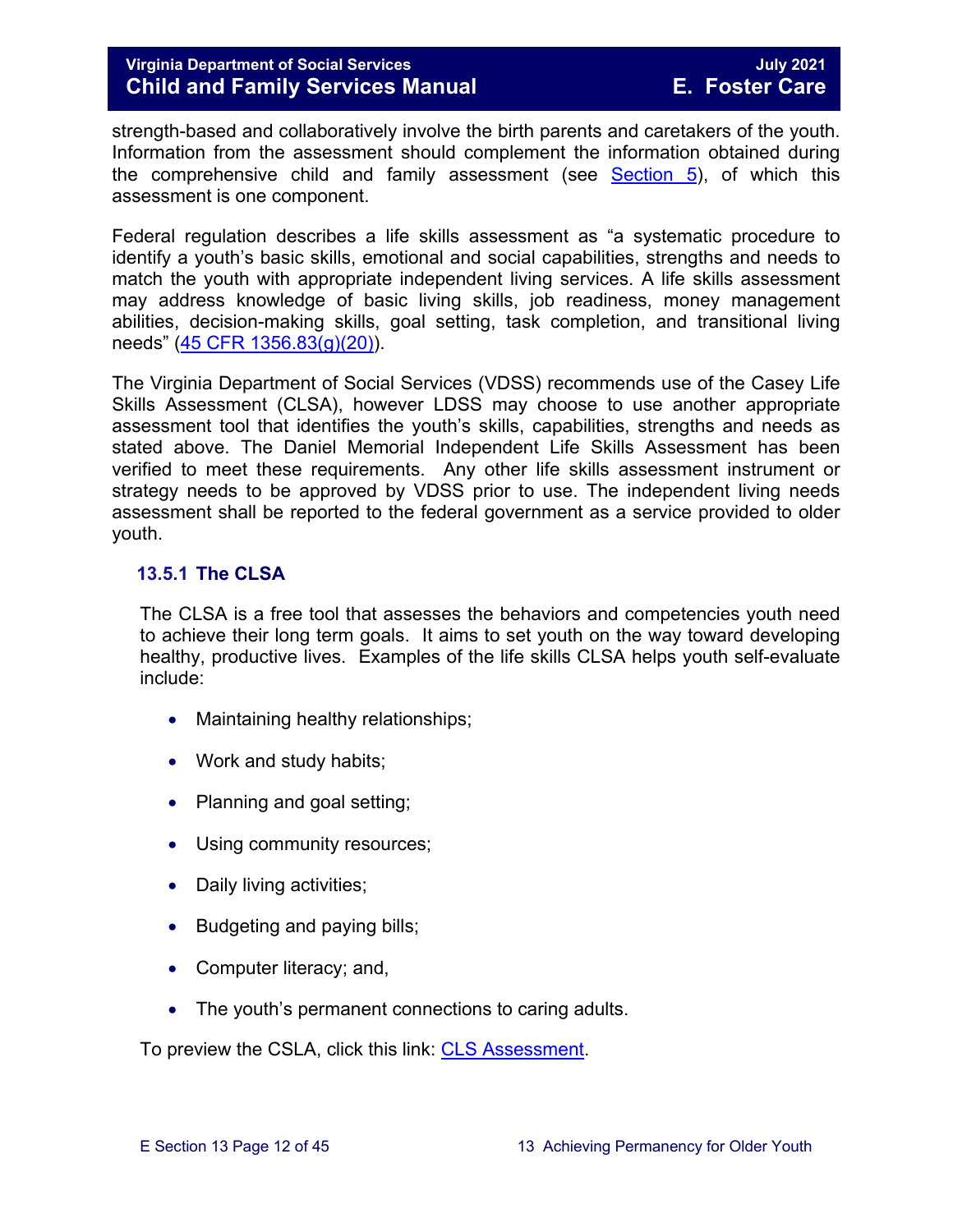#### <span id="page-12-0"></span>**13.5.2 Who benefits from the CLSA**

CLSA is designed to be used in a collaborative conversation between an educator, mentor, service worker, or other service provider and any youth between the ages of 14 and 21. It is appropriate for all youth regardless of whether they are in foster care, live with biological parents, or reside in a group home.

#### <span id="page-12-1"></span>**13.5.3 Frequency of administering CLSA**

The assessment must initially be administered:

- For youth in foster care, **within 30 days** after the youth's 14<sup>th</sup> birthday.
- For youth entering foster care after the age of 14, **within 30 days** after the youth's entry into the system.

The assessment must be re-administered at least once every 12 months for youth age 14 and older and prior to the annual update of the Transition Plan.

Completion of the assessment must be documented in OASIS on the IL checklist.

#### <span id="page-12-2"></span>**13.5.4 What happens after youth takes assessment**

Youth typically will require 30-40 minutes to complete the CLSA. Their answers are available instantly for the adult to review with the youth in a strength based conversation that actively engages the youth in the process of developing goals.

The CLSA also offers a [resource guide](http://www.casey.org/Resources/Tools/cls/default.htm) that helps when working with the youth to gain the skills that they need for successful transition to adulthood.

## <span id="page-12-3"></span>**13.6 Independent living services for youth age 14 and older**

All youth age 14 and older shall be provided independent living services for a planned period of time, based on the life skills assessment. The services shall assist the youth in developing the skills necessary for self-sufficiency and interdependence in adulthood, regardless of the youth's permanency goals  $(863.2-905)$ .

Independent living services include a broad range of activities, education, training, and direct services. The following types of services and skills development shall be considered to help the youth prepare for self-sufficiency: counseling, education, housing, employment, and money management. Access to essential documents, such as assistance in obtaining a birth certificate or Social Security card, and other appropriate services shall be provided consistent with the needs assessment [\(§§ 16.1-](https://law.lis.virginia.gov/vacode/16.1-228/) [228](https://law.lis.virginia.gov/vacode/16.1-228/) and [63.2-100\).](https://law.lis.virginia.gov/vacode/63.2-100/) Additional services and skill development include daily living, social relationships, and communication skills.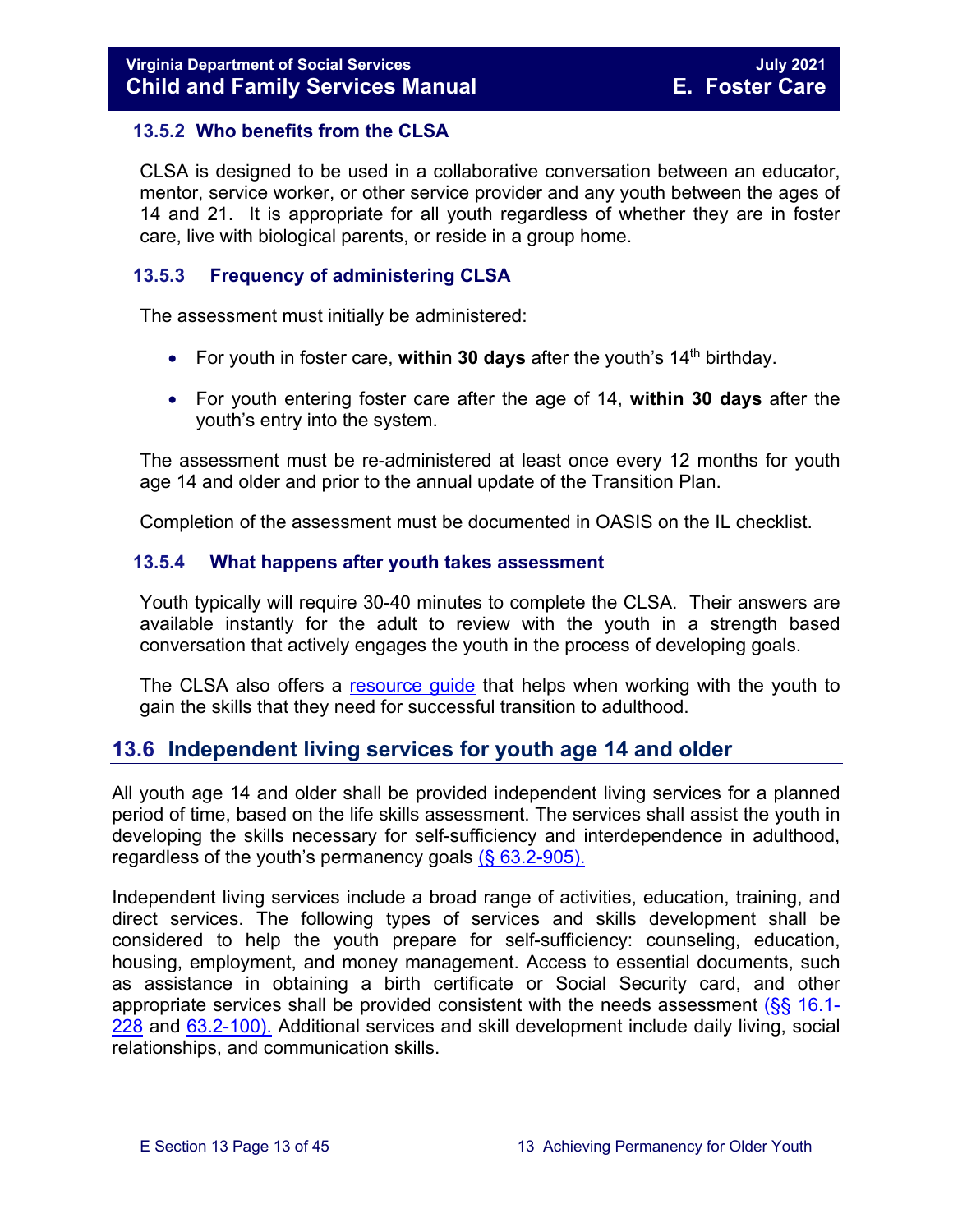#### **Virginia Department of Social Services July 2021 Child and Family Services Manual**

As required by Chafee Program, the U.S. Department of Health and Human Services in consultation with other stakeholders developed outcome measures to assess the performance of each state and the effectiveness of its independent living services. The NYTD was established via regulation in 2008 and implemented October 2010. The Chafee Program and federal regulation requires states to report specific information to NYTD [\(45 CFR 1356.80 through 1356.86\)](https://www.law.cornell.edu/cfr/text/45/1356.80). In Virginia, all NYTD defined independent living services (including ETV) that are paid for and/or provided by LDSS on behalf of youth **must be documented on the OASIS independent living services screen by the LDSS**.

An independent living service is provided by LDSS if it is delivered by LDSS staff or an agent of the LDSS, including a foster parent, group home staff, or child care institution staff; or provided pursuant to a contract between a local department of social services or VDSS and a provider, agency, or any other entity regardless of whether the contract includes funding for the particular service.

The service worker and youth's team shall consider the types of services listed below for all youth over age 14 and older who are in foster care. Any of these services, as well as any other services and supports the youth requires, shall be provided, if indicated by the comprehensive assessment process and consistent with funding requirements. When a youth receives any of the services listed below, as well as the required life skills assessment, the services shall be identified in OASIS  $(45$  CFR  $1356.83(g)(20)$  through  $1356.83(g)(30)$ .

The Virginia NYTD categories are:

- **Academic support.** Academic supports are services designed to help a youth complete high school or obtain a GED. Such services include the following: academic counseling; preparation for a GED, including assistance in applying for or studying for a GED exam; tutoring; help with homework; study skills training; literacy training; and help accessing educational resources. Academic support does not include a youth's general attendance in high school.
- **Post-secondary education support.** Post-secondary educational supports are services designed to help a youth enter or complete college, and include the following: classes for test preparation, such as the Scholastic Aptitude Test (SAT); counseling about college; information about financial aid and scholarships; help completing college or loan applications; or tutoring while in college. The list is not all-inclusive; other supports such as college tours paid for or provided by the agency could fall within this definition.
- **Career preparation.** Career preparation services focus on developing a youth's ability to find, apply for, and retain appropriate employment. Career preparation includes the following types of instruction and support services: vocational and career assessment, including career exploration and planning, guidance in setting and assessing vocational and career interests and skills, and help in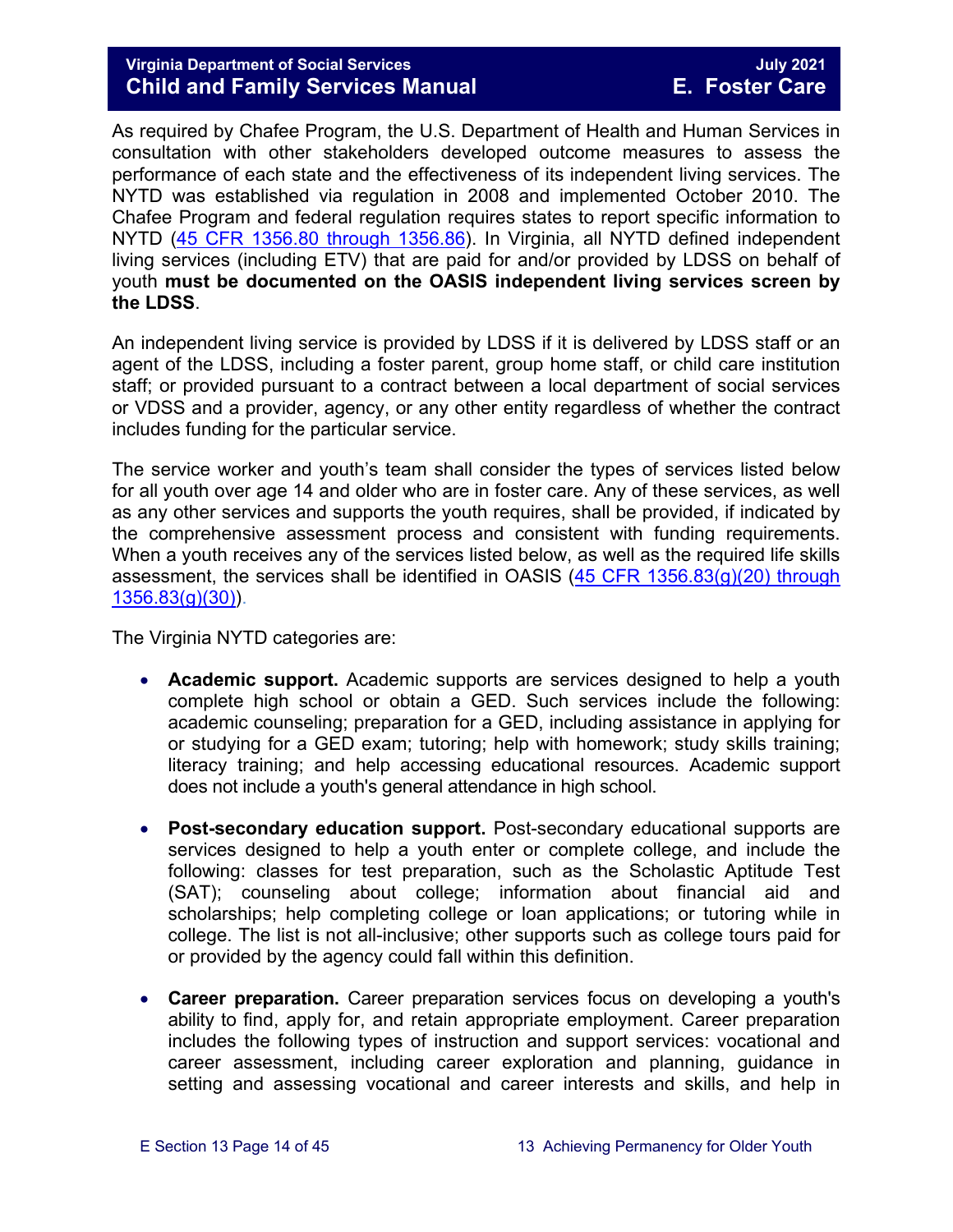matching interests and abilities with vocational goals; job seeking and job placement support, including identifying potential employers, writing resumes, completing job applications, developing interview skills, job shadowing, receiving job referrals, using career resource libraries, understanding employee benefits coverage, and securing work permits; retention support, including job coaching; learning how to work with employers and other employees; understanding workplace values such as timeliness and appearance; and understanding authority and customer relationships.

- **Employment programs or vocational training**. Employment programs and vocational training designed to build a youth's skills for a specific trade, vocation, or career through classes or on-site training. Employment programs include a youth's participation in an apprenticeship, internship, or summer employment program and do not include summer or after-school jobs secured by the youth alone. Vocational training includes a youth's participation in vocational or trade programs in school or through nonprofit, commercial or private sectors and the receipt of training in occupational classes for such skills as cosmetology, auto mechanics, building trades, nursing, computer science, and other current or emerging employment sectors.
- **Budget and financial management.** Budget and financial management assistance includes the following types of training and practice: living within a budget; opening and using a checking and savings account; balancing a checkbook; developing consumer awareness and smart shopping skills; accessing information about credit, loans and taxes; and filling out tax forms.
- **Housing education and home management training.** Includes assistance or training in locating and maintaining housing, including filling out a rental application and acquiring a lease, handling security deposits and utilities, understanding practices for keeping a healthy and safe home, understanding tenant's rights and responsibilities and handling landlord complaints. Home management includes instruction in food preparation, laundry, housekeeping, living cooperatively, meal planning, grocery shopping and basic maintenance and repairs.
- **Health education and risk prevention.** Health education and risk prevention includes providing information about: hygiene, nutrition, fitness and exercise, and first aid; medical and dental care benefits, health care resources and insurance, prenatal care and maintaining personal medical records; sex education, abstinence education, and HIV prevention, including education and information about sexual development and sexuality, pregnancy prevention and family planning, and sexually transmitted diseases and AIDS; *substance use* prevention and intervention, including education and information about the effects and consequences of substance use (alcohol, drugs, tobacco) and substance avoidance and intervention. Health education and risk prevention does not include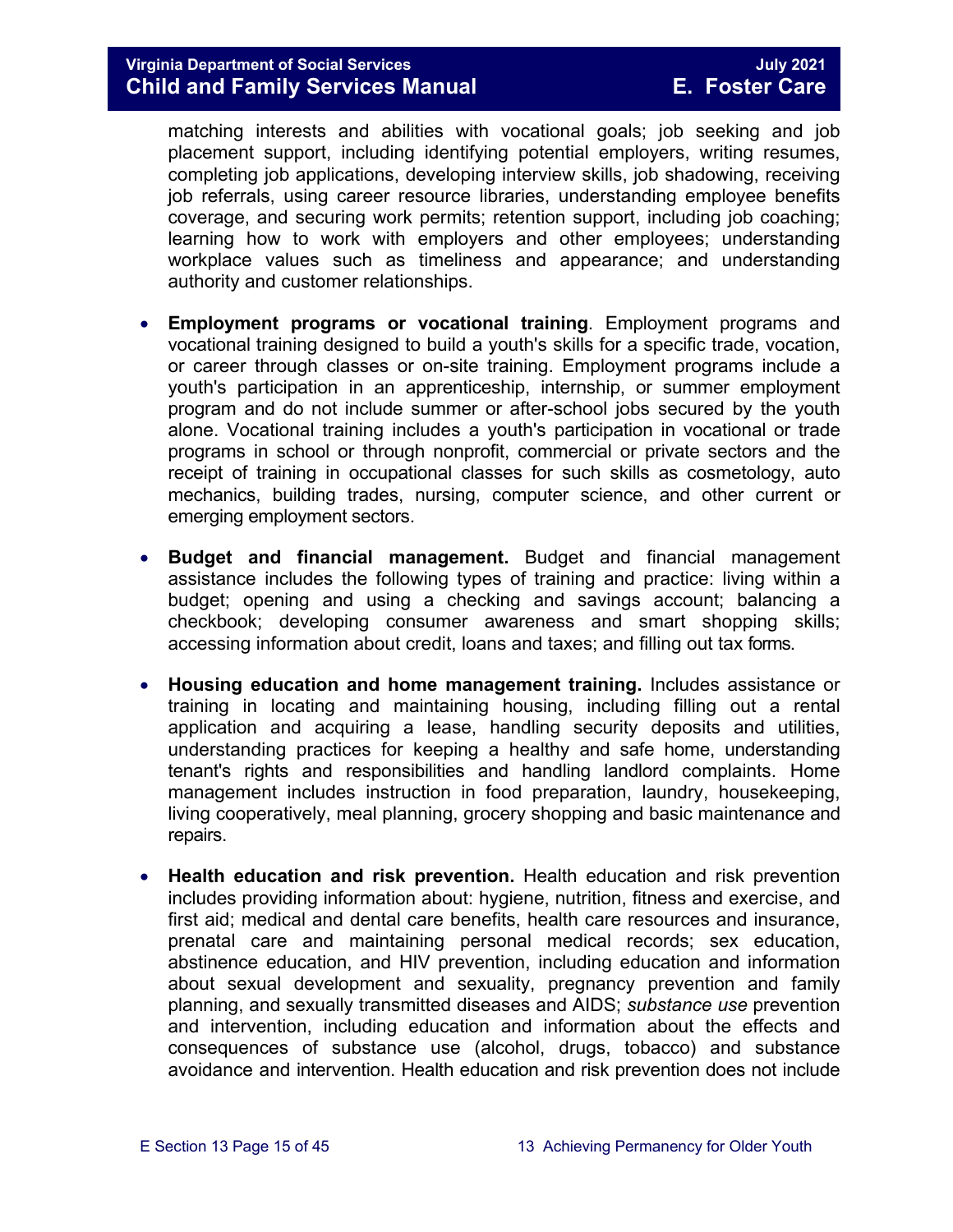the youth's actual receipt of direct medical care or treatment *of a substance use disorder*.

- **Family support and healthy marriage education**. Such services include education and information about safe and stable families, healthy marriages, spousal communication, parenting, responsible fatherhood, childcare skills, teen parenting, and domestic and family violence prevention.
- **Mentoring.** Mentoring means that the youth has been matched with a screened and trained adult for a one-on-one relationship that involves the two meeting on a regular basis. Mentoring can be short-term, but it may also support the development of a long-term relationship.
- **Independent living arrangement.** An independent living arrangement means that the youth is living independently under a supervised arrangement approved by the LDSS or Licensed Child Placing Agency. A youth in independent living is not supervised 24-hours a day by an adult and often is provided with increased responsibilities, such as paying bills, assuming leases, and working with a landlord, while under the supervision of an adult.
- **Room and board financial assistance**. Room and board financial assistance that is paid for or provided by the VDSS, LDSS and/or Children's Services Act (CSA) to assist with a youth's room and board, including rent deposits, utilities, and other household start-up expenses. (Includes the independent living stipend).
- **Education financial assistance.** Education financial assistance is a payment that is paid for or provided by the VDSS and/or LDSS for education or training, including allowances to purchase textbooks, uniforms, computers, and other educational supplies; tuition assistance; scholarships; payment for educational preparation and support services (i.e., tutoring), and payment for GED and other educational tests. This financial assistance also includes vouchers for tuition or vocational education or tuition waiver programs paid for or provided by the VDSS and/or LDSS (ETV program).
- **Other financial assistance.** Other financial assistance includes any other payments made or provided by the VDSS, LDSS, and/or the local Family Assessment and Planning Team (FAPT) to help the youth live independently.
- **Other financial assistance** (**incentives and stipends for youth**). Monetary incentives or stipends to acknowledge or reward eligible youth who successfully completed:
	- $\circ$  A life skills training;
	- o Other independent living services that are designed to help the youth successfully transition to adulthood; and/ or,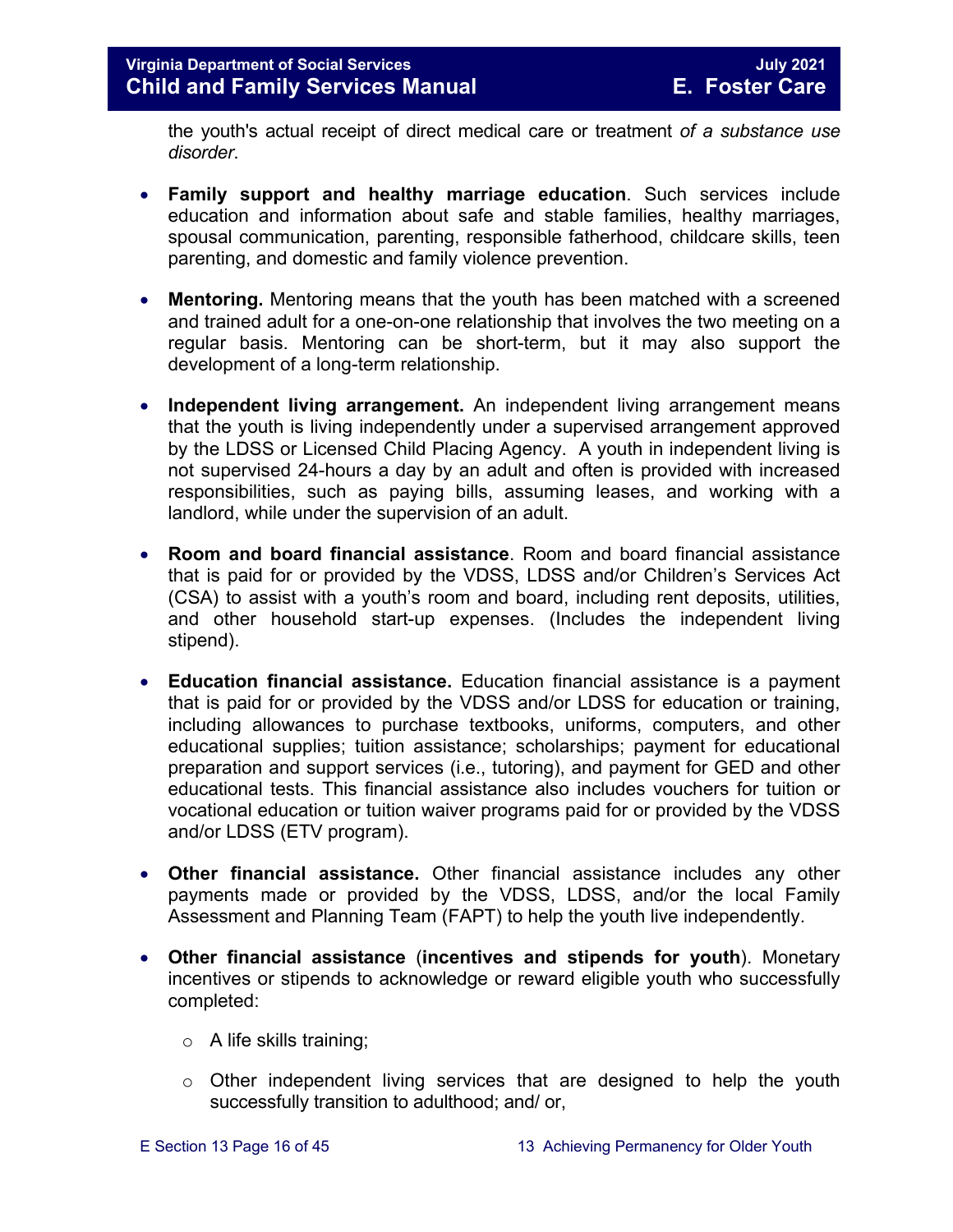$\circ$  If part of the follow-up population, the NYTD Follow-up Survey.

Incentives and stipends must not exceed what is reasonable and necessary to accomplish the purpose of needing to provide such incentives and/or stipends. The local director or his/her designee must approve in writing all monetary incentives and stipend methods (i.e. gift cards, money cards, certificates, and/or stipends), purpose of incentives/stipends, and the amount paid from the VDSS Chafee Program and/or ETV funds for each youth. Also, youth receiving an incentive/stipend must have a clear understanding of purpose, cash value of incentive/stipend, and sign a document stating that he/she acknowledges receiving the monetary incentive. The document acknowledging youth receipt must be kept in the youth's case record and documented in OASIS as "Other financial assistance" within 30 days from the purchase date. Each transaction for an incentive/stipend must be recorded individually on the Chafee Program Quarterly Report for the applicable report period.

• **Other financial assistance** (**outreach services**). Efforts to attract eligible youth to participate in independent living services and formalized programs (i.e. covering transportation expenses so that eligible youth may attend Independent Living conferences and other youth conferences, meetings, retreats, and workshops designed to help the youth successfully transition to adulthood).

## <span id="page-16-0"></span>**13.7 Preparing youth for adulthood**

All youth shall have the opportunity to be engaged in directing their own life and to be engaged in the community around them. In order to provide youth in and transitioning from foster care opportunities to be listened to, to be informed, to be respected and to exert control over their lives, the service worker should:

- Prepare/train youth to lead in the development of their case planning, including permanency planning and transition planning that addresses education and employment goals.
- Provide youth opportunities for leadership and community involvement, including opportunities for advising LDSS and community partners on policy and practice.
- Maintain contact with the youth to find out how they are doing when they leave care so that policy and practice can be improved.  $2^2$  $2^2$

Preparing youth in foster care for adulthood is similar to preparing all children and youth for the transition to adulthood. Successful adults are self-sufficient in accomplishing daily life skills, while also being resourceful and connected with others in meeting their own needs while contributing to society. Regardless of the permanency goal, service

Ĩ.

<span id="page-16-1"></span><sup>2</sup> Adapted from Jim Casey Youth Opportunities Initiative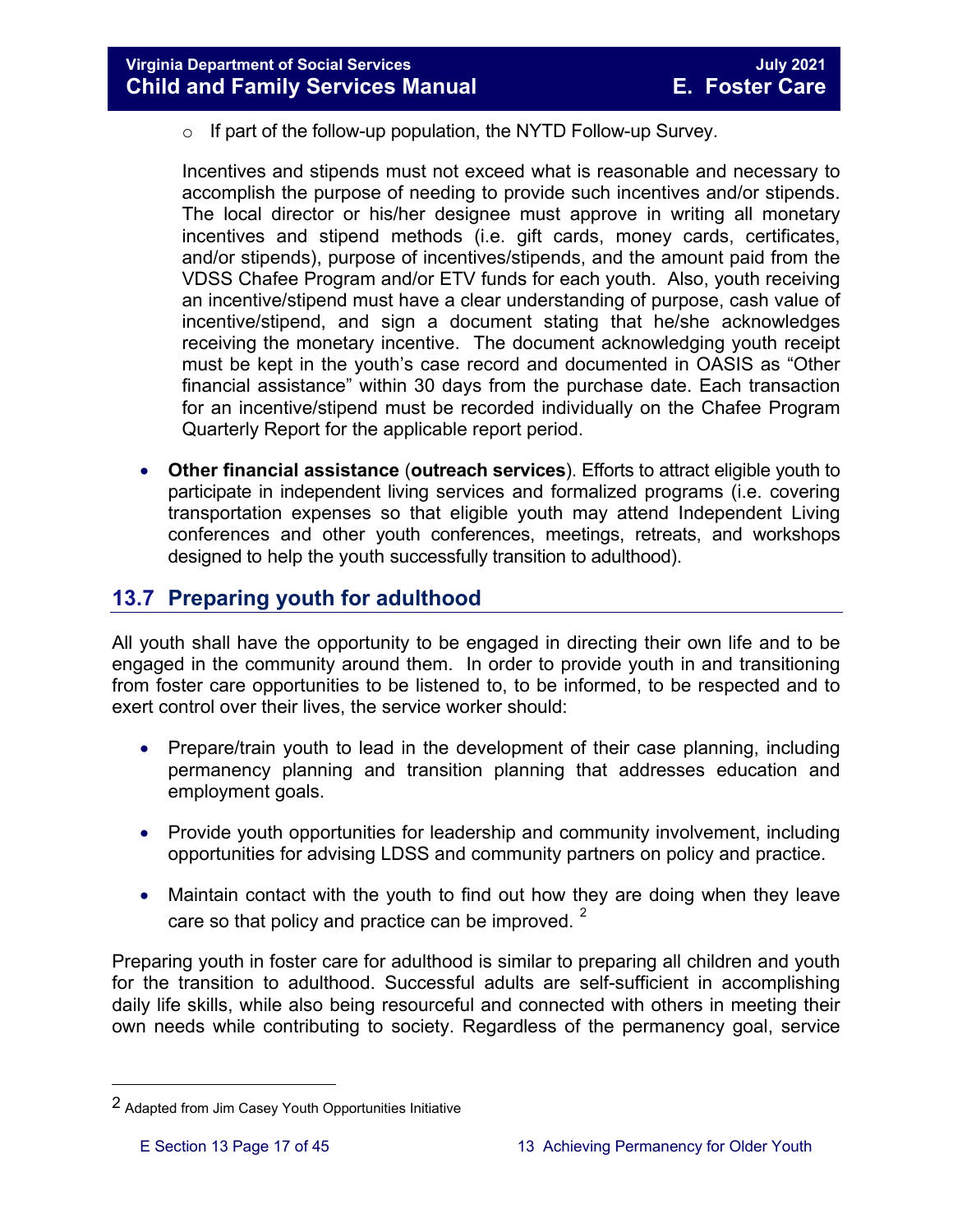workers should deliberately plan and prepare youth over time to be increasingly selfsufficient, resourceful, and contributors to society.

Preparation for adulthood is a life-long process that begins at birth. It initially involves informal learning by observing and participating in day-to-day activities with birth parents and substitute caregivers. Then, as children mature, it includes formal instruction and activities. For older youth, it requires increasing opportunities for them to practice life skills and build competencies with support from caregivers, service workers, and significant others.

During adolescence, the movement to self-sufficiency and resourcefulness is not linear, but rather a dynamic process based on the youth's evolving maturity, strengths, and needs. An adolescent's search for identity and transition to adulthood can be a turbulent process, particularly for youth who have experienced abuse, neglect, separations, and/or trauma in their lives.

Developmentally, adolescents are striving to gain control over their lives. Adults need to provide opportunities for adolescents to practice resolving problems, seeking out and using resources, making decisions, and contributing to society. These are essential skills for self-sufficiency and success in adulthood.<sup>[3](#page-17-1)</sup>

Serving older youth and preparing them for adulthood requires a planned, dynamic, strengths-based process. Service planning and decision making shall be driven by the youth, in collaboration with the youth's family and team. Services shall be based on the strengths and needs of the youth, as identified in the comprehensive assessment. The service worker and youth's team should focus on achieving permanency and ensuring the youth develops the skills necessary for self-sufficiency and interdependency. They should assist the youth in managing the transition to adulthood and then follow up to ensure success.

#### <span id="page-17-0"></span>**13.7.1 Youth-driven planning**

Youth shall have a central role in all service planning and decision making. Involving the older youth increases his or her motivation to participate in and complete services. It also helps the youth increase self-awareness and learn how to develop goals, use networks, and resolve problems – essential skills for adulthood.

The service worker should encourage and support the youth in taking responsibility for becoming increasingly self-sufficient and interdependent over time. The service worker should help the youth:

- Understand his or her responsibility for developing and achieving a plan;
- Develop personal goals;

ī

<span id="page-17-1"></span><sup>3</sup> Adapted from Illinois Department of Children and Family Services Best Practice Manual, Characteristics of Adolescent Development.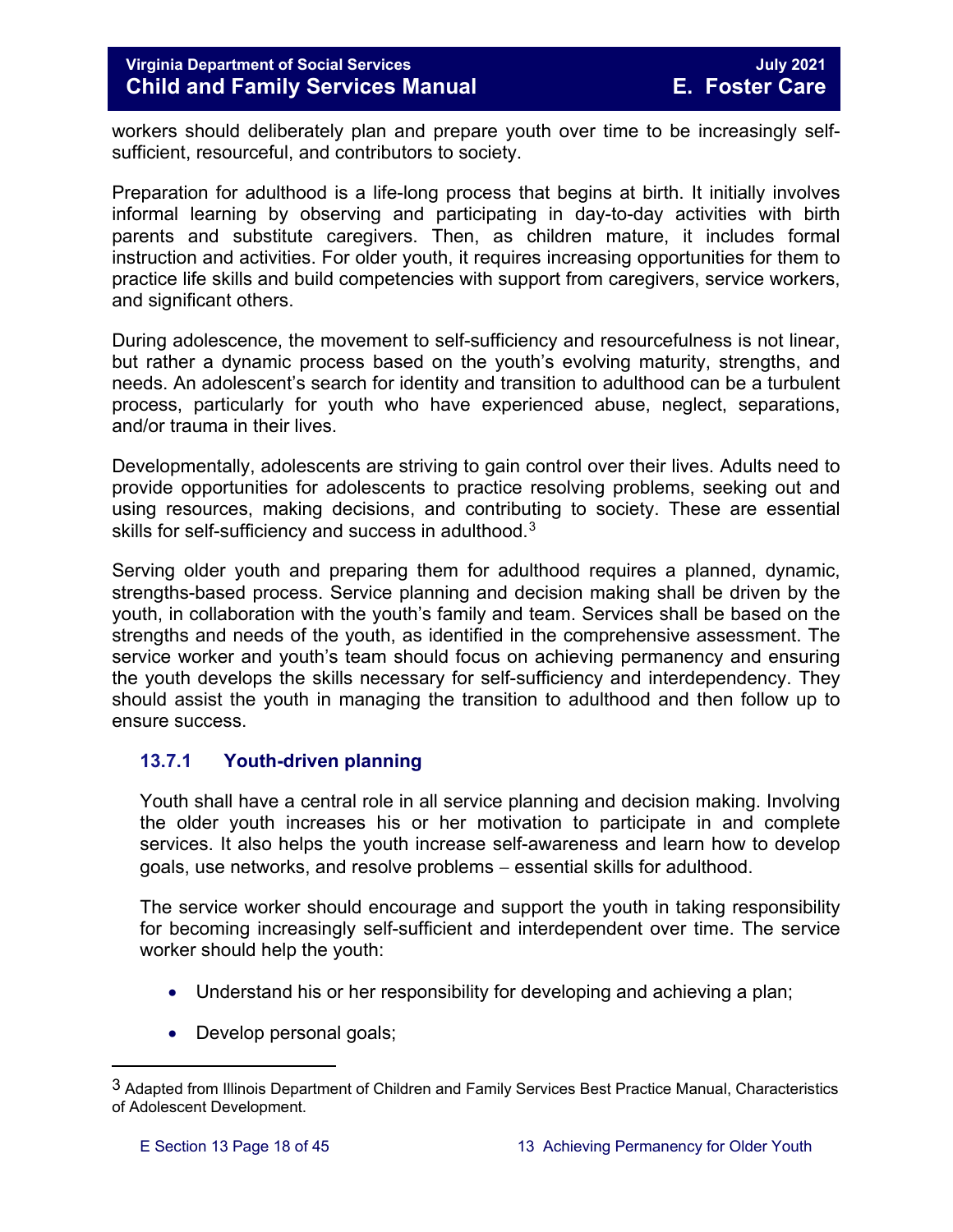- Identify strengths, interests, and needs; and,
- Use these goals, strengths, and interests to design services, use networks, and access services and resources to meet his or her needs.

#### <span id="page-18-0"></span>**13.7.2 Engaging families and working with the youth's team**

The service worker should diligently search, pursue, and engage the youth with extended family members and other appropriate individuals the youth defines as significant, while keeping the safety and best interests of the child at the forefront in decision making (see [Section](https://fusion.dss.virginia.gov/Portals/%5bdfs%5d/Files/DFS%20Manuals/Foster%20Care%20Manuals/Foster%20Care%20Manual%2007-2020/Final%20Foster%20Care%20Manual%2007-2020/section_2_engaging_the_child_family_and_significant_adults.pdf#page=10) 2.5 and [Section](https://fusion.dss.virginia.gov/Portals/%5bdfs%5d/Files/DFS%20Manuals/Foster%20Care%20Manuals/Foster%20Care%20Manual%2007-2020/Final%20Foster%20Care%20Manual%2007-2020/section_2_engaging_the_child_family_and_significant_adults.pdf#page=13) 2.6). These individuals can provide diverse roles and resources for the youth during and after his or her stay in foster care [\(see Section](https://fusion.dss.virginia.gov/Portals/%5bdfs%5d/Files/DFS%20Manuals/Foster%20Care%20Manuals/Foster%20Care%20Manual%2007-2020/Final%20Foster%20Care%20Manual%2007-2020/section_2_engaging_the_child_family_and_significant_adults.pdf#page=8) 2.4).

The service worker shall engage appropriate family members and other significant individuals to work collaboratively as a team to help prepare the youth for adulthood. Since critical decision points, including goal and placement decisions, are made through Family Partnership Meetings, the LDSS may decide that this team should continue working together as the youth's team to prepare for and transition the youth into adulthood (see [Section 2.9\)](https://fusion.dss.virginia.gov/Portals/%5bdfs%5d/Files/DFS%20Manuals/Foster%20Care%20Manuals/Foster%20Care%20Manual%2007-2020/section_2_engaging_the_child_family_and_significant_adults.pdf#page=19).

The youth shall be an active and central participant on the team. The youth shall be provided with the opportunity to identify up to two (2) members of the team who are neither a foster parent of nor a case/service worker of the youth [\(P.L. 113-183\)](https://www.congress.gov/113/plaws/publ183/PLAW-113publ183.pdf) and who he or she wants to involve with the team to help represent the youth's needs and provide support during the process. One of the individuals selected by the youth may serve, as necessary, as an advocate with respect to normalcy for the youth. The LDSS may only reject the member(s) selected by the youth if there if good cause to believe that the individual(s) would not act in the best interest of the youth.

Team members may include birth parents, siblings, family members, prior custodians, primary caregiver(s), service worker, adult services worker for appropriate older youth, Independent Living coordinator, professionals involved with the youth (e.g., teacher, counselor, coach), service providers, community members (e.g., friend, neighbor, mentor, minister), and any other individuals identified by the youth and family as important.

The service worker and team should actively assist the youth in:

- Assessing strengths, interests, and needs, including life skills;
- Identifying significant adults who may be willing to assist the youth in carrying out identified tasks;
- Identifying services, resources, supports, and networks;
- Developing or enhancing their skills;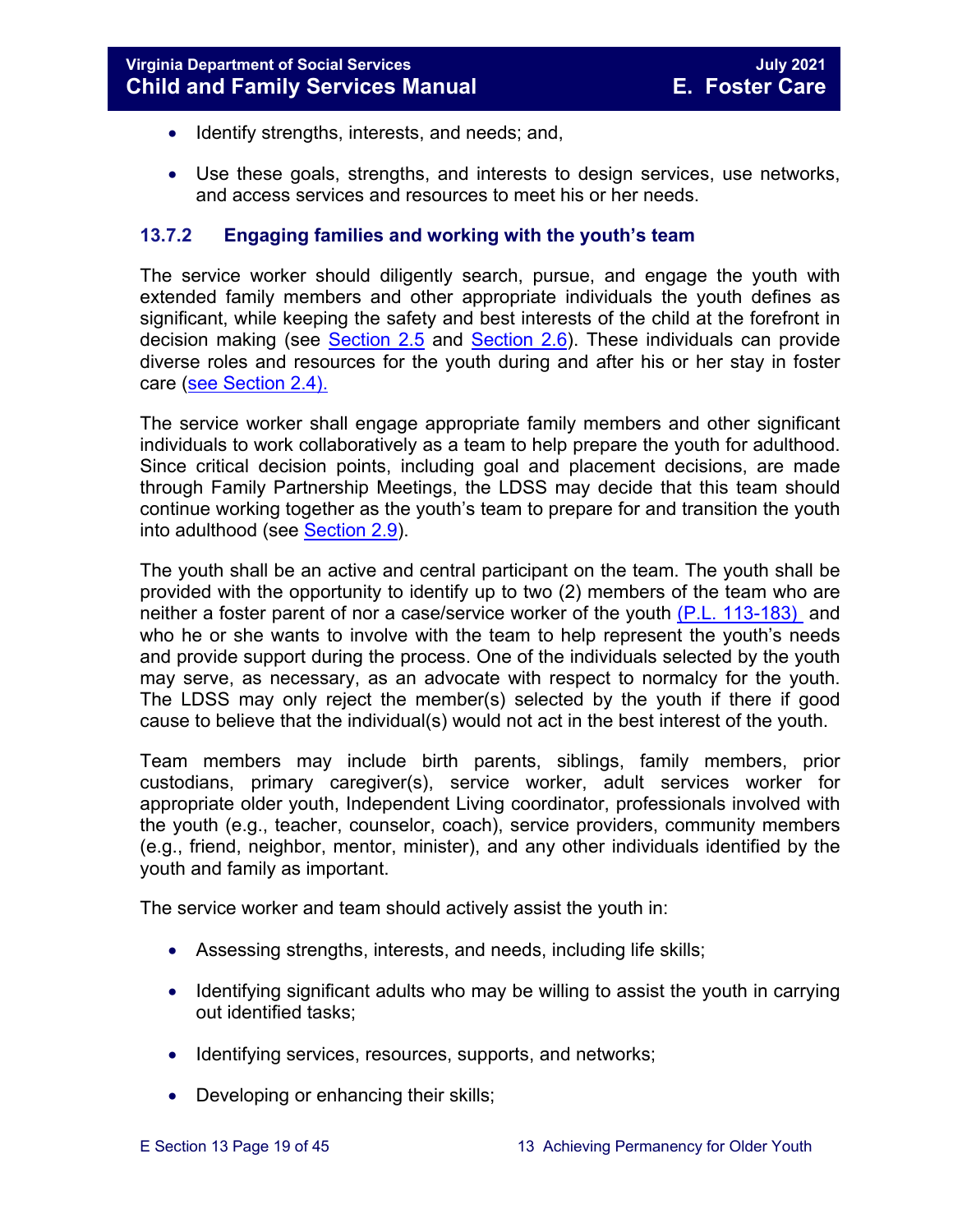- Making decisions;
- Planning and supporting the youth through the transition to adult living; and,
- <span id="page-19-0"></span>• Maintaining contact and following up after the youth leaves foster care.

#### <span id="page-19-1"></span>**13.7.3 Chafee Program Transition Plan (Transition Plan) for youth age 14 and older**

All youth age 14 and older, regardless of their permanency goal, shall have a written transition plan personalized to their individual needs based on their life skills assessment; specifying the independent living services, activities, and supports to be provided to help the youth transition to adulthood. The youth shall be involved in the development of the initial transition plan and any revisions or additions made to it. The Chafee Program Transition Plan (hereafter known as the Transition Plan) shall be:

- Youth-driven;
- Based on a formal life skills assessment;
- Developed through a team process; and,
- Coordinated with the Individual Education Program (IEP) developed by the school district for all youth in special education.

The Transition Plan for youth age 14 and older shall be personalized to the individual youth and describe in writing:

- The activities to be undertaken to establish a permanent family and lifelong connections with family members and significant adults.
- The strengths, goals, and needs of the youth, based on the assessment of life skills, and including the areas of counseling, education, housing, employment, and money management skills.
- The specific independent living services to be provided and activities undertaken to assist the youth in meeting these goals and needs, building on the youth's strengths.
- The programs and services to be provided and activities undertaken to help the youth prepare for his or her future life as an adult, including but not limited to, specific options to be pursued in education, career preparation, and work.
- The responsibilities of the child placing agency, the youth, the service provider, and any other involved individuals in achieving the planned services and activities.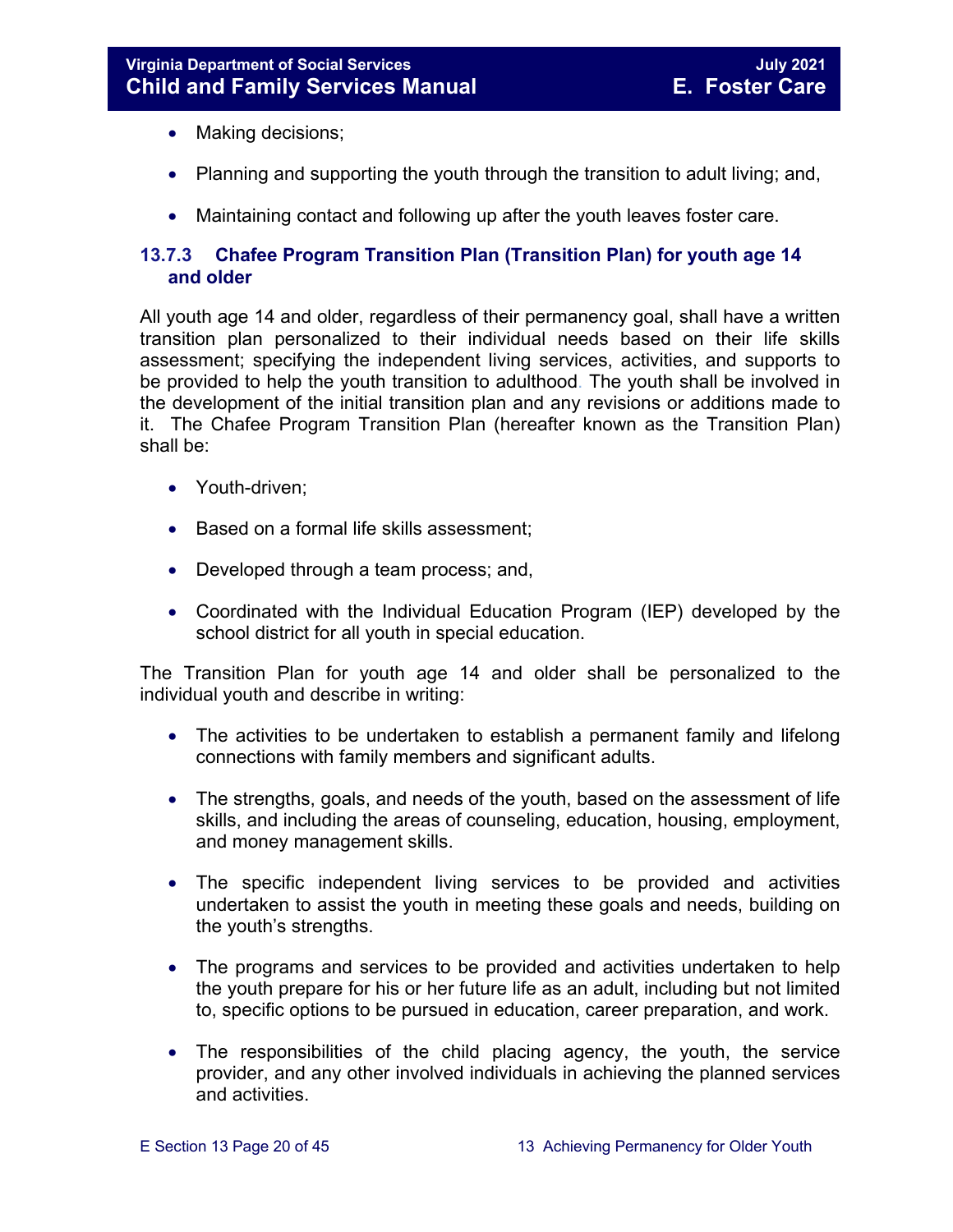• Information on the youth's right to appeal LDSS decisions on services in the Transition Plan (See [Section 15.12\)](https://fusion.dss.virginia.gov/Portals/%5bdfs%5d/Files/DFS%20Manuals/Foster%20Care%20Manuals/Foster%20Care%20Manual%2007-2020/section_15_developing_service_plan.pdf#page=17).

The service worker may use the transition plan template developed by VDSS or the Foster Club's Transition Toolkit to document the youth's transition plan (see below.) Any other transition plan template needs to be approved by VDSS before use.

- The VDSS [Chafee](https://fusion.dss.virginia.gov/Portals/%5Bdfs%5D/Files/DFS%20FORMS/Foster%20Care%20Forms/Independent%20Living%20Transition%20Plan.pdf) Program Transition Plan addresses independent living services, incorporates the domains from the Casey Life Skills Assessment, and complies with state and federal requirements for serving and transitioning older youth.
- The **[FosterClub's Transition Toolkit](https://www.fosterclub.com/_transition/article/transition-toolkit)** is designed for youth and their team of adult supporters to identify their assets and resources and map out a plan for the challenges after foster care.

#### **13.7.3.1 Development and maintenance of the Transition Plan**

The Transition Plan shall be printed and attached to the foster care plan which is filed with the court for distribution and placed in the paper case record. The service worker, youth, and youth's team shall implement and modify the Transition Plan over time, while continually assessing the youth's progress.

- The Transition Plan must be completed **within 30 days** of the youth turning 14 years old in foster care or entering foster care when they are 14 years of age and older.
- The Transition Plan shall be updated at least every 12 months or for each Permanency Planning and/or Review Hearing as a best practice. The updated Transition Plan will be submitted at the next scheduled hearing.
- Completion of the Transition Plan shall be documented in OASIS on the IL Checklist.

#### <span id="page-20-0"></span>**13.7.4 Youth rights**

As a requirement of the Preventing Sex Trafficking and Strengthening Families Act of 2014 [\(P.L. 113-183\)](https://www.congress.gov/113/plaws/publ183/PLAW-113publ183.pdf), youth age 14 and older shall be provided a document that describes certain rights with respect to their care. The LDSS shall be responsible for explaining to the youth his/her rights in an age-appropriate way and obtaining a signature from the youth acknowledging that the youth has received them. A description of the youth's rights follows: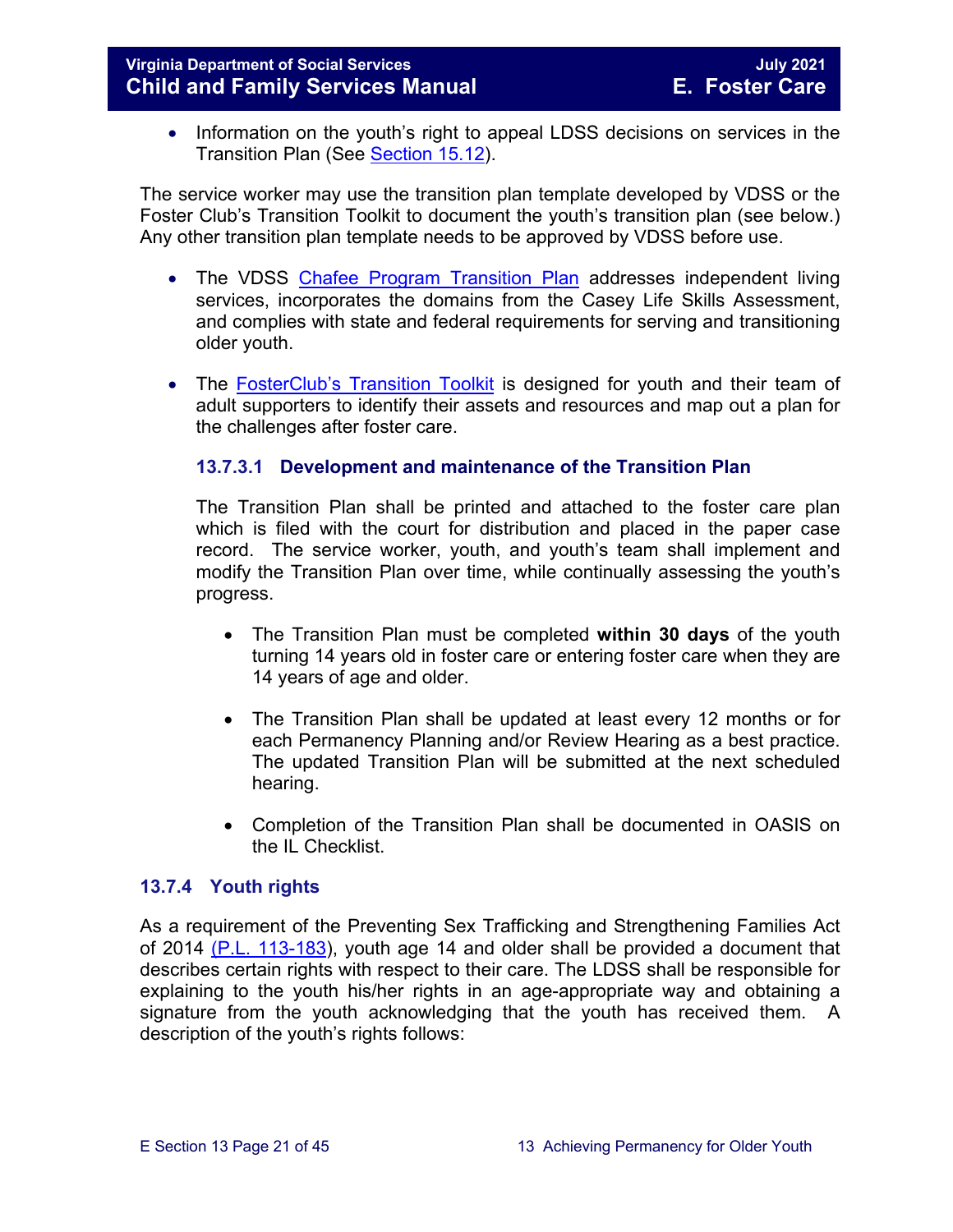#### **Virginia Department of Social Services July 2021 Child and Family Services Manual**

- Appeals: the youth has the right to appeal LDSS decisions regarding the delay, denial or termination of services identified in the transition to independent living plan and foster care plan **(**See [Section 15.12\)](https://fusion.dss.virginia.gov/Portals/%5bdfs%5d/Files/DFS%20Manuals/Foster%20Care%20Manuals/Foster%20Care%20Manual%2007-2020/Final%20Foster%20Care%20Manual%2007-2020/section_15_developing_service_plan.pdf#page=17).
- Education: the youth has the right to go to school and get an education that is consistent with his or her age and any special needs. The youth also has the right to stay in the school he or she was enrolled in before coming into foster care if this is in the youth's best interest.
- Health: the youth has the right to be regularly taken to doctors and dentists, including eye doctors, for medical evaluation, medical care, and/or treatment as needed.
- Visitation with siblings: the youth has the right to have regular contact and visitation with siblings, if separated. Contact may include, but not be limited to, face-to-face visits, telephone calls, emails, and video conferencing.
- Court participation: the youth has the right to attend court hearings involving his or her care; be consulted in the development of and any revisions to his or her case and permanency plan. The youth also has the right to tell the judge what is happening to him or her and what the youth wants regarding the plan for permanency.
- Documentation: when exiting foster care, the youth shall be provided with an official or certified copy of the youth's (1) birth certificate; (2) social security card; (3) health insurance information; (4) medical records; (5) driver's license or state-issued identification card; and, (6) [Proof of Foster Care](https://fusion.dss.virginia.gov/dfs/DFS-Home/Foster-Care/Foster-Care-Forms) form.
- Safety: the youth has the right to be safe and free from exploitation.

The list of youth rights is included in the Rights and Responsibility section of the VDSS Chafee Program Transition Plan template. The completed Transition Plan shall be attached to the printed foster care plan when it is submitted to court for distribution and also placed in the paper case record. The Rights and Responsibilities section and the youth's signature shall be submitted to court, even if an alternative transition plan template is used. This document shall be reviewed and signed at least annually or for each Permanency Planning and/or Review Hearing as a best practice.

## <span id="page-21-0"></span>**13.8 Paying for independent living services**

Independent living services are paid for from the LDSS' allocation of the Chafee Program funds. VDSS must approve the LDSS funding application for Chafee Program funds before funds are expended.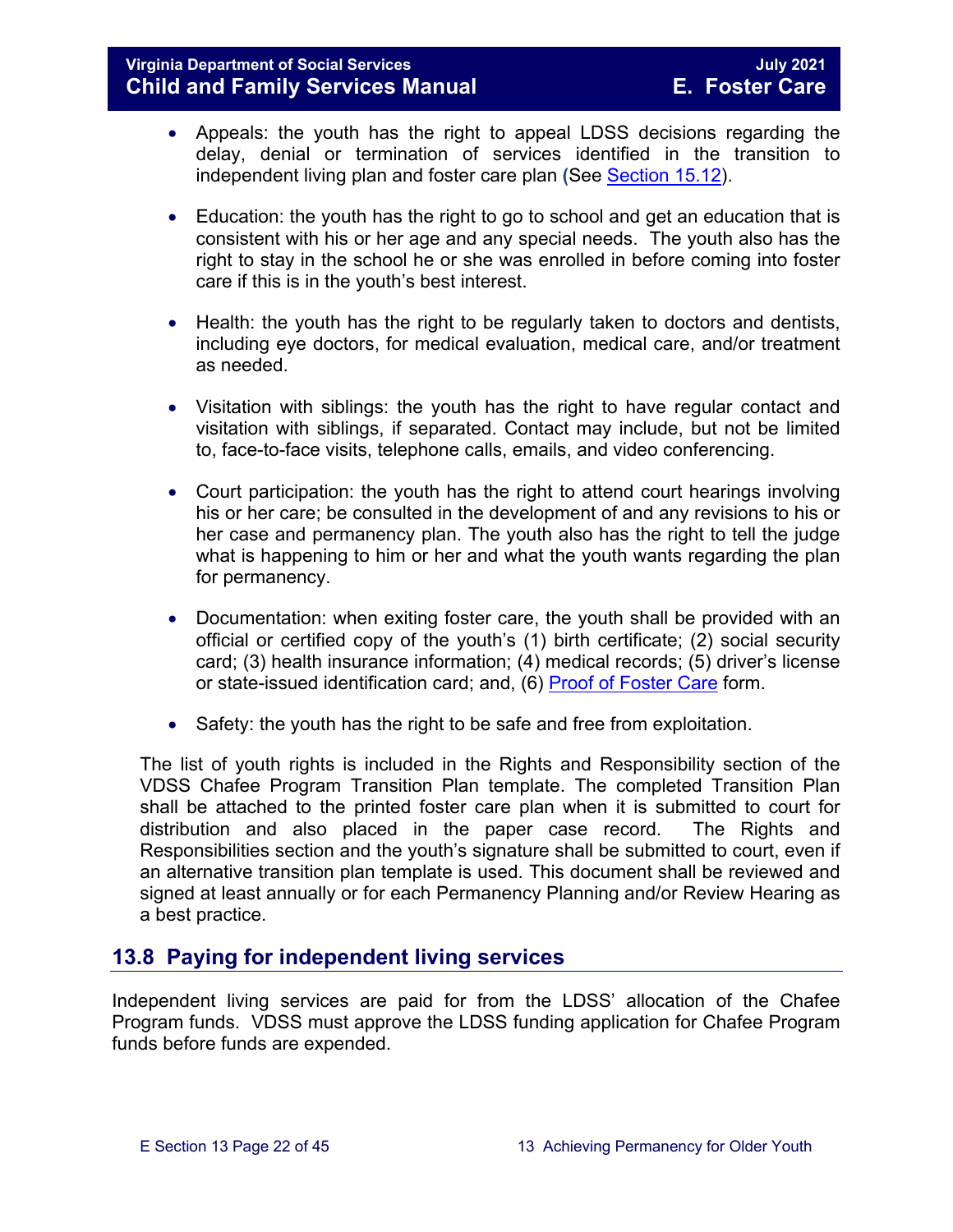Independent living services may also be paid for with CSA funds. CSA establishes a collaborative system of services and funding that is child-centered, family-focused and community-based when addressing the needs of troubled and at risk youth and their families. One of the targeted populations is children and youth for whom foster care services, as defined by  $\S$  63.2-905, are being provided.

Foster care services are the provision of a full range of casework, treatment and community services including but not limited to independent living services, for a planned period of time to a child or youth who has been abused or neglected, or in need of services, or a youth or child who has been placed through an agreement between the LDSS and parent(s) where legal custody remains with the parents or guardians, or has been committed or entrusted to an LDSS or licensed child placing agency. Foster care services also include the provision and restoration of independent living services to a person who is over the age of 18 years but who has not reached the age of 23 years who is in the process of transitioning from foster care to self-sufficiency. However, independent living services are not maintenance and cannot be paid for with title IV-E funds.

Access to CSA funds is governed by state and local policies which require multi-agency planning, uniform assessment, utilization review, and authorization of funds. If it is assessed that these funds are needed to access independent living services, the service worker shall refer the youth to the FAPT, in accordance with local Community Policy and Management Team (CPMT) procedures, in order to request funding for services. The LDSS service worker should become familiar and comply with policies established by their local CPMT for access to CSA funding.

## <span id="page-22-0"></span>**13.9 Credit checks and freezes**

Identity theft is a national problem and is becoming more common among the foster care population. Children in foster care are at greater risk to become victims of identity theft due to the number of people who have access to their social security numbers and other identifying information. Many times, it is not until the young adult is applying for credit that it is discovered that credit information has been compromised.

With the passage of the Preventing Sex Trafficking and Strengthening Families Act [\(P.L. 113-183\)](https://www.congress.gov/113/plaws/publ183/PLAW-113publ183.pdf), the age for annual credit checks now begins at 14, thereby allowing LDSS to identify credit problems earlier and provide assistance to the youth in correcting identity theft or other fraudulent use of the youth's identity by others. The Administration of Children and Families (ACF) requires that credit checks be conducted for each foster youth through the three nationwide Credit Reporting Agencies (CRAs) which are Equifax, Experian and TransUnion.

VDSS will provide the youth's credit reports to the LDSS annually following the month of the youth's birthday. The LDSS shall sign the Release of Information and Permission to [Run Credit Checks for Minor Child in Foster Care](https://fusion.dss.virginia.gov/Portals/%5Bdfs%5D/Files/DFS%20FORMS/Foster%20Care%20Forms/Release%20of%20Information%20%26%20Permission%20to%20Run%20Credit%20Check.pdf) allowing VDSS to conduct the credit check on the child's behalf. The LDSS shall provide the credit reports to the youth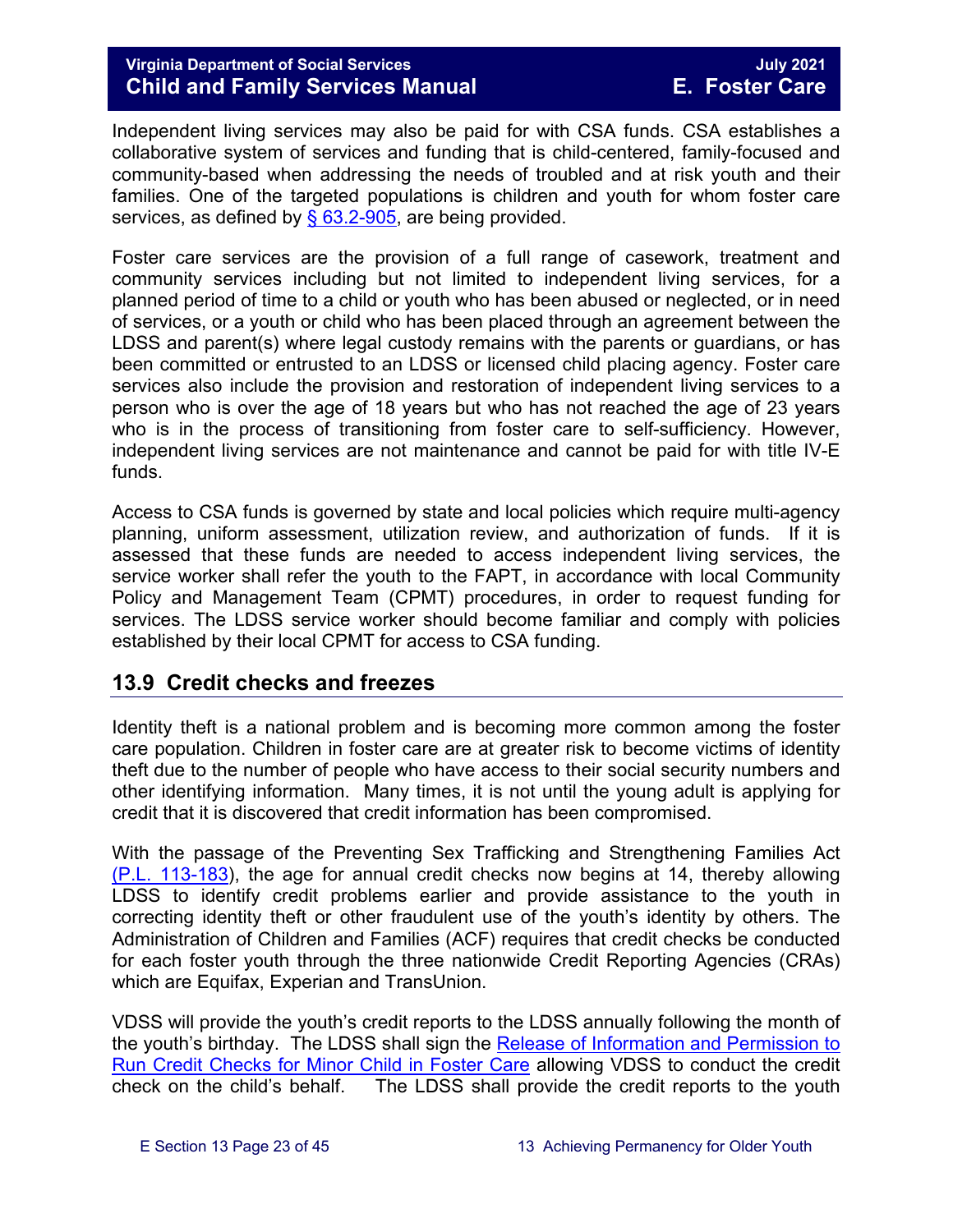whether or not any fraudulent activity has taken place. These reports will be provided without cost to the youth. A copy of the reports should also be kept in the youth's case record file. The LDSS shall help the youth interpret the reports and resolve any credit problems identified, including negotiating debt incurred and work with the credit bureaus to remove problematic credit information from the report(s).

Refer to the [Chafee Program Credit Checks for Foster](https://fusion.dss.virginia.gov/Portals/%5Bdfs%5D/Files/Foster%20Care/Job%20Aids%20%26%20Resources/Credit_Checks_Guidebook_.pdf) Youth Guidebook for complete information on VDSS and LDSS responsibilities; procedures to resolve discrepancies for youth under 18; assist youth 18 to 21 with obtaining their credit report, discussing the results of the credit report with youth, and contacting the CRAs to have credit information corrected.

In the event that the LDSS is unable to help the youth in foster care resolve any credit issues, the LDSS should contact the Independent Living Coordinator. The Independent Living Coordinator will provide additional technical assistance as appropriate, refer to an appropriate legal resource as necessary, and/or work with that legal resource to determine the necessity and feasibility of asking the court to appoint an advocate to assist the youth in resolving credit issues.

The provision of the credit reports to the youth should be documented in OASIS as a contact. "Annual Credit Check" will be selected as the purpose of the contact. The steps taken to correct the credit report(s) should also be documented as a contact in OASIS with "Annual Credit Check" selected as the purpose. Additionally, the credit check should be added to the annual IL checklist in OASIS. A hard copy of the credit reports and letters of dispute shall be maintained in the hard copy of in the youth's case file.

In addition to discussing credit checks with youth 14 and older, service workers should also discuss with youth age 14 and 15 whether a credit freeze has been placed on their credit in accordance with [Section 4.13.](https://fusion.dss.virginia.gov/Portals/%5bdfs%5d/Files/DFS%20Manuals/Foster%20Care%20Manuals/Foster%20Care%20Manual%2007-2020/Final%20Foster%20Care%20Manual%2007-2020/section_4_opening_and_maintaining_case.pdf#page=27) By discussing this with the youth, service workers can help assess if any changes need to be made with the credit and can help prepare the youth to make decisions regarding their identity protection when they turn 16.

#### <span id="page-23-0"></span>**13.9.1 Credit freezes and youth 16 and older**

Youth who are 16 years of age and older have the authority to make decisions regarding their identity protection. Just as LDSS assist youth in navigating the credit check process, so too should they assist older youth in navigating the credit freeze process.

• For any youth in foster care with an active security freeze at the time of their 16th birthday, the LDSS shall discuss security freeze removal processes and review related options with the youth no later than 90 days after the youth's 16th birthday. If requested by the youth, the LDSS shall assist with submitting a security freeze removal request in the youth's name. Security freeze removal processes and documentation requirements for youth 16 years of age or older (but less than 18 years of age) vary according to each credit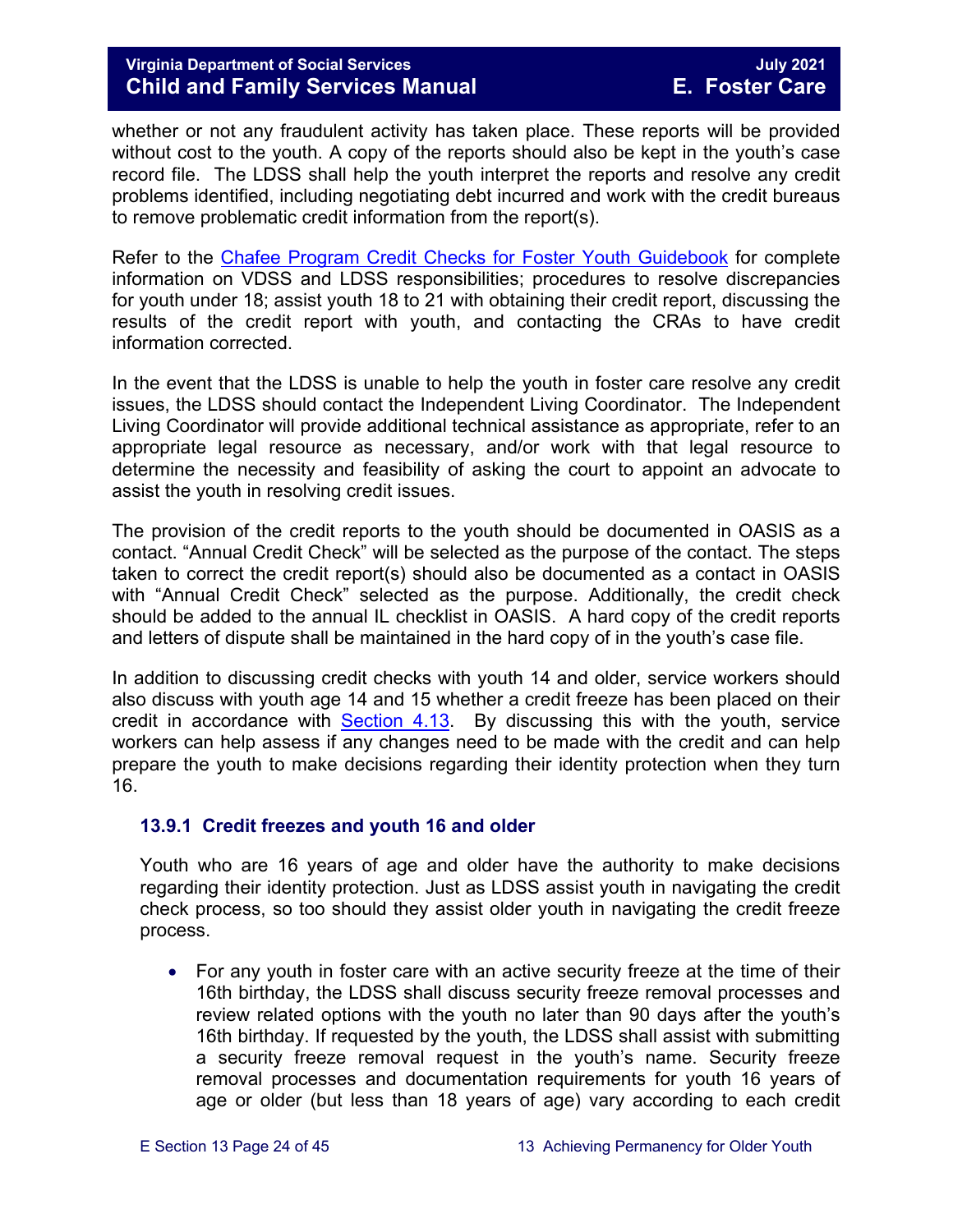reporting agency (CRA). See Credit Freezes for Children and Youth in Foster Care for additional information.

• For all youth 16 years of age and older, the LDSS shall, during each annual Transition Plan meeting, discuss the status of the security freeze and review options for placing, continuing, or removing the security freeze. When any youth 16 years of age or older with an active security freeze leaves foster care, the LDSS shall provide to the youth and/or family a written record of the PINs assigned by each CRA.

## <span id="page-24-0"></span>**13.10 Transitioning youth over age 16 to adulthood**

The service worker and the youth's team should engage the youth over age 16 in discussions about the activities necessary to successfully prepare for and transition to adulthood. These discussions may occur earlier as well, but are of increasing importance when the youth turns 16.

Conversations should include, but are not limited to:

- Describing the purpose and importance of developing a plan for transitioning to adulthood.
- Communicating clear expectations that the youth actively participates in developing the transition to independent living plan, including any individuals they would like involved.
- Exploring any wishes, concerns, or issues the youth identifies that need to be resolved and/or he or she would like included in the plan.
- Referring and transitioning the youth who may become an "impaired adult," if the service worker and adult services worker believe the youth may be eligible for and need supportive services into adulthood (see [Section 13.12\)](#page-30-0).

The Transition Plan should:

- Build upon and complement earlier efforts.
- Prepare and transition the youth for adulthood, including but not limited to the following areas:
	- o Finding a permanent family.
	- o Establishing permanent life-long connections with significant adults.
	- o Education plans.
	- o Employment plans.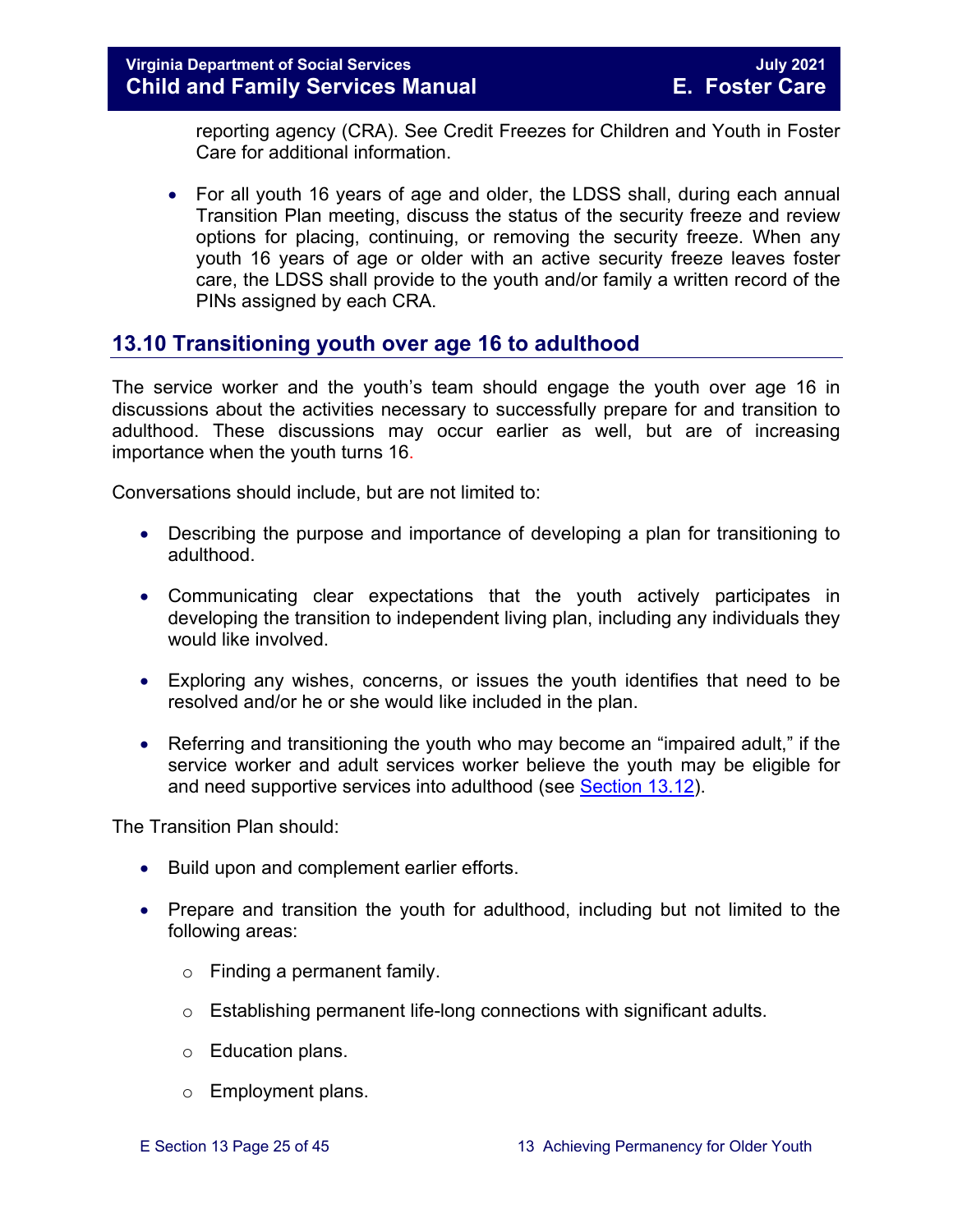- o Plans for obtaining financial self-sufficiency, including information regarding their credit as outlined in [Section 13.9.1.](#page-23-0)
- $\circ$  Ensuring the youth has all necessary documents, at no charge to the youth, to support his transition to adulthood including but not limited to health and education records.

This transition planning should be based on the life skills assessment (see [Section 13.5\)](#page-10-1) and part of the service planning for older youth [\(see Section 13.7\)](#page-16-0). It should be youthdriven, engage the youth's family and youth's team maintain connections with the youth's birth family as appropriate, and identify needed independent living services.

The service worker, youth, and youth's team should update the youth's foster care plan and Transition Plan, if it is a separate document, reflecting the different or additional services to be provided based on the youth's evolving goals, strengths and needs (see [Section 13.7.3\)](#page-19-1).

#### **13.10.1 Services available to youth adopted or entering the Kinship Guardianship Assistance Program (KinGAP) at age 16 or older**

Youth adopted from the foster care system or entering KinGAP at age 16 years and older are eligible for independent living services. These youth are eligible to participate in any independent living programs, clinics, or classes offered by the LDSS, VDSS, or Project LIFE. If there is a fee, the youth or parent will be responsible for payment of the fees required to participate. The youth is not eligible for an independent living stipend. The youth is eligible for the ETV program if criteria are met and the youth was adopted or entered KinGAP at age 16 years or older from the foster care system.

## <span id="page-25-0"></span>**13.11 ETV Program for youth**

The purpose of the ETV Program is to fund goods and services designed to assist eligible youth in successfully completing a "post-secondary" educational or vocational training program by covering up to a maximum of \$5,000 or the total cost of attendance (whichever is less) per state fiscal year of the following expenses:

- Tuition and fees;
- Room and board;
- Rental or purchase of required educational equipment, materials, or supplies (including computer, software, and computer related accessories);
- Allowance for books and transportation;
- Required residential training related to an educational or vocational program;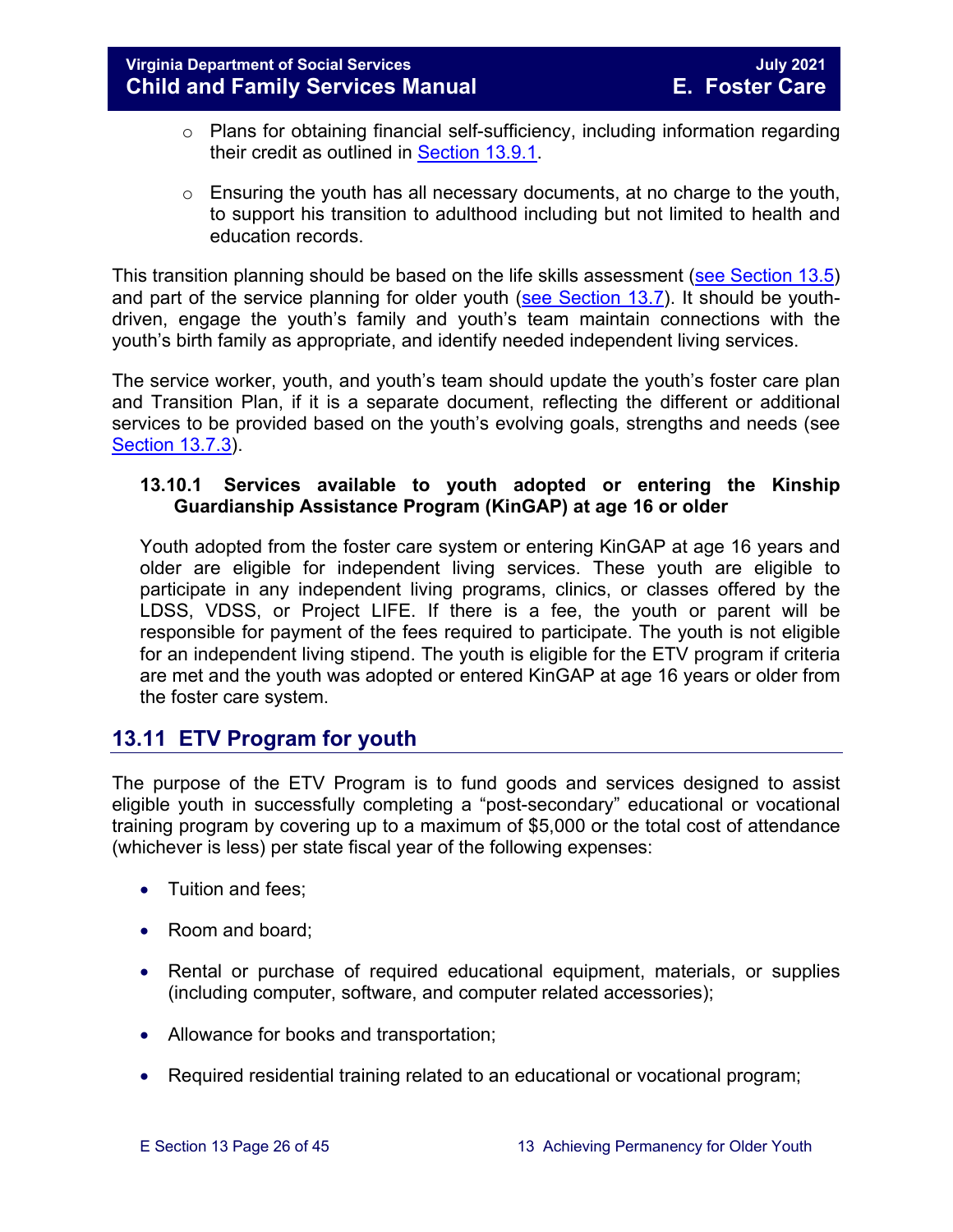- Special study projects related to education;
- Child care; and/or,
- Other related expenses.

Expenses not covered by ETV include:

- Doctors' visits;
- Dentist services;
- Apartment or dorm room set-up (i.e., comforters, sheets, microwave, cleaning supplies); and,
- Food (separate from the school meal plan.)

#### <span id="page-26-0"></span>**13.11.1 ETV funding**

ETV Program provides federal and state funding to help eligible youth with expenses associated with college and post-secondary vocational training programs. Funding of up to \$5,000 per year OR the total cost of attendance per year (whichever is less), per eligible youth. LDSS do not receive \$5,000 per youth in their initial allocation because the Virginia ETV program does not receive enough federal and state funds to allocate the full amount per student. Although the ETV program is integrated into the overall purpose and framework of the CFCIP, the program has a separate budget authorization and appropriation from the general program.

#### <span id="page-26-1"></span>**13.11.2 Eligible youth**

#### **13.11.2.1 Eligible youth ages 14-26 years**

Youth ages 14-26 who are eligible to receive vouchers under this program must meet the following eligibility criteria:

- Have had their most recent foster care episode provided by the Commonwealth of Virginia;
- Eligible for services under Virginia's Chafee Program, or would otherwise be eligible except that they have reached the age of 23;
- Have received their high school diploma or equivalent, or GED certificate;
- Have applied for financial aid through the post-secondary school or training program, if applicable, they wish to attend or participate in; and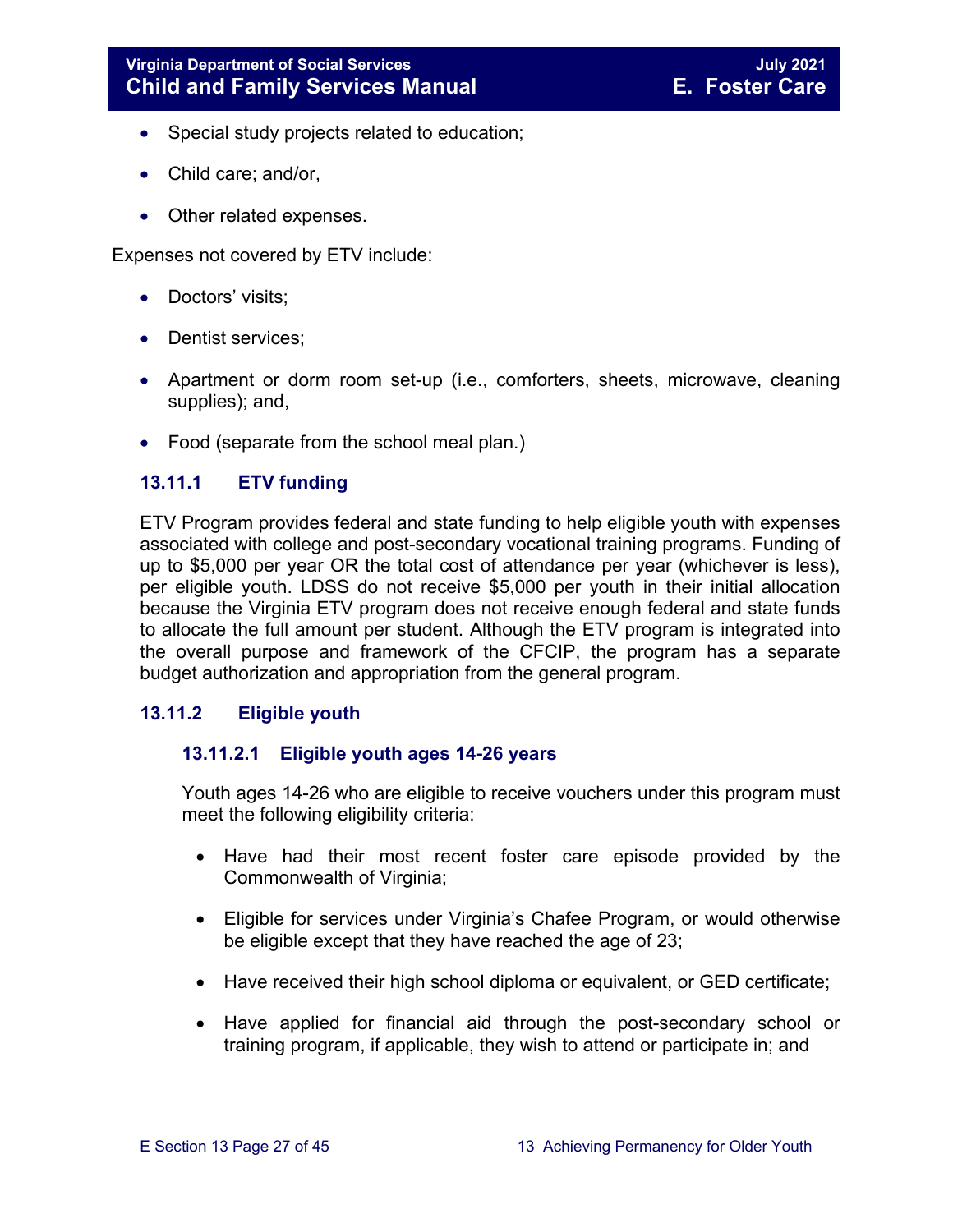• Make satisfactory academic progress by maintaining at least a cumulative grade point average of 2.0 on a 4.0 scale or have an academic standing consistent with the institution's graduation requirements for the federal student financial aid program. LDSS should monitor all ETV recipients' progress and review grades to ensure compliance prior to disbursing additional ETV funds for each semester.

#### **13.11.2.2 Eligibility for adopted youth and youth in KinGAP**

Youth adopted from Virginia's foster care system or entering KinGAP after attaining age 16 are eligible for the ETV Program as long as they meet the same eligibility requirements for foster youth and would have been otherwise eligible for services under Virginia's ILP.

#### <span id="page-27-0"></span>**13.11.3 Student application process for LDSS**

LDSS should assist youth in completing both their financial aid and ETV forms in order to coordinate funding sources (e.g. federal student financial aid programs, grants, etc.), to maximize the use of ETV funding and to avoid duplication. The following steps are required in processing the application for the student:

- The student's completed application should be processed by the LDSS within two weeks of receiving the student's application.
- A copy of each and every ETV student application completed and approved by the LDSS must be kept in the youth's file along with copies of any and all supporting documents, such as; financial aid award letter, transcripts, grades, progress reports, registration form, and statement of accounts or invoices.

All youth applying for ETV services who will be attending a community college, university, or a vocational program that accepts financial aid must complete a financial aid application prior to receiving an education voucher. The youth's financial aid application shall be filed in the youth's case record. If a youth will be attending a vocational program that does not accept financial aid, the youth is not required to apply.

#### <span id="page-27-1"></span>**13.11.4 OASIS Education Screen**

The Education Screen within the "IL" tab of OASIS should be reviewed and updated within 30 days of any changes. LDSS should ask the youth about ETV services at the monthly home visits and this information should coincide with the educational services that were provided and entered into OASIS. LDSS should enter the following educational data in OASIS:

- School status;
- Contact person;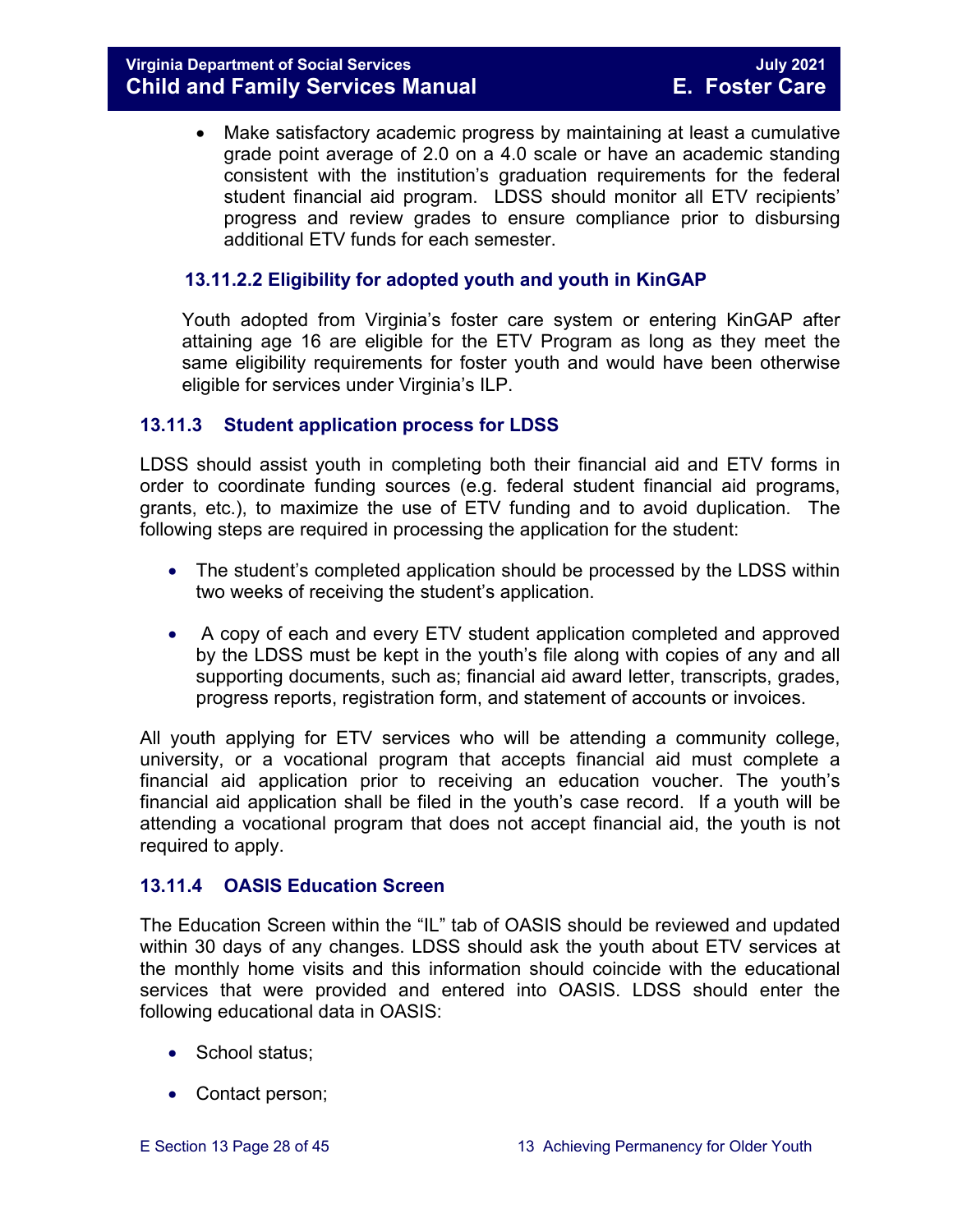- Current school;
- Current grade;
- Last grade completed;
- School address;
- Telephone number;
- STI number;
- Special Education status;
- Service provided;
- Cost of the educational service; and,
- Date last updated.

#### <span id="page-28-0"></span>**13.11.5 Higher education criteria**

All schools that meet the federal eligibility criteria have been assigned a Title IV school code number. Two websites provide this school code verification and can be searched by state or specific school. If the program is listed, they meet the Higher Education Act criteria and have been assigned a federal school code. Students enrolled in these schools are eligible to receive ETV dollars. The websites are:

- [FAFSA.gov](https://fafsa.ed.gov/FAFSA/app/schoolSearch?locale=en_EN)
- [FinAid.org.](http://www.finaid.org/)

Vocational training programs include youth's participation in vocational or trade programs in school or through nonprofit, commercial or private sectors and the receipt of training in occupational classes for such skills as cosmetology, auto mechanics, building trades, nursing, computer science, and other current or emerging employment sectors. Youth attending vocational programs should be gainfully employed after completion. All vocational programs that foster youth attend should be licensed or accredited facilities. Vocational programs serving foster youth should be in business for 2 years or more. LDSS agencies should request a copy of the business license and file it in the youth's case record.

#### <span id="page-28-1"></span>**13.11.6 Cost of attendance**

The total cost of attendance is an estimate of what it costs a typical student to attend college. Cost of attendance (COA) does not only cover college tuition but it also takes into account a student's basic living expenses. The government website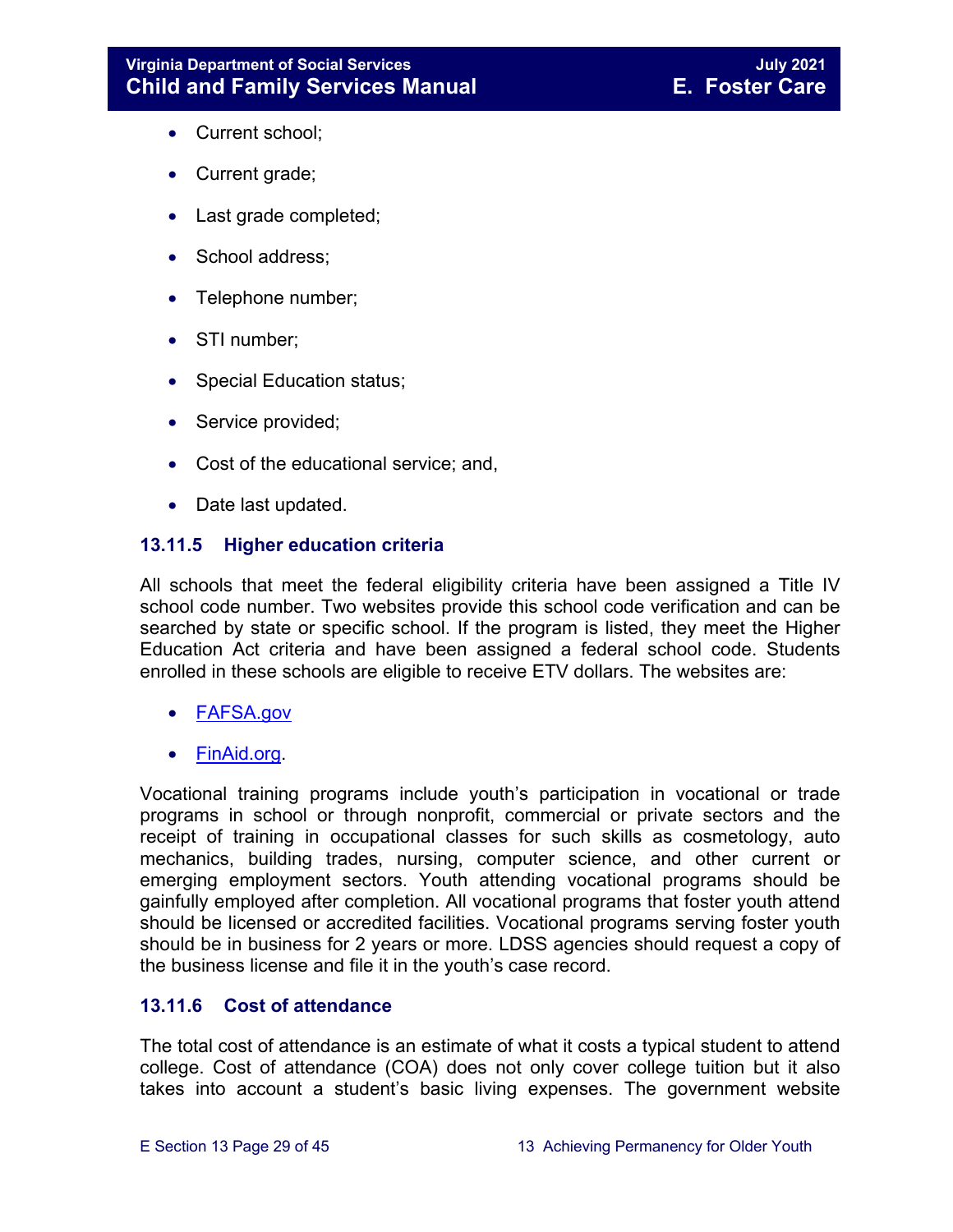[www.nces.ed.gov](http://nces.ed.gov/) lists the standard tuition and fees plus room and board cost for any institution that receives federal Pell Grant funding. Funding up to \$5,000 per year OR the total cost of attendance per year (whichever is less), per eligible youth.

Allowable COA Includes:

- Tuition and fees;
- Equipment;
- Computers;
- Housing;
- Internships;
- Child care;
- Room and Board;
- Healthcare; and,
- Student Loans.

LDSS must use ETV funds for post-secondary educational expenses for eligible youth and document educational services in OASIS as an "Education Financial Assistance." ETV request shall be "directly" related to education. For example, a transportation request for ETV would not support car repairs for youth who lives on campus. This youth does not require transportation services for educational purposes.

No funds shall be distributed directly to the youth, except in special circumstances. The youth should not submit receipts to LDSS without prior approval for payment. Otherwise, only direct payments to vendors (institutions, book stores, computer distributors, licensed child care providers, and rental facilities etc.) shall be allowed.

#### <span id="page-29-0"></span>**13.11.7 Serving out of state youth**

For a youth in foster care, the local department of social services with placement and care responsibility is responsible for providing a voucher to an eligible youth, even when the youth attends an institution of higher education out of state. In that instance, it is expected that the youth's original state of residence will continue to provide a voucher to the youth for as long as the youth remains eligible for the program. However, former foster care youth who become residents in a different state and who wish to begin attending school there may be eligible to access ETV in the new state. Prior to providing services to a former foster care youth who received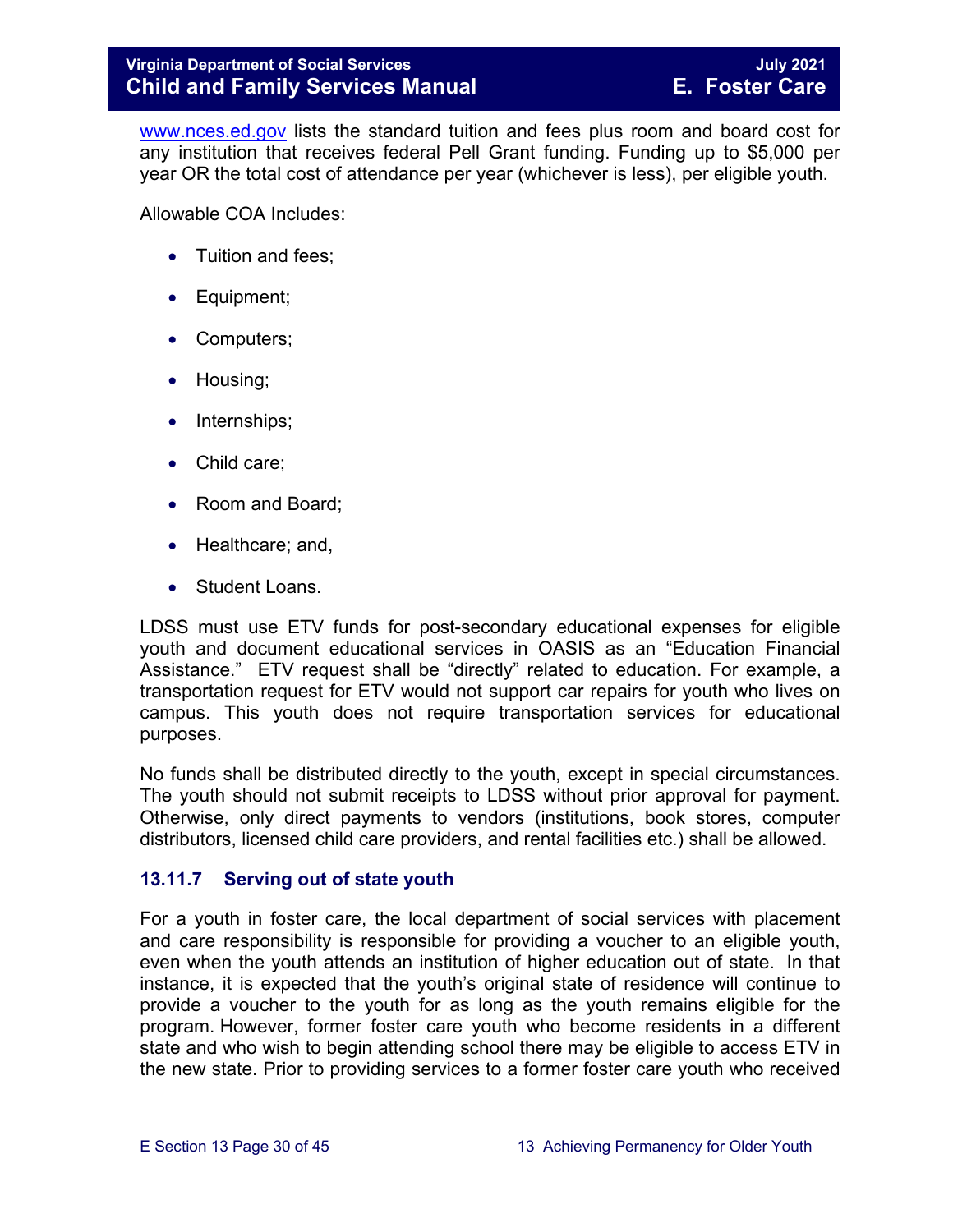services in another state, contact the VDSS ETV Program Specialist via email for additional assistance.

## <span id="page-30-0"></span>**13.12Referring and transitioning youth to Adult Services**

Adult Services are provided to impaired adults age 18 or older, and to their families when appropriate. "Impaired" means any person whose physical or mental capacity is diminished to the extent that he needs counseling or supervisory assistance or assistance with activities of daily living such as feeding, bathing, and walking, or instrumental activities of daily living such as shopping and money management (Adult [Services Chapter 1, Definition Section 1\)](http://www.dss.virginia.gov/files/division/dfs/as/as_intro_page/manuals/as/chapter_1_introduction_2016.pdf). Adult Services are designed to help the adult remain in the least restrictive setting and function as independently as possible. Services may include case management, home-based care, transportation, adult day services, or assessment for the need for long-term care service such as nursing facilities, Medicaid-funded home and community based waivers, or assisted living facilities.

If the service worker believes an older youth in foster care may be eligible and need supportive services into adulthood, the service worker should discuss the youth's situation with an Adult Services worker. While Adult Services workers work only with adults age 18 and over, early discussions and collaboration between the foster care and Adult Services workers are essential for a successful, smooth, and timely transition for the youth. At minimum, these conversations should begin at age 16, when there is first indication that the youth may require long-term services and supports and may not have the resources or adequate assistance from other sources to meet his or her needs. At age 17, the service worker should begin the application process for adult services.

In addition to collaborating with the Adult Services worker, the foster care worker should:

- Explore the extent to which the youth needs assistance with activities of daily living (ADLs) and instrumental activities of daily living (IADLs) or requires support for mental health, intellectual disability, or cognitive issues.
- Assess the older youth's interest in receiving Adult Services.
- Consult with the youth's family members on their opinions regarding the suitability of these services for the youth.
- Collaborate with the youth's school to ensure that the IEP services are being appropriately accessed and will be available to the youth as long as necessary or to age 23.

For more complete information, see the [DARS Adult Services Manual webpage](https://fusion.dss.virginia.gov/dars/DARS-Home/ADULT-SERVICES/Adult-Services-Manuals) on the DSS internal website. Additional Information may be found under Virginia Department [of Social Services Transition](https://fusion.dss.virginia.gov/Portals/%5Bdfs%5D/Files/Foster%20Care/Job%20Aids%20%26%20Resources/Strategies%20to%20Support%20A%20Successful%20Transition%20for%20Youth%20with%20Disabilities%20in%20Foster%20Care.pdf) for Foster Care Youth with Disabilities.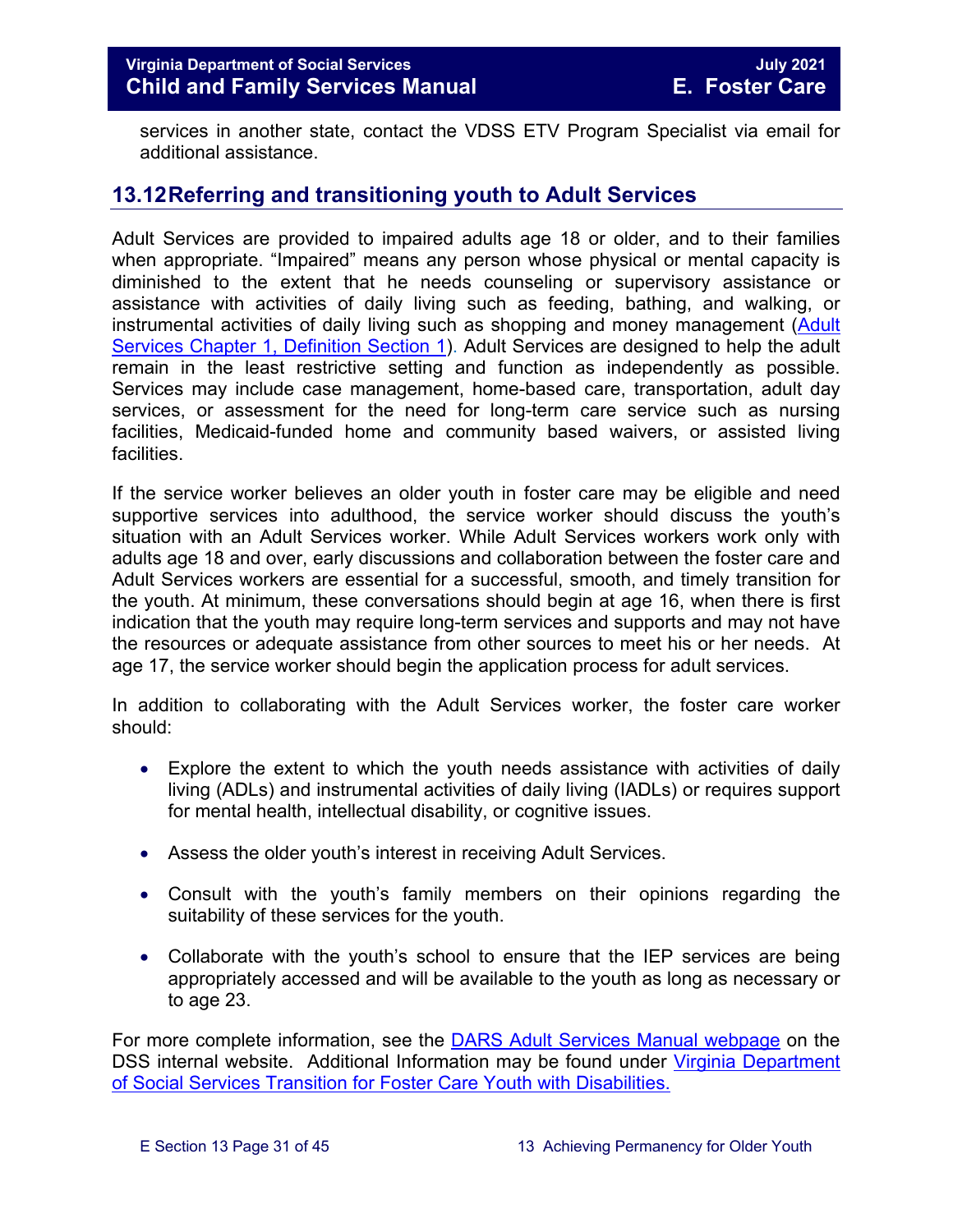#### <span id="page-31-0"></span>**13.12.1 Assessing for benefits programs and other supports**

The foster care services worker should work with an eligibility worker to evaluate the youth's potential eligibility for Supplemental Security Income (SSI) and/or Social Security Disability Insurance (SSDI), Medicaid, and Auxiliary Grant (if the individual will be residing in an assisted living facility or adult foster care home).

Applying for these benefit programs can take several months, so it is critical to begin the process as early as possible. While the Adult Services worker can provide information on these programs, the foster care services worker or independent living coordinator should begin the application process. Starting early provides sufficient time for determining the youth's eligibility for services and for either smoothly transitioning the youth to Adult Services or finding alternative resources for assisting the youth who is not eligible for these services.

The Social Security Administration (SSA) allows youth with disabilities who are eligible for Supplemental Security Income (SSI) to file an SSI application up to 90 days before federal foster care payments are expected to end. This change in SSA policy helps older youth in foster care who have disabilities to transition to adult life by helping to ensure that they have income and health benefits in place. For additional information about SSI applications for foster care youth with disabilities see [Section DI 25201.011](https://secure.ssa.gov/apps10/poms.nsf/subchapterlist!openview&restricttocategory=04252) in the Social Security Administration's Program Operations Manual System (POMS).

Some youth may not have the capacity to meet their health or safety needs or to manage their financial affairs. The foster care service worker should discuss this need with the Adult Services worker early in the transition planning to explore the options available for the youth. The youth may need a guardian and/or conservator appointed or an alternative option instituted to provide substitute decision making for the youth. (See Adult Services [Guardianship Chapter](https://fusion.dss.virginia.gov/Portals/%5Bdars%5D/Files/Chapter%207-Guardianship.pdf) for additional information).

#### <span id="page-31-1"></span>**13.12.2 Adult Foster Care Services**

LDSS often struggle in transitioning youth who have complex service needs, require placements, and will continue to need significant support after they age out of foster care. Placement for a young adult with special needs may be difficult, as most adult long-term care facilities focus on the elderly with significant medical and nursing needs.

An Adult Foster Care (AFC) program may be an appropriate option to meet the needs of these youth in transition. The foster care service worker should discuss with the Adult Services worker whether this program is offered locally. Many LDSS do not offer this program since it is an optional program. Additionally, while some LDSS provide an AFC program, the program may only serve individuals age 60 and older.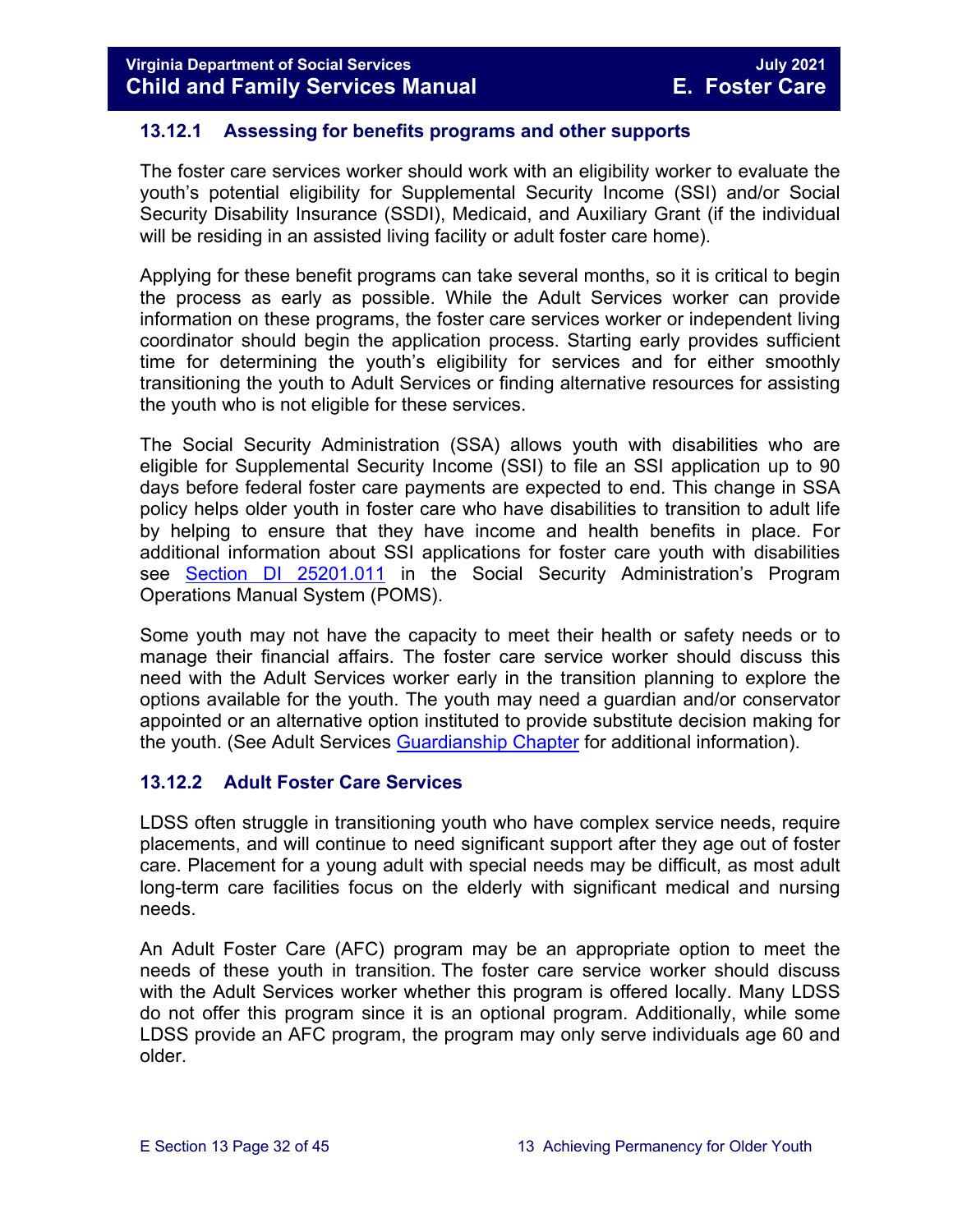If an AFC setting is being explored, the foster care service worker, the eligibility worker, and Adult Services worker should collaborate in developing an appropriate post foster care plan to provide a seamless transition for the older youth from foster care services to an AFC setting. While permanency is the goal for all youth in foster care, early planning needs to occur for these youth, particularly when they do not have permanent families.

A resource parent may be approved as an Adult Foster Care Home or receive dual approval as a resource parent and an Adult Foster Care Home, depending on the needs of the young adult and other children residing in the home. This situation may allow siblings living with a resource parent to remain together if an older sibling with a disability ages out of foster care. Dual approval or conversion to an Adult Foster Care Home may be considered if it is determined to be in the best interest of the young adult, the other children residing in the home, and the resource family.

For more information on AFC, see the [Adult Foster Care Manual](https://fusion.dss.virginia.gov/Portals/%5Bdars%5D/Files/Chapter%204-Long-term%20Care%20Services.pdf#page=13) on the DSS internal website.

## <span id="page-32-0"></span>**13.13 Conducting NYTD outcomes survey with youth at age 17**

[Public Law 106-169](https://www.gpo.gov/fdsys/pkg/PLAW-106publ169/pdf/PLAW-106publ169.pdf) established the Chafee Program (formerly, CFCIP), providing states with flexible funding to carry out programs that assist youth in making the transition from foster care to self-sufficiency. The law also mandated that ACF develop a data collection system to track the independent living services states provide to youth and develop outcome measures that may be used to assess each state's performance in operating their Chafee Programs. This data collection system is known as NYTD. The law requires ACF to impose a penalty of between one and five percent of the state's annual allotment on any state that fails to comply with the reporting requirements. Pursuant to the regulation [\(45 CFR 1356.80 through 1356.86\)](http://www.ecfr.gov/cgi-bin/retrieveECFR?gp=1&SID=3d9be8b33d08994a45cff8aaff9f9476&ty=HTML&h=L&mc=true&r=PART&n=pt45.4.1356), states report data to ACF semiannually.

NYTD requires all states to engage in two data collection activities. First, states are to collect information on each youth who receives independent living services paid for or provided by the state agency that administers the Chafee Program. Second, states are to collect demographic and outcome information on certain youth in foster care whom the state will follow over time to collect additional outcome information. This information allows ACF to track which independent living services states provide and assess the collective outcomes of youth.

The LDSS shall conduct NYTD surveys on specific cohorts of youth in foster care beginning at age 17. A cohort is a group of people who are followed over time. A new cohort of youth begins every three (3) years. The same youth population, survey questions, and longitudinal outcomes data are used nationally.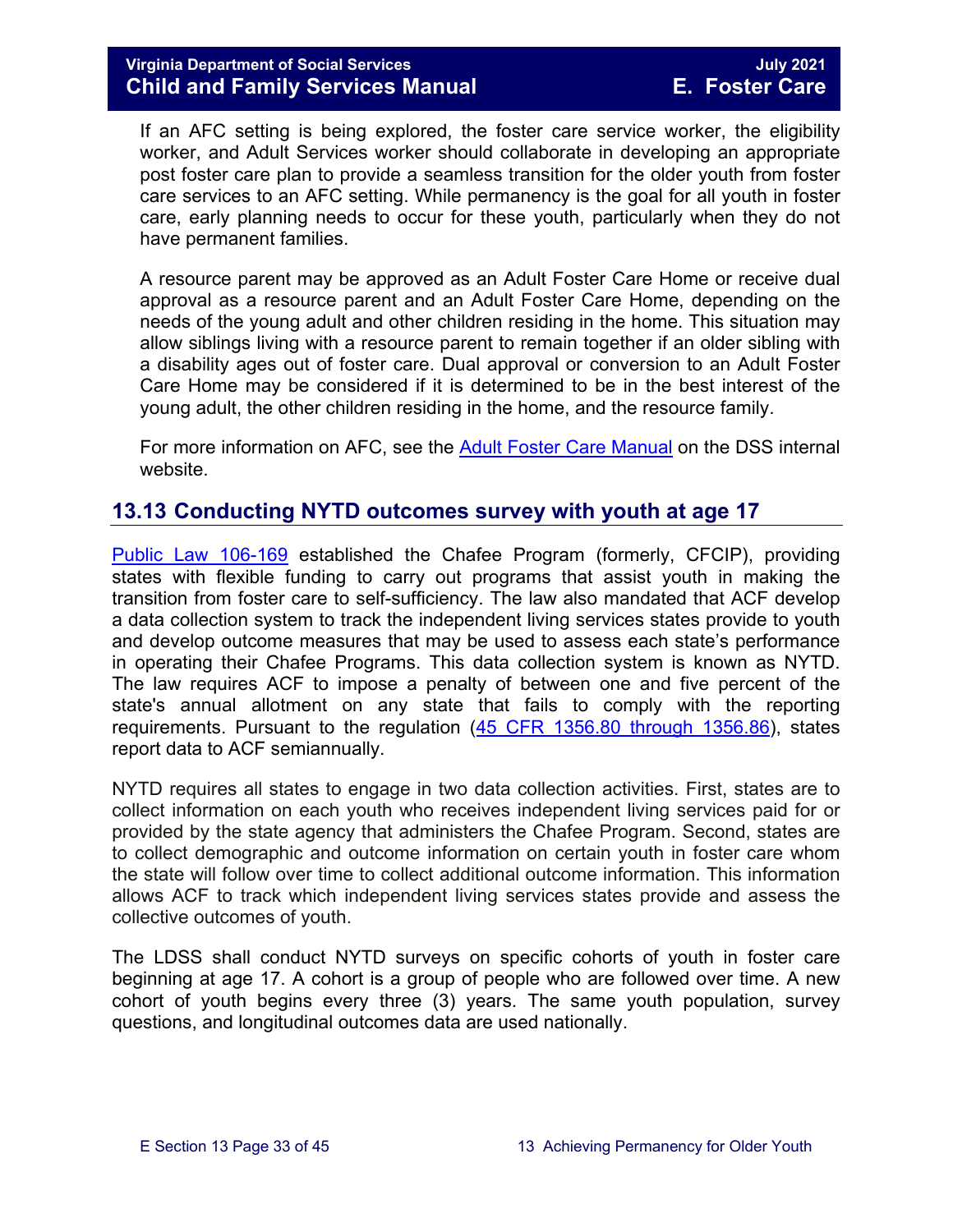## **Virginia Department of Social Services July 2021 Child and Family Services Manual**

|          | Baseline:                                                | Follow-up:            | Follow-up:                        |
|----------|----------------------------------------------------------|-----------------------|-----------------------------------|
|          | all youth                                                | Same youth            | Same youth                        |
|          | after 17 <sup>th</sup> birthday                          | On or around the 19th | On or around the 21 <sup>st</sup> |
|          | $ $ (Survey is due within 45)<br>days after attaining 17 | birthday              | birthday                          |
|          | years of age)                                            |                       |                                   |
| Cohort 1 | FFY 2011                                                 | <b>FFY 2013</b>       | <b>FFY 2015</b>                   |
| Cohort 2 | <b>FFY 2014</b>                                          | <b>FFY 2016</b>       | <b>FFY 2018</b>                   |
| Cohort 3 | <b>FFY 2017</b>                                          | <b>FFY 2019</b>       | <b>FFY 2021</b>                   |
| Cohort 4 | <b>FFY 2020</b>                                          | <b>FFY 2022</b>       | <b>FFY 2024</b>                   |

The federal fiscal year (FFY) is October 1 through September 30.

For baseline data, LDSS shall conduct the outcomes survey on all youth in foster care during the 45 days after their  $17<sup>th</sup>$  birthday in specified years. Thus, youth in foster care who turn 17 years old are surveyed in FFY 2011 for cohort 1, in FFY 2014 for cohort 2, in FFY 2017 for cohort 3, and in FFY 2020 for cohort 4.

The youth who participated and are a part of the baseline survey will be identified by VDSS and confirmed by the ACF. Once confirmed, this information will be communicated to the LDSS Chafee Program and NYTD contacts to ensure that the youth are served in a timely manner. The LDSS shall survey the same youth around their 19<sup>th</sup> birthday in the applicable reporting period as identified by VDSS (in FFY 2013 for cohort 1; in FFY 2016 for cohort 2; in FFY 2019 for cohort 3;and in FFY 2022 for cohort 4) and when they turn age 21 (in FFY 2015 for cohort 1; in FFY 2018 for cohort 2; in FFY 2021 for cohort 3; and in FFY 2024 for cohort 4). The youth shall be surveyed regardless of whether they continue receiving independent living services or age out of foster care. In the month (usually September) prior to the beginning of a survey year, VDSS will communicate with each LDSS Chafee Program and/or NYTD contact providing a list of youth who need to be surveyed and what survey (i.e. baseline, followup at 19, or follow-up at 21) to administer, the time frame for administration of the survey, as well as other pertinent information.

The six outcome areas include:

- Youth financial self-sufficiency;
- Youth education (academic or vocational) attainment;
- Youth positive connection with adults;
- Experience with homelessness among youth;
- High risk behavior among youth; and,
- Youth access to health insurance.
-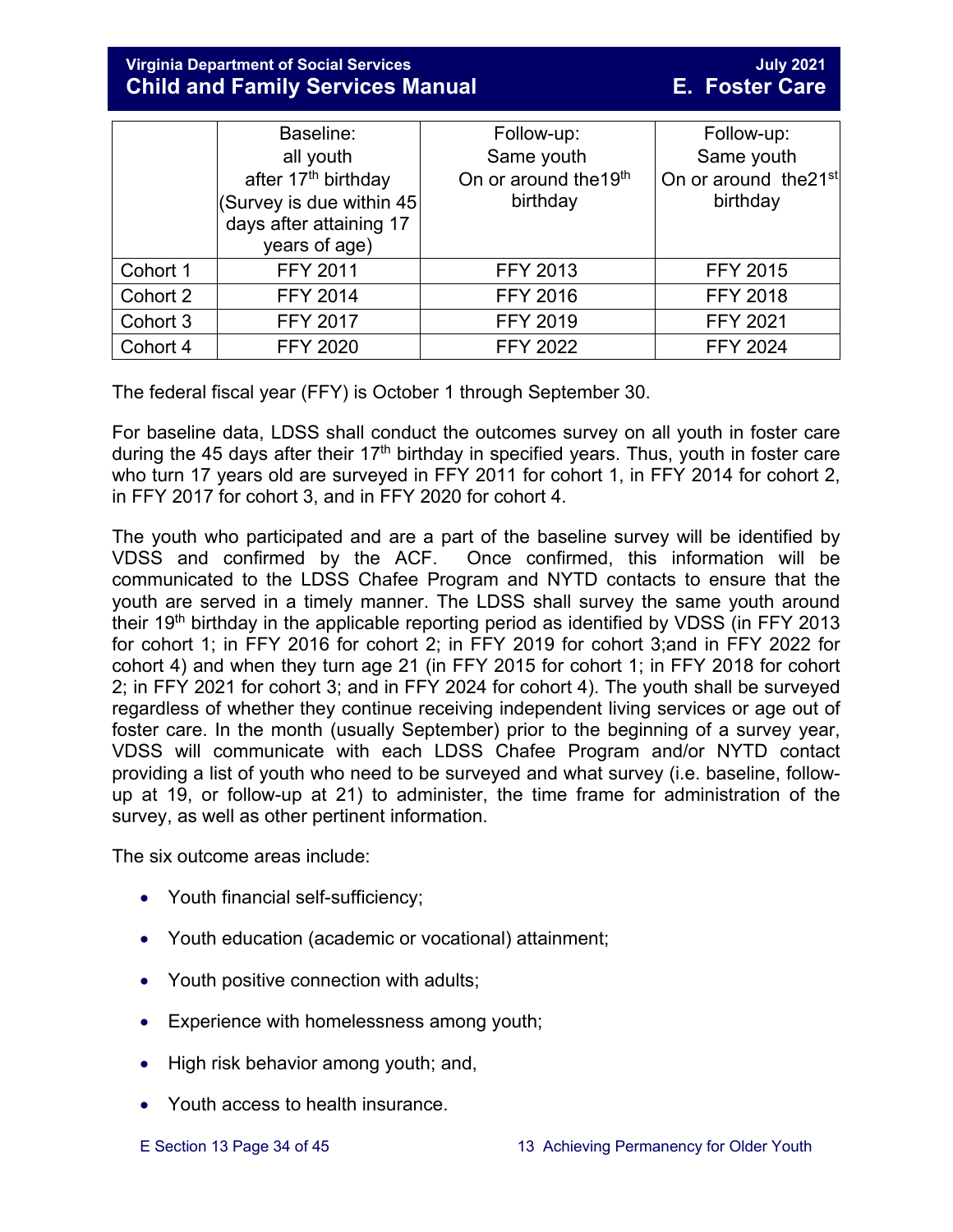#### **Virginia Department of Social Services** Manual Communication of Tuly 2021 **Child and Family Services Manual E. Foster Care**

See the [NYTD Outcomes Chart](https://fusion.dss.virginia.gov/dfs/DFS-Home/Foster-Care/Services-for-Older-Youth#NYTD) that delineates for each outcome, the federal measures, definitions, and legal citations for tracking progress on the cohorts of youth who are aging out and have aged out of foster care.

#### <span id="page-34-0"></span>**13.13.1 Engaging youth to participate in the NYTD Outcomes Survey**

LDSS should inform and discuss with youth, before they turn age 17, about:

- The purpose of the survey;
- The importance of their participation in the survey as a means to improve the foster care system to better address and meet the needs of youth to be successful in life;
- Who will contact the youth to complete the survey;
- How the survey will be administered;
- When the survey will be administered; and,
- The importance of keeping the agency informed of their current address and contact information for several people who will always know how to contact them after they leave foster care.

Strategies may include:

- ["Engaging Youth in NYTD"](https://library.childwelfare.gov/cwig/ws/library/docs/capacity/Blob/107700.pdf?r=1&rpp=25&upp=0&w=NATIVE%28%27SIMPLE_SRCH+ph+is+%27%27nytd%27%27%27%29&m=1&order=native%28%27year%2FDescend%27%29) through the Capacity Building Center for States provides strategies for involving youth in meaningful ways to enhance the collection and use of data, including several examples from various states on how they engage youth in NYTD.
- ["Practical Strategies for Planning and Conducting the National Youth in](http://www.pacwrc.pitt.edu/Curriculum/202%20National%20Youth%20in%20Transition%20Database/Trnr%20Rsrcs/TR02_PrctclStrtgsFrTrckngAndLctngYth.pdf)  [Transition Database \(NYTD\) Youth](http://www.pacwrc.pitt.edu/Curriculum/202%20National%20Youth%20in%20Transition%20Database/Trnr%20Rsrcs/TR02_PrctclStrtgsFrTrckngAndLctngYth.pdf) Outcome Survey" provides practical strategies for gathering and maintaining contact information, contacting and engaging youth before after they leave foster care and additional resources for locating youth.

#### <span id="page-34-1"></span>**13.13.2 Administering the baseline NYTD Outcomes Survey**

The baseline NYTD Outcomes Survey shall be administered within 45 days following the youth's  $17<sup>th</sup>$  birthday. The survey shall not be administered prior to the youth's 17<sup>th</sup> birthday.

To administer the baseline survey, the LDSS shall:

• Review SafeMeasures monthly the list of youth that need to be surveyed.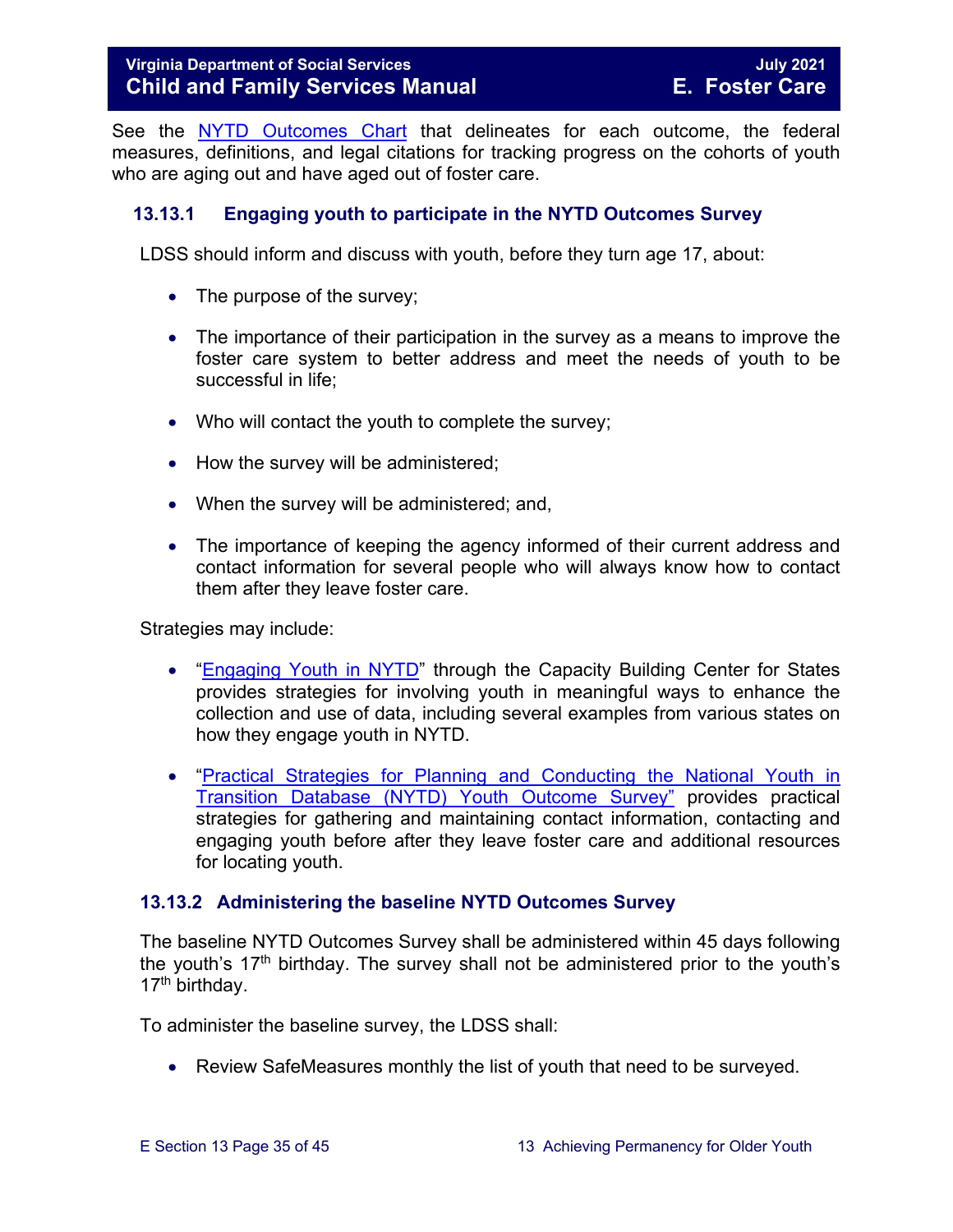- Contact each youth:
	- oExplain the purpose, importance, and process of the survey.
	- oAnswer any questions or concerns the youth may have.
	- o Determine an appropriate time and location to meet the youth to:
		- Obtain his or her assent to participate in the survey. The informed assent is part of the survey document for the baseline population.
		- Administer the survey.
- Provide the youth with the paper forms to fill out the survey (see Survey [Form\)](https://fusion.dss.virginia.gov/dfs/DFS-Home/Foster-Care/Services-for-Older-Youth#NYTD). The youth shall fill out the survey form. If the youth is physically unable to complete the form, but can provide answers to the survey, the service worker may assist the youth by completing the forms. The service worker shall not consult any source other than the youth when administering the survey.
- Enter the data from the paper survey into the NYTD Baseline Survey screen in the OASIS when documenting the monthly visit. The survey data shall be entered exactly as the youth responded to the survey. The service worker or data entry staff shall not "correct" or change the survey responses – even if he or she has knowledge about the youth's benefits, financial circumstances, or health insurance.

#### <span id="page-35-0"></span>**13.13.3 Technical assistance**

• Frequently Asked Questions (FAQs) – Children's Bureau in the Administration for Children and Families of the U.S. Department of Health and Human Services.

#### o[NYTD FAQs](https://www.childwelfare.gov/cb/research-data-technology/reporting-systems/nytd/faq/)

• Surveying youth with special needs and limited English proficiency:

o["NYTD Technical Assistance Brief #3: Surveying Youth with Special](http://www.acf.hhs.gov/programs/cb/resource/nytd-data-brief-3)  [Needs or Limited English Proficiency.](http://www.acf.hhs.gov/programs/cb/resource/nytd-data-brief-3)" June 2010. Discusses accommodations that enable these youth to fully participate in the survey.

#### <span id="page-35-1"></span>**13.14 90-day Transition Plan prior to youth turning age 18**

The service worker, youth, and youth's team shall create a Transition Plan during the 90 day period immediately prior to the youth choosing to leave foster care or to terminate independent living services any time before his or her  $21^{st}$  birthday (§ 63.2-905.1).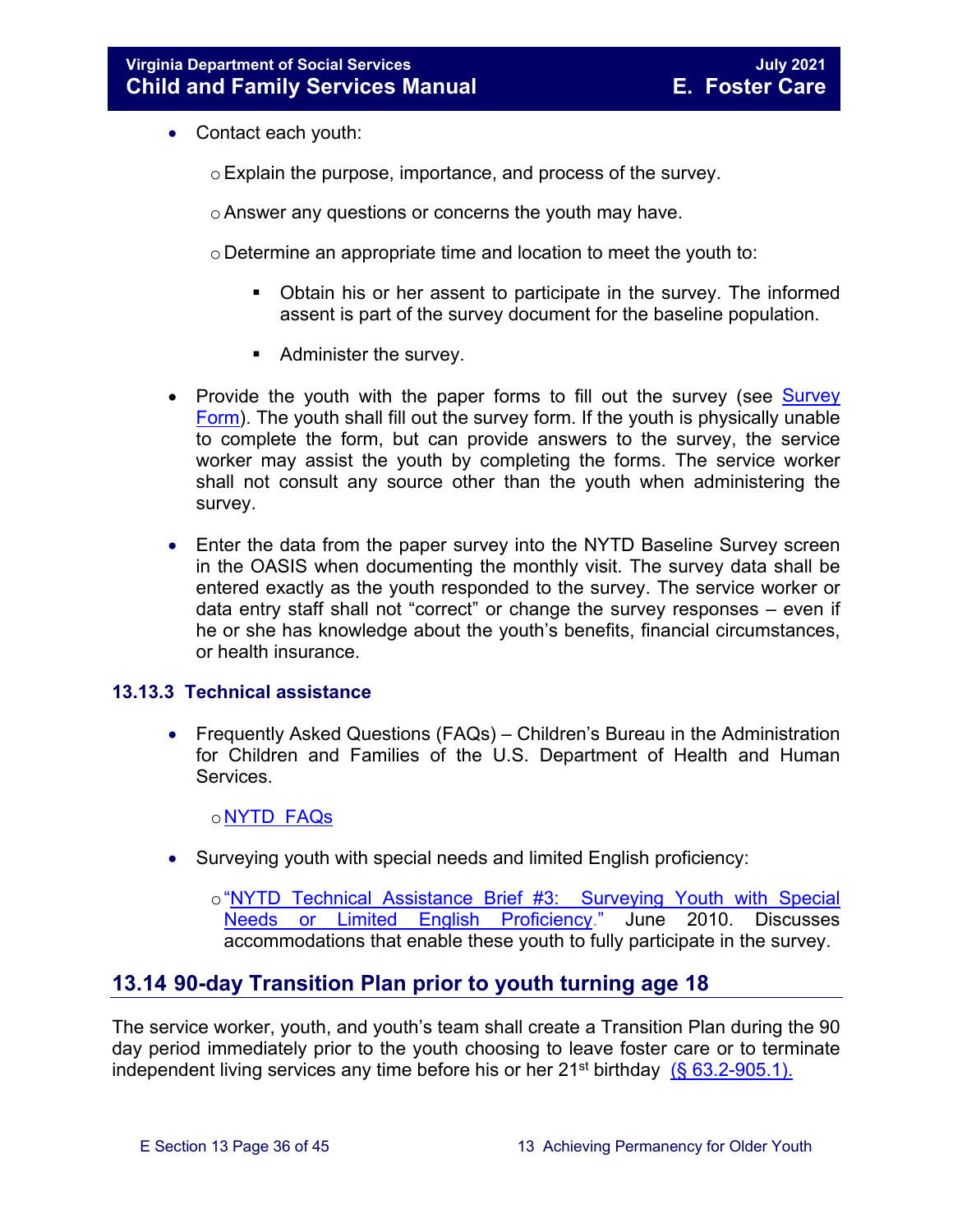#### **Virginia Department of Social Services July 2021 Child and Family Services Manual**

For **all** youth approaching age 18, a Family Partnership Meeting (FPM) or Child and Family Team Meeting (CFTM) should be held to facilitate the development of a 90-day Transition Plan whether there is reason to believe the youth will exit care at 18 or not. The transition planning process should include discussion about the benefits to the youth of continuing to receive services beyond age 18. Information about the Fostering Futures program and the opportunity for the youth to participate upon turning 18 or at any point prior to turning 21 should be provided to the youth in writing.

The Transition Plan shall be directed by the youth, and shall be as detailed as the youth chooses. This plan shall document the specific goals and needs for the youth to successfully transition from foster care services to independence. The planning process should engage the youth's family and the youth's team. See [Section 13.7](#page-16-0) on service planning for older youth.

The service worker and the youth's team shall help the youth understand the importance of including specific areas in the 90-day Transition Plan. These areas include, but not limited to:

- Transition activities identified in [Section 13.10.](#page-24-0)
- Housing.
- Options for health insurance.
	- o Former foster care youth under age 26 years may be eligible to receive Medicaid if they were under the care and responsibility of any state's foster care agency and receiving Medicaid until discharged from foster care upon turning 18 years or older, meet all Medicaid requirements, and are not eligible for Medicaid in another mandatory Medicaid covered group (see [Section 12.11.6.1.1\)](https://fusion.dss.virginia.gov/Portals/%5bdfs%5d/Files/DFS%20Manuals/Foster%20Care%20Manuals/Foster%20Care%20Manual%2007-2020/Final%20Foster%20Care%20Manual%2007-2020/section_12_identifying_services_to_be_provided.pdf#page=31). Virginia Code [\(§ 63.2-905.4\)](https://law.lis.virginia.gov/vacode/title63.2/chapter9/section63.2-905.4/) requires LDSS to ensure that any youth in foster care on his  $18<sup>th</sup>$  birthday is enrolled in Medicaid, unless he objects or is otherwise ineligible.
	- $\circ$  Youth under age 19 who are not eligible for Medicaid may be eligible for the Family Access to Medical Insurance Security (FAMIS) program and receive health insurance until their  $19<sup>th</sup>$  birthday. The youth must not have other health insurance, and must not have not had health insurance in the past 4 months (some exceptions apply.) There are no enrollment fees or monthly premiums. For some services, there may be a small co-payment. Covered services include: doctor visits, well-baby checkups, hospital visits, vaccinations, prescription medicine, tests, x-rays, dental care, emergency care, vision care, and mental health care.
	- $\circ$  Designating someone to make health care treatment decisions on the youth's behalf, if the youth becomes unable to participate in the decisions and does not have or want a relative who would otherwise be authorized by State law to make these decisions. The youth, after reaching age 18, may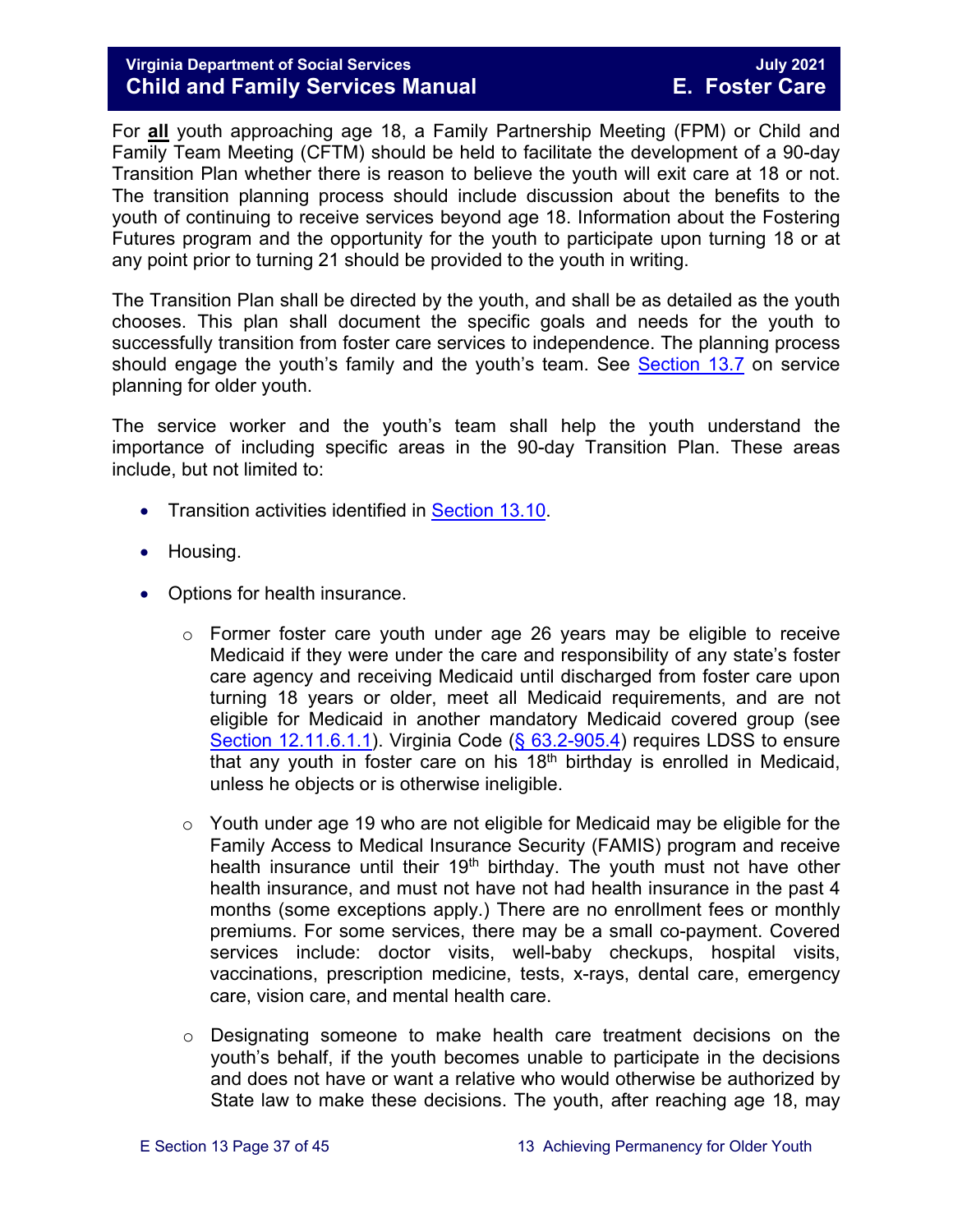designate a health care power of attorney by completing the form, entitled [Virginia Advance Medical Directive,](http://www.vdh.virginia.gov/OLC/documents/2008/pdfs/2005%20advanced%20directive%20form.pdf) on the Virginia Department of Health (VDH) website, which complies with Virginia law [\(Patient Protection and](http://www.gpo.gov/fdsys/pkg/PLAW-111publ148/pdf/PLAW-111publ148.pdf)  [Affordable Care Act P.L. 111-148;](http://www.gpo.gov/fdsys/pkg/PLAW-111publ148/pdf/PLAW-111publ148.pdf) § [54.1-2995\).](https://law.lis.virginia.gov/vacode/54.1-2995/) The LDSS should encourage and assist the youth in seeking guidance from an attorney to address any questions. The youth should provide a copy of this document to his or her physician, close relatives, and/or friends.

- Educational and/or vocational training opportunities
- Local opportunities for mentors.
- Workforce supports and employment services (Social Security Act, Title IV, § 475 [\(5\) \(H\) \[42 USC 675\]\)](http://www.ssa.gov/OP_Home/ssact/title04/0475.htm).

For youth in care at least six months, prior to the youth's leaving care, the LDSS shall also provide the youth with an official or certified copy of the youth's (1) birth certificate; (2) social security card; (3) health insurance information; (4) medical records; (5) driver's license or state-issued identification card; and (6) proof of having been in foster care. Provision of these documents should be documented in OASIS on the IL Checklist.

The 90-day transition planning process should be documented by creating a Transition Plan (see [Section 13.7.3\)](#page-19-1) and the FPM or CFTM with the purpose of preventing placement disruption should be entered in OASIS.

## <span id="page-37-0"></span>**13.15 Youth Exit Survey Initiative**

In 2017, the Virginia General Assembly directed the Virginia Department of Social Services (VDSS), in collaboration with the Virginia Commission on Youth, to develop and administer a survey to gather feedback from youth exiting Virginia's foster care system. The purpose of the Youth Exit Survey is to collect information about the relationships, resources, activities, and overall experiences of youth who have been in foster care.

#### <span id="page-37-1"></span>**13.15.1 LDSS notifications and administration protocols**

Youth may take the Youth Exit Survey on or after their 18th birthday. Eligible youth are grouped according to LDSS agency and birth month. VDSS will provide survey instructions and materials for youth cohorts in regular intervals.

Approximately 60 days before the first day of the month of each youth cohort's 18th birthday, VDSS will provide eligibility lists for each agency to identify youth who will be eligible to take the survey. VDSS will also provide general information flyers and instructional documents.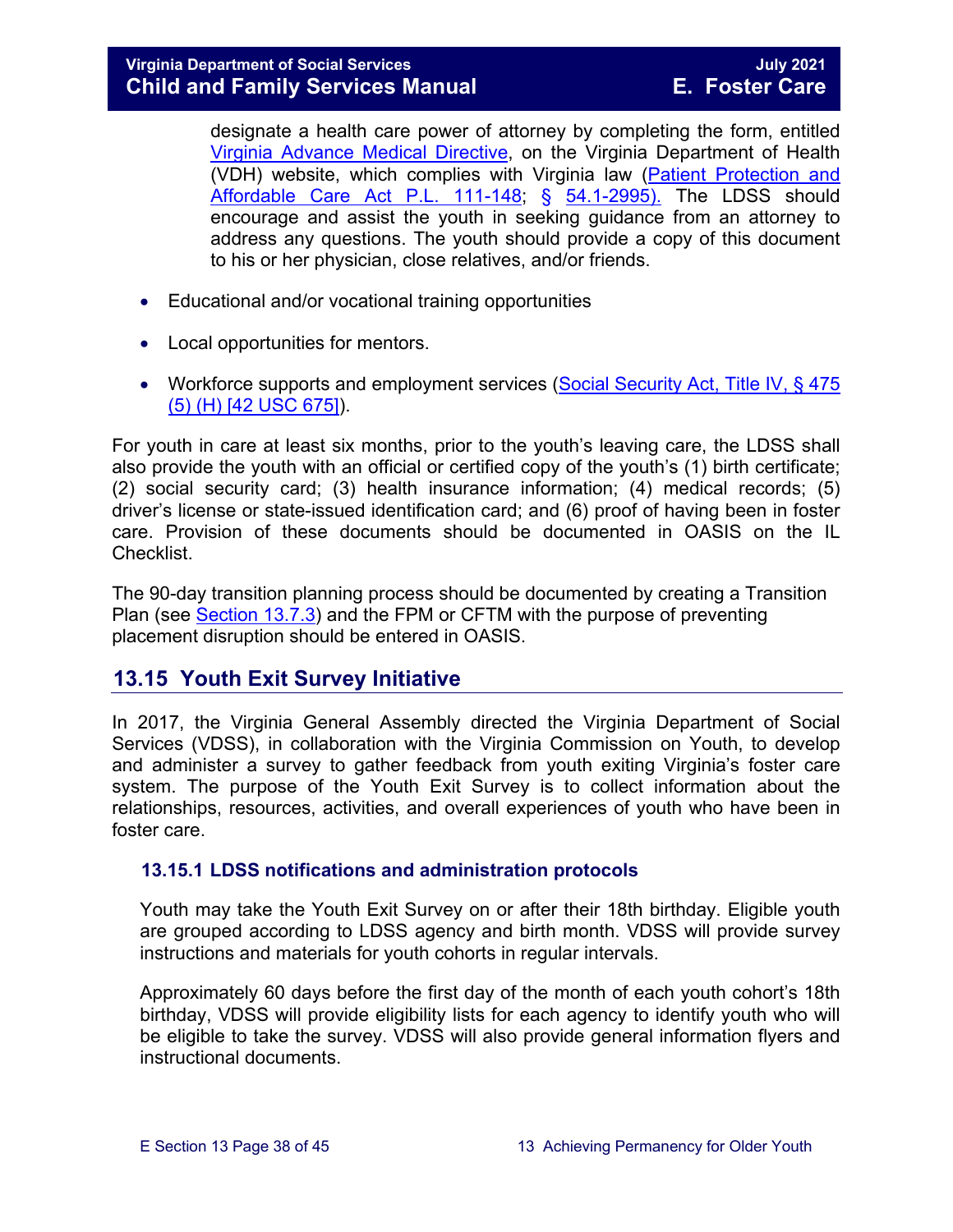Approximately 15 days before the first day of the month of each youth cohort's 18th birthday, VDSS will send a reminder email containing instructions for the upcoming cohort and personalized reminder flyers for each eligible youth.

#### <span id="page-38-0"></span>**13.15.2 Informing youth about the survey and distributing survey materials**

The LDSS shall discuss the Youth Exit Survey with each identified youth and distribute a general information flyer prior to the youth's 18th birthday. The LDSS shall distribute a personalized reminder flyer to each eligible youth no later than 30 days after the youth's 18th birthday.

The Youth Exit Survey is available in electronic (online) and paper format. The LDSS shall provide paper survey materials to eligible youth upon request.

#### <span id="page-38-1"></span>**13.15.3 Engaging youth to participate in the Youth Survey Initiative**

LDSS shall discuss with eligible youth, before they turn 18, the following items:

- The purpose of the survey;
- The importance of their participation in the survey as a means to share their experiences and improve the foster care system; and
- Directions for how to access the survey after they turn 18.

LDSS shall provide to eligible youth the following items:

- A general information flyer (prior to the youth's 18th birthday);
- A personalized survey reminder (no later than 30 days after the youth turns 18); and
- Paper survey materials (if requested).

## <span id="page-38-2"></span>**13.16 OASIS documentation for independent living services**

Independent living service(s) that are offered or provided to any youth shall be documented in OASIS on the "IL" services screen consistent with guidance requirements (as soon as possible but no later than **30 days** after each activity or event). This information is part of the data submitted to the NYTD twice a year. Both services participated in and declined shall be entered on the correct screen. Services a youth needs, but there is no funding for, shall also be entered on the screen. The independent living services that should be documented are listed below:

- Independent living needs assessment;
- Academic support;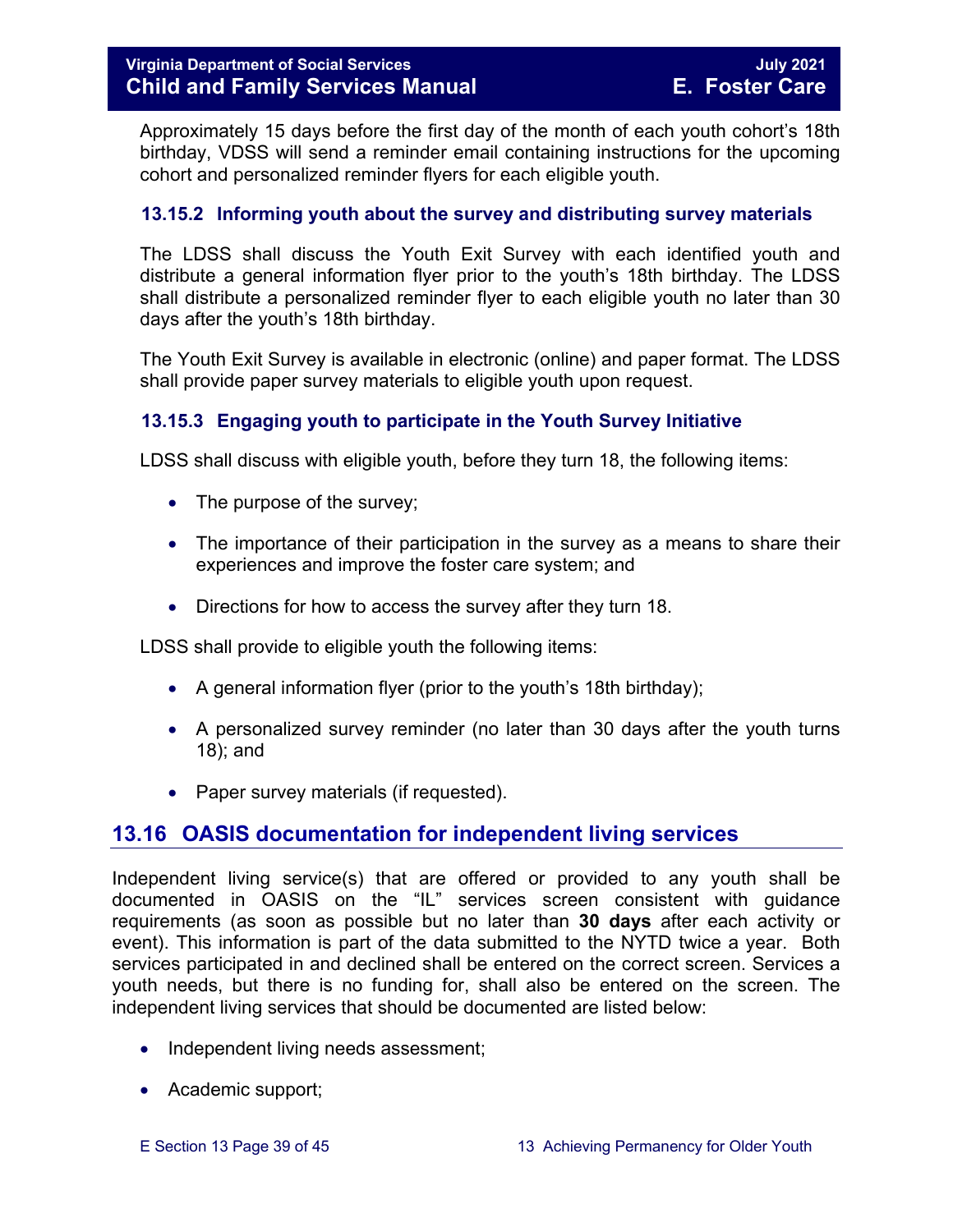- Post-secondary educational support;
- Career preparation;
- Employment programs or vocational training;
- Budget and financial management;
- Housing education and home management training;
- Health education and risk prevention;
- Family support and healthy marriage education;
- Mentoring;
- Independent living arrangement;
- Room and board financial assistance;
- Education financial assistance; and,
- Other financial assistance.

The service worker is responsible for updating IL services screens including the start date and end date of the service offered. If a service is declined, the start date and end date may be the same date. In the comments section, the service worker should define the type of service provided, consistent with definitions in guidance and OASIS, and whether or not the service met the youth's needs.

As part of the data submitted twice a year to NYTD, the service worker shall review and update the IL screens. These updates should be done consistent with guidance requirements for documentation. These screens should be reviewed at a minimum, every other month, so that data submitted to the federal government will be both accurate and timely.

- Education Screen. If a youth received special education services this shall be identified on the OASIS screen. Special education as defined by NYTD means specifically designed instruction, at no cost to parents, to meet the unique needs of a child with a disability. The service worker should select the box that states special education at the bottom of the education screen.
- Adjudicated Delinquents. If a youth has ever been adjudicated delinquent, this status shall be documented in the IL screen of OASIS. The federal NYTD definition of an adjudicated delinquent is one where a state or Federal court of competent jurisdiction has adjudicated the youth as a delinquent.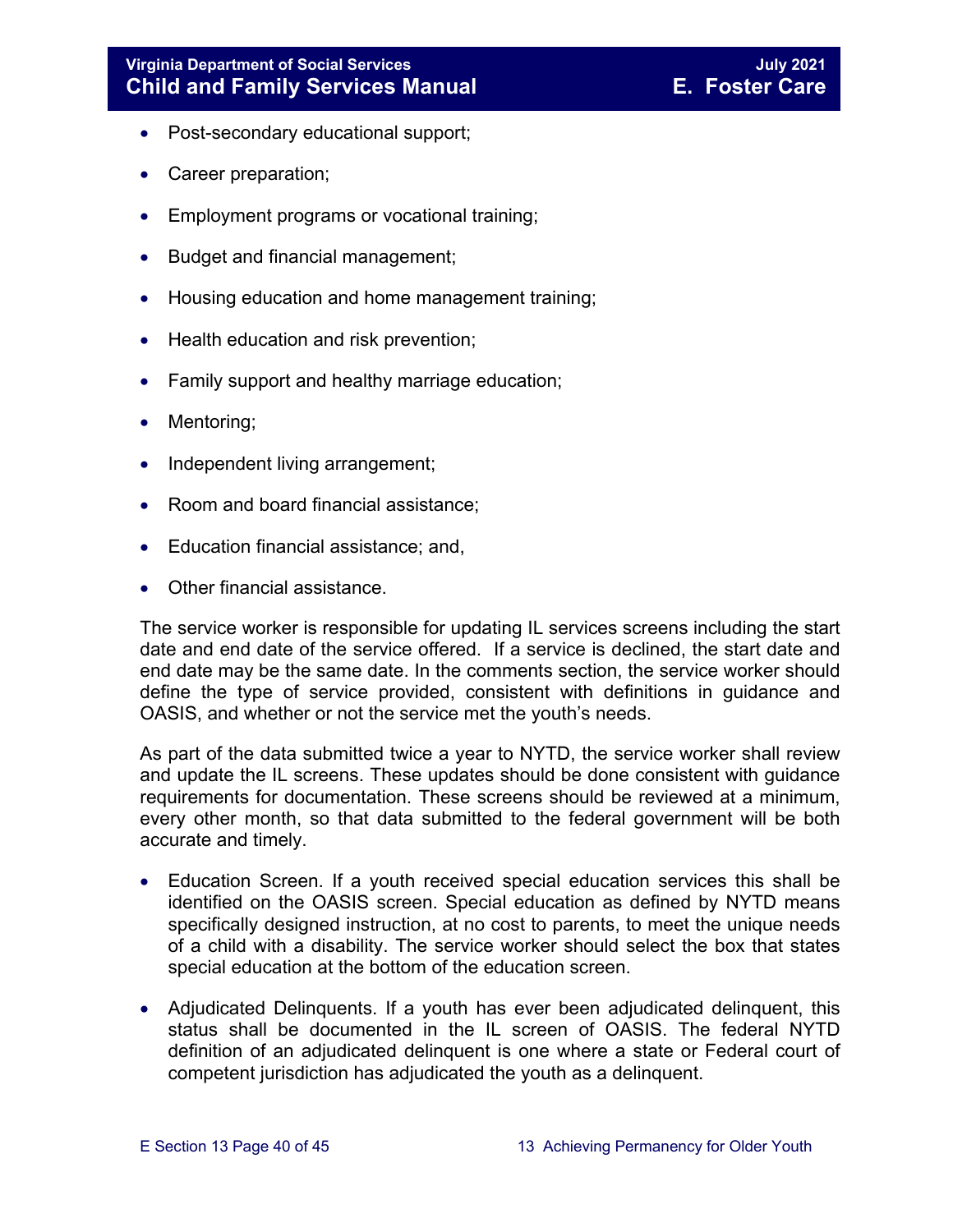#### **Virginia Department of Social Services July 2021 Child and Family Services Manual**

• Post independent living. If the youth's case is closed in OASIS and the youth receives as least one independent living service after the case is closed, the type of service provided shall be documented in OASIS.

## <span id="page-40-0"></span>**13.17 Program monitoring and case reviews**

Independent living (including ETV) services that are paid for and/or provided by the LDSS are subject to monitoring and evaluation via submission of quarterly reports, OASIS data, LASER reports, and case reviews. VDSS will conduct quality assurance onsite visits and request additional information as necessary for program monitoring. VDSS staff may conduct case reviews of youth receiving independent living services. These reviews may be done by comparing data in OASIS and NYTD screens with documentation in the paper case record for the youth. These activities are consistent with VDSS' role of ensuring the proper administration of all foster care activities and services, including any action taken or not taken.

OASIS is the approved child welfare system for Virginia and all required documentation shall be input into this system. However, there are components of the case record that are required consistent with guidance in **Section 4.4.** The service worker should review this section to determine that hard copies of required items are in the youth's case file. In addition to those items required in [Section 4.4,](https://fusion.dss.virginia.gov/Portals/%5bdfs%5d/Files/DFS%20Manuals/Foster%20Care%20Manuals/Foster%20Care%20Manual%2007-2020/Final%20Foster%20Care%20Manual%2007-2020/section_4_opening_and_maintaining_case.pdf#page=5) the service worker shall be responsible for providing for the record of the youth receiving independent living services the following:

- A copy of any documentation from a state or federal court of competent jurisdiction that the youth was adjudicated delinquent. Note: for NYTD purposes, the youth is considered an adjudicated delinquent no matter when the youth was adjudicated in his lifetime;
- Copy of IEP (if any);
- Copy of life skills assessment;
- Copy of written Transition Plan(s);
- Copy of approved student ETV Application(s) and supporting documentation;
- Documentation that verifies the youth received any or all of the independent living services that were paid for and/or provided by the LDSS on behalf of the youth;
- Documentation to define who, how, and when the youth was invited to participate in the NYTD survey (if part of the NYTD baseline population); and,
- Copies of completed NYTD surveys (i.e. baseline and follow-up), if applicable.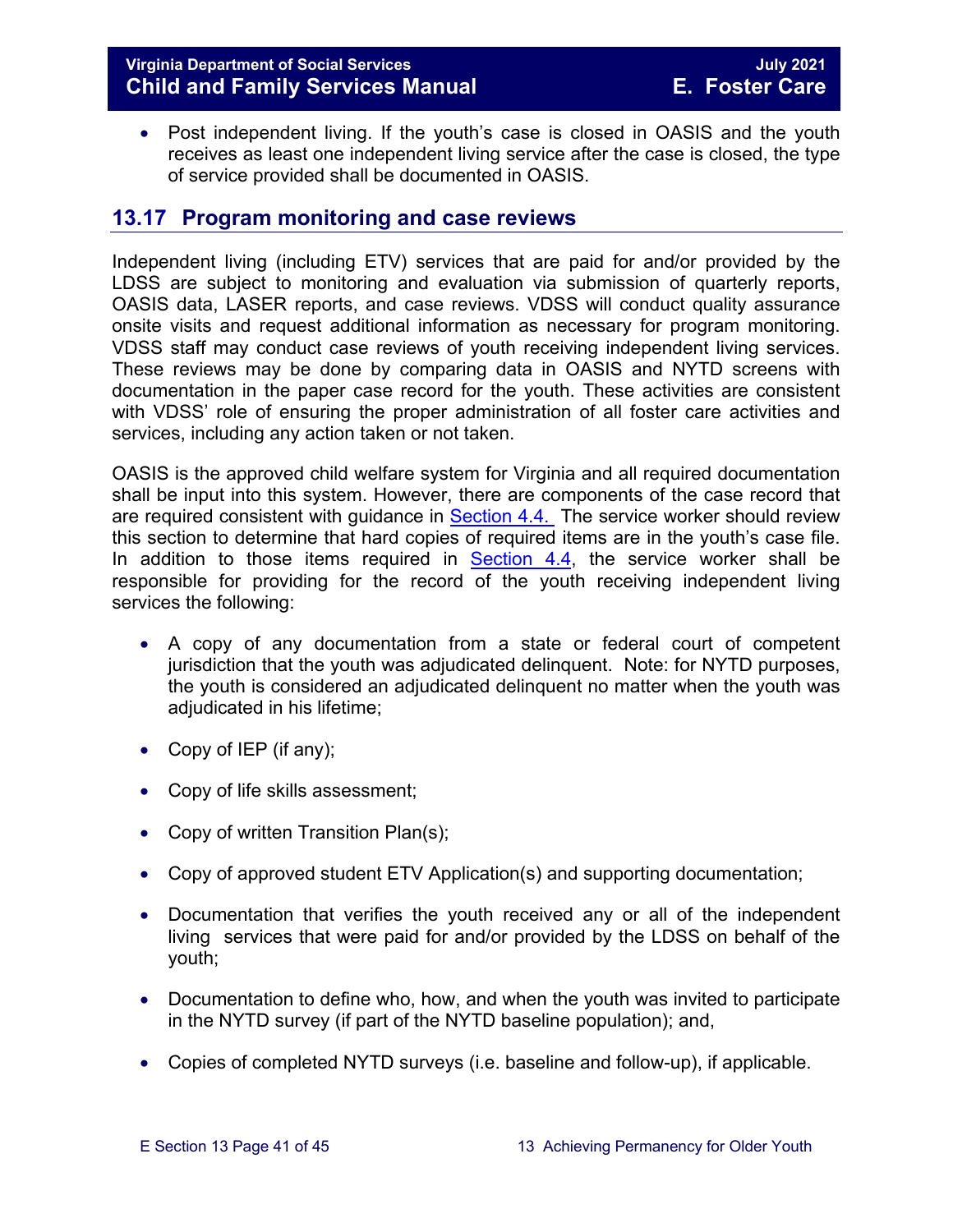## **13.18 Resources to help serve older youth**

#### <span id="page-41-1"></span><span id="page-41-0"></span>**13.18.1 Engaging youth**

- **[Child Welfare Information Gateway](https://www.childwelfare.gov/)** –Promotes the safety, permanency, and well-being of children, youth, and families by connecting child welfare, adoption, and related professionals as well as the public to information, resources, and tools covering topics on child welfare, child abuse and neglect, out-of-home care, adoption, and more. The section on [youth](https://www.childwelfare.gov/topics/systemwide/youth/) provides guidelines, protocols, and resources for service providers and other stakeholders to build partnerships with families and youth to achieve permanency and promote positive outcomes for youth.
	- o [Positive youth development](https://www.childwelfare.gov/topics/systemwide/youth/development/)
	- o [Engaging and involving youth](https://www.childwelfare.gov/topics/systemwide/youth/engagingyouth/)

#### <span id="page-41-2"></span>**13.18.2 Resources for youth**

#### • **Foster Care Alumni of America**

The mission of [Foster Care Alumni of America](http://www.fostercarealumni.org/) (FCAA) is to connect the alumni community of youth who were in foster care and to transform policy and practice, ensuring opportunity for people in and from foster care.

The vision of [Virginia's](http://www.fostercarealumni.org/virginia-chapter/) Chapter of FCAA is to be the leader in Virginia in connecting the alumni community so that youth can be heard. We envision alumni and allies working together to help truly transform Virginia's Child Welfare System to ensure a high quality of life for those in and from foster care.

#### • **FosterClub**

The FosterClub is a national network for young people in foster care. The [website](http://www.fosterclub.com/) serves as a primary communication tool for young people to connect in a safe, monitored environment. It also provides information related to foster care, including books, posters, and forms specifically designed for youth transitioning out of care. Publications are developed specifically for kids in care and are written in collaboration with foster youth. The FosterClub also is involved in teen conferences and workshops.

#### <span id="page-41-3"></span>**13.18.3 Education and training resources for youth**

#### • **ETV Program**

The ETV Program (See [Section 13.11](#page-25-0) for additional information) assists eligible youth (as defined in  $13.11.2$ ) with post-secondary education and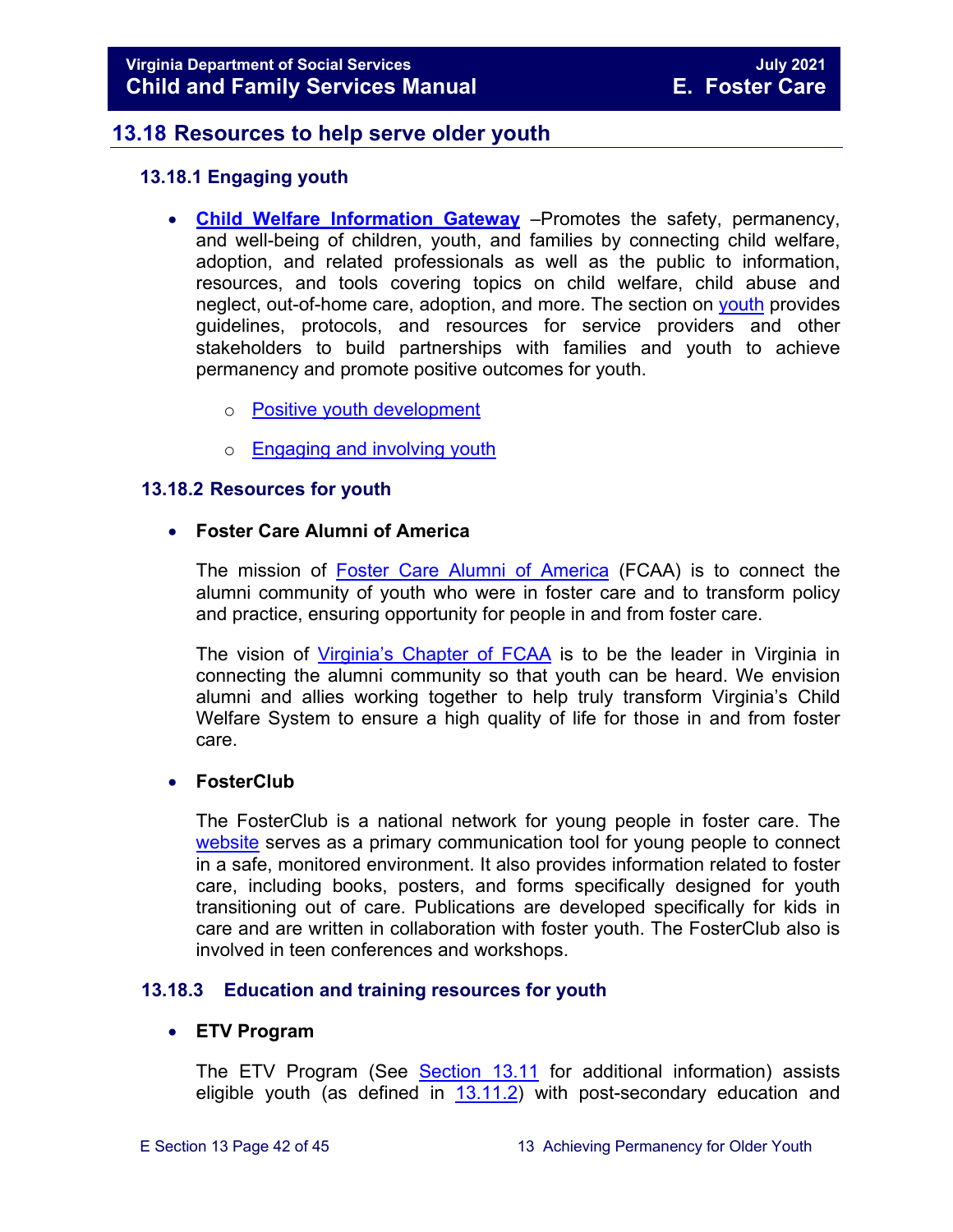training expenses. It is designed to help youth aging out of foster care with the education, training, and services needed for employment and selfsufficiency. Funding for the program is supplied in the form of vouchers. These can be applied toward, but not limited to, colleges, universities, community colleges, and other vocational training institutions. Youth are encouraged to visit the [Free Application for Federal Student Aid \(FAFSA\)](http://www.fafsa.ed.gov/) website and utilize the FAFSA Tips for completing the application.

#### • **Virginia Community College System (VCCS)**

#### o**Great Expectations Program**

The VCCS Great Expectations Program provides transitional support to youth in foster care to help them complete high school and gain access to a community college education. The goal is to provide education and employment opportunities to improve the likelihood of life success for foster youth.

[Great Expectation programs](http://greatexpectations.vccs.edu/) are offered in several community colleges across the state. Coaches and mentors can provide assistance, offer encouragement, and help youth reach their goals.

#### o**Tuition Grant Program**

The [Tuition Grant Program](http://cdn.vccs.edu/wp-content/uploads/2013/07/vatutiongrantflyer.pdf) provides tuition and fees at any Virginia Community College for youth who graduated from high school or completed their GED and who:

- Were in foster care when they received their diploma or equivalency certificate;
- Were in the custody of LDSS when they turned 18 and subsequently received their diploma or equivalency certificate; or
- Were considered a special needs adoption at the time they received their diploma or equivalency certificate.

Assistance is based on financial need. The Tuition Grant may be offered at 4 year institutions of higher education, depending on the institution's preferences.

#### • **Other Funding and Scholarship Opportunities**

The Great Expectation programs offer additional resources to funding and scholarship opportunities on the specific community college's Great Expectation websites. Locate a Great Expectation program [here.](http://greatexpectations.vccs.edu/find-a-college/)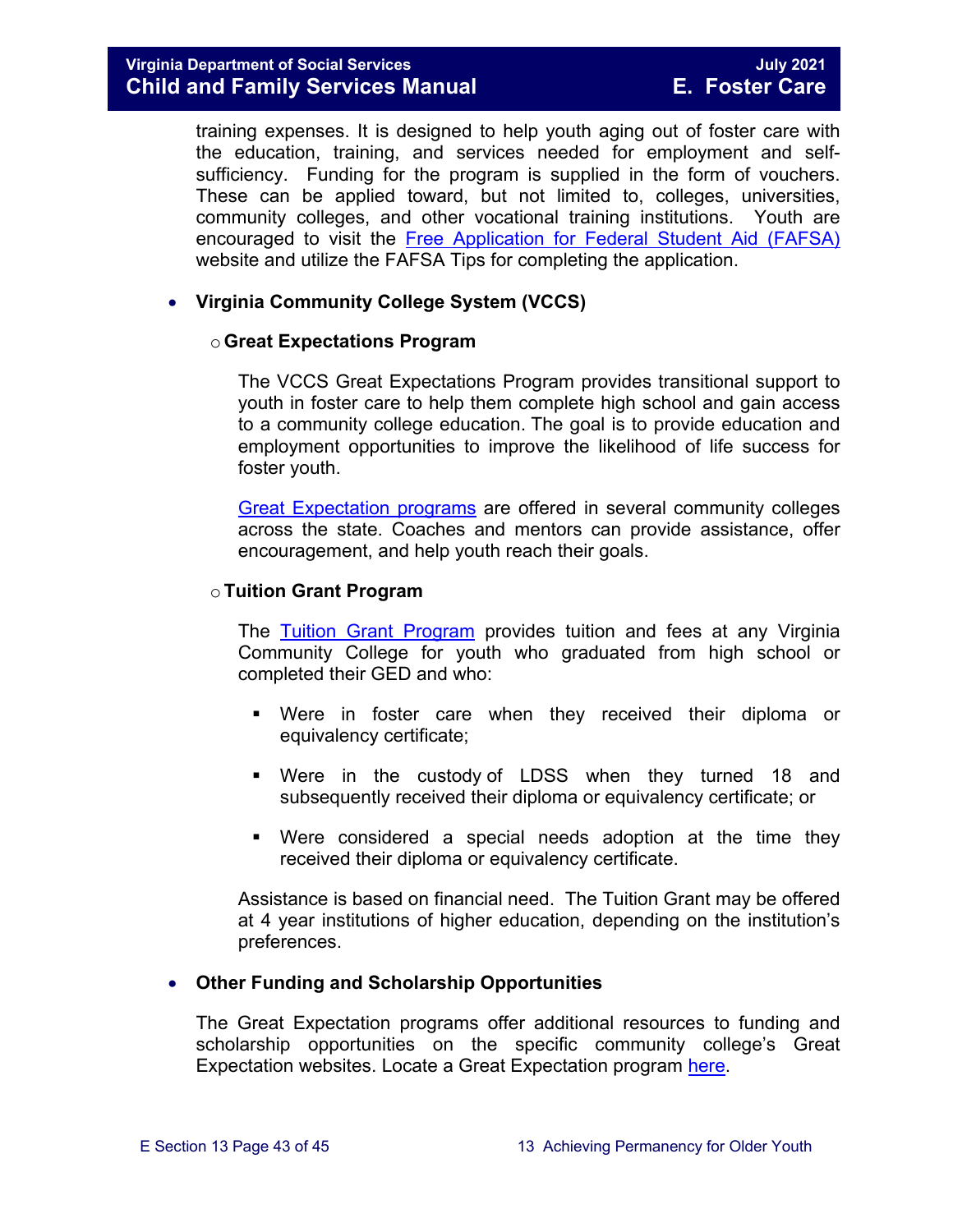#### • **Vocational Rehabilitation (VR) Transition Services with Virginia Department of Aging and Rehabilitative Services**

The Department of Aging and Rehabilitative Services (DARS) provides services to help Virginians with significant disabilities, including youth in transition, become more independent and self-sufficient. Transition Services help youth with disabilities develop skills and formulate plans to move from high school to an adult life that includes opportunities for employment, higher education, independent living, and community involvement.

Referrals of students for DARS services often come from school personnel to the VR Counselor assigned to their school district. Referrals should be made three years prior to the youth leaving school and written into the student's IEP.

- o [DARS Transition Services Guide](https://www.vadars.org/downloads/publications/TransitionServicesGuide.pdf)
- o [DARS office locations](http://www.vadrs.org/office.html)

#### • **Foster Care to Success Program (FC2S)**

FC2S is the largest national nonprofit organization dedicated entirely to helping former foster youth obtain the academic and technical skills and competencies needed to thrive in today's economy. To that end, FC2S provides [scholarship and grant money](http://www.fc2success.org/) to former foster students in colleges and specialized training programs across the country. Every FC2S student receives care packages and coaching and is eligible to participate in mentoring and internship programs.

#### <span id="page-43-0"></span>**13.18.4 Other resources**

#### • **Jim Casey Youth Opportunities Initiative**

Private foundation with the vision that every youth aging out of foster care should have access to the opportunities and supports needed for a successful transition to adulthood. Brings people and resources together to help youth and young adults make the connections they need for permanence, education, employment, housing, health care, and supportive personal and community relationships. Supports community-based efforts that create opportunities and build assets for youth leaving foster care through grant making, technical assistance, and advocacy.

- o [Website](http://www.jimcaseyyouth.org/)
- **You Gotta Believe!**